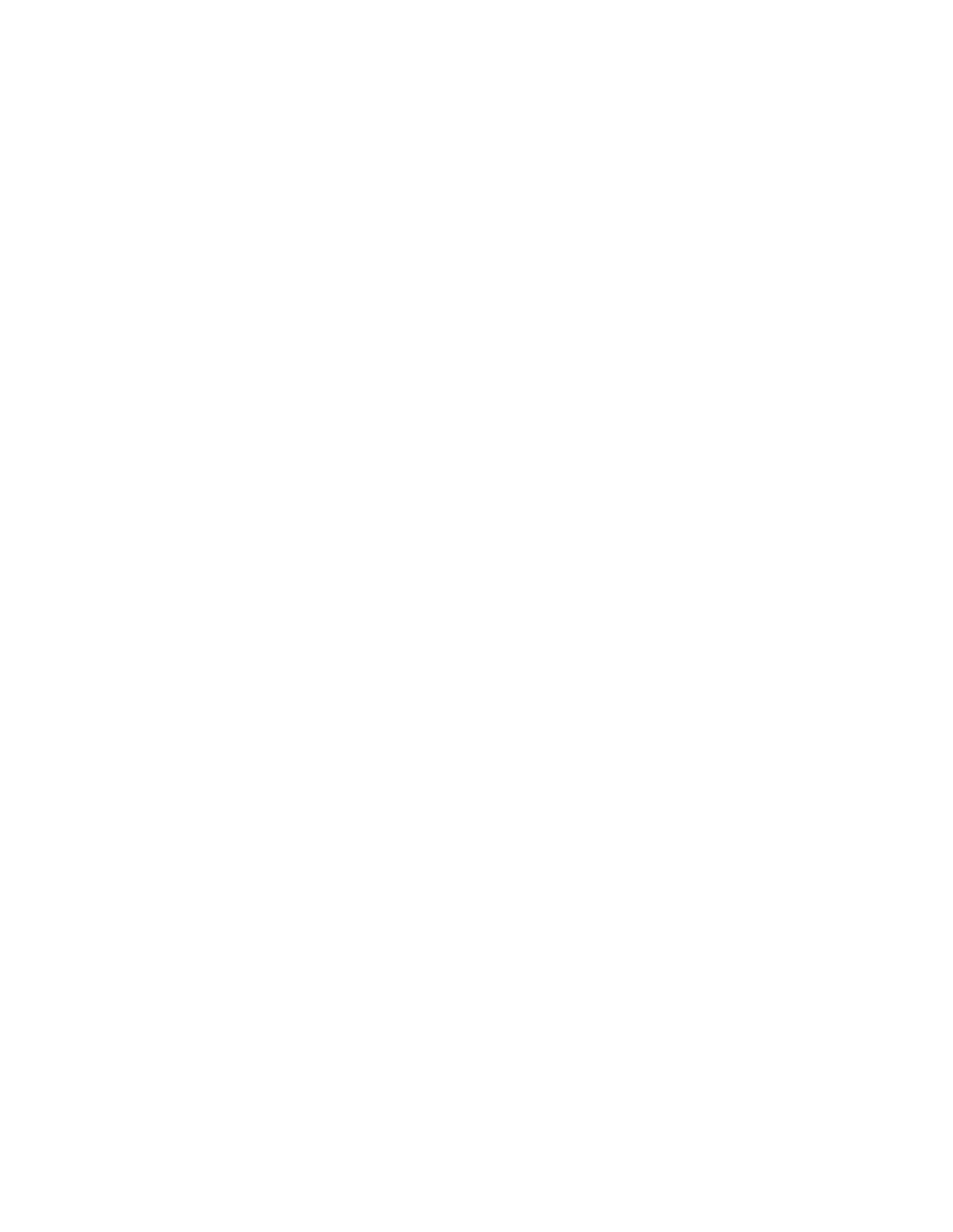

# **Contents**

|                  | 1.1          |                                                                      |  |
|------------------|--------------|----------------------------------------------------------------------|--|
|                  | 1.2          |                                                                      |  |
|                  | 1.3          |                                                                      |  |
|                  | 1.4          |                                                                      |  |
|                  | 1.5          |                                                                      |  |
|                  | 1.6          |                                                                      |  |
|                  | 1.7          |                                                                      |  |
| $\boldsymbol{2}$ |              |                                                                      |  |
| 3                |              |                                                                      |  |
|                  | 3.1          |                                                                      |  |
|                  | 3.2          |                                                                      |  |
|                  | 3.3          | Interoperability assessment of Device Classes of both categories  15 |  |
| 4                |              |                                                                      |  |
|                  | 4.1          |                                                                      |  |
|                  |              | 4.1.1                                                                |  |
|                  |              | 4.1.2                                                                |  |
|                  |              | 4.1.3                                                                |  |
|                  |              | 4.1.4                                                                |  |
|                  |              | 4.1.5                                                                |  |
|                  |              | 4.1.6                                                                |  |
|                  |              | 4.1.7                                                                |  |
|                  | 4.2          |                                                                      |  |
|                  |              |                                                                      |  |
|                  | 4.3          |                                                                      |  |
| 5                |              |                                                                      |  |
|                  | 5.1          |                                                                      |  |
|                  | 5.2          |                                                                      |  |
|                  | 5.3          |                                                                      |  |
|                  | 5.4          |                                                                      |  |
|                  | 5.5          |                                                                      |  |
|                  | 5.6          |                                                                      |  |
|                  | 5.7          |                                                                      |  |
|                  | 5.8          |                                                                      |  |
|                  | 5.9          |                                                                      |  |
|                  | 5.10         |                                                                      |  |
|                  | 5.11         |                                                                      |  |
|                  | 5.12<br>5.13 |                                                                      |  |
|                  |              |                                                                      |  |
|                  | A.1          |                                                                      |  |
|                  | A.2          |                                                                      |  |
|                  | A.3          |                                                                      |  |
|                  |              | B. List of Device Classes containing other Device Classes50          |  |
|                  |              |                                                                      |  |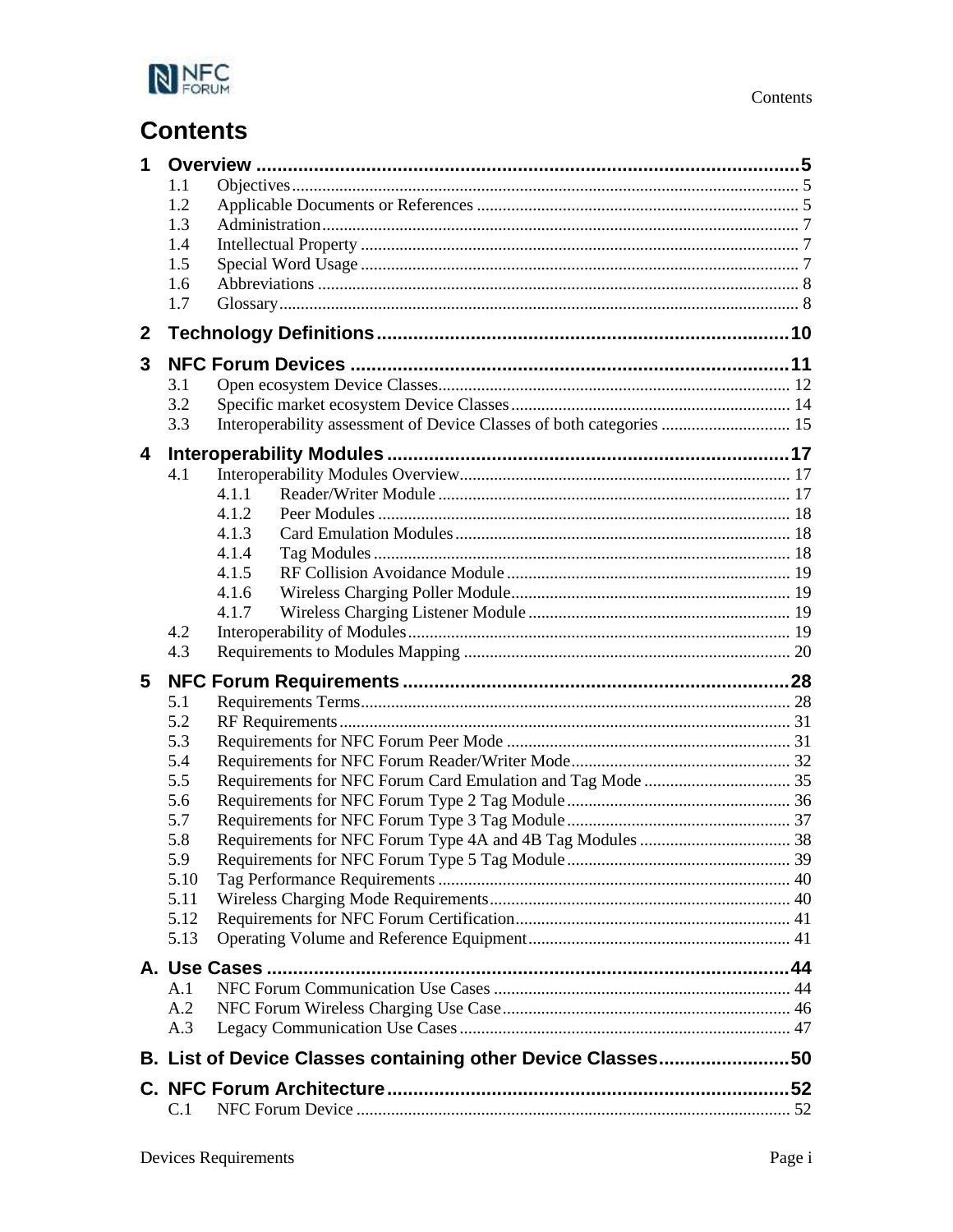

#### Contents

| C <sub>31</sub> |    |
|-----------------|----|
|                 |    |
|                 |    |
|                 |    |
|                 |    |
|                 |    |
|                 | 62 |
|                 |    |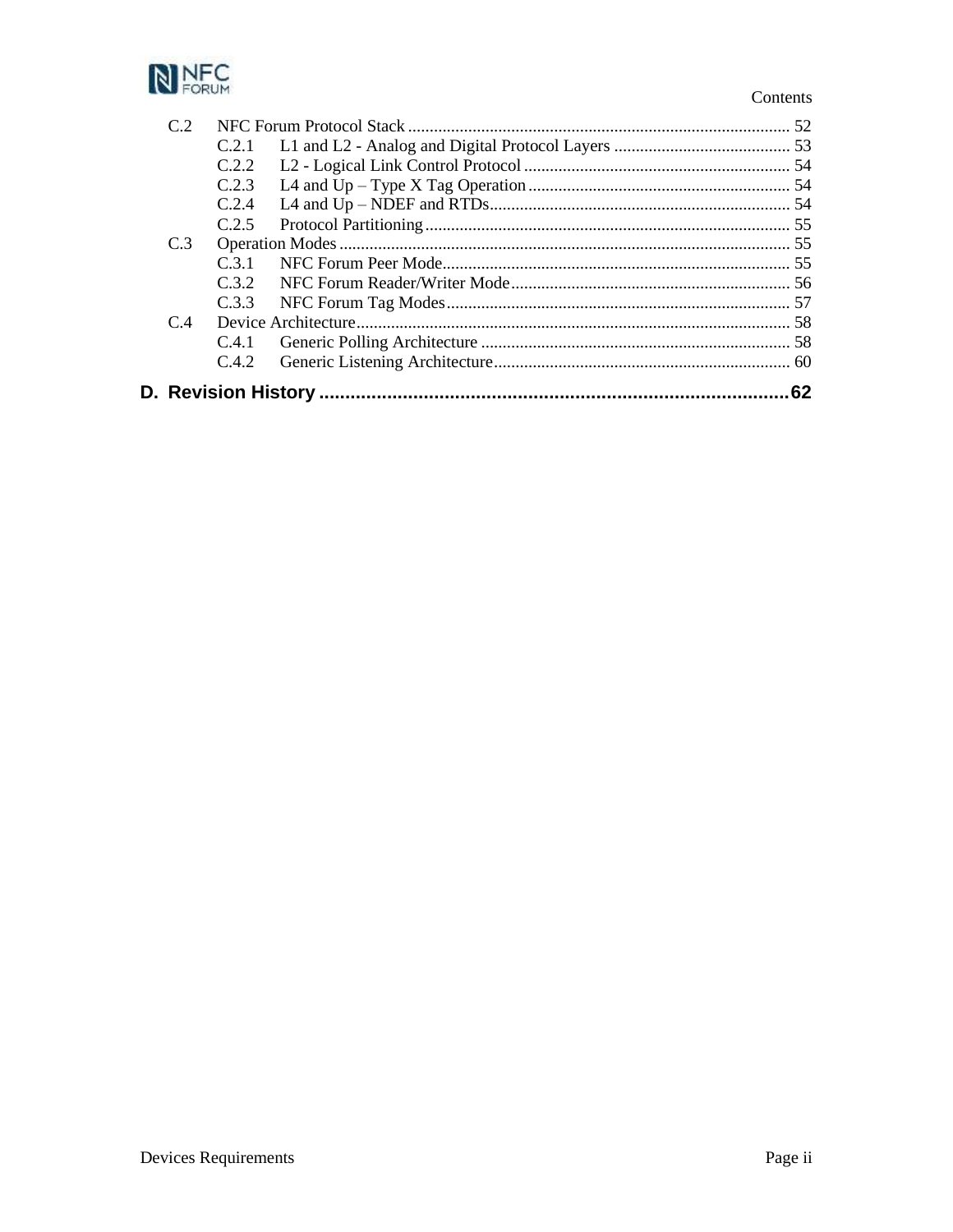

# **Figures**

| Figure 2: Two NFC Forum Devices Communicating in NFC Forum Peer Mode  45               |
|----------------------------------------------------------------------------------------|
| Figure 3: NFC Forum Device in NFC Forum Reader/Writer Mode Communicating with an NFC   |
| Figure 4: NFC Forum Device in NFC Forum Reader/Writer Mode Communicating with an NFC   |
| Figure 5: NFC Forum Device in NFC Forum Reader/Writer Mode Communicating with an NFC   |
| Figure 6: NFC WLC Poller (WLC-P) is communicating and charging a NFC WLC Listener      |
| Figure 7: NFC Forum Device in NFC Forum Reader/Writer Mode Communicating with a SC. 48 |
| Figure 8: NFC Forum Device in NFC Forum Reader/Writer Mode Communicating with an NFC   |
| Figure 9: Reader/Writer Terminal and NFC Forum Device Emulating a SC  49               |
|                                                                                        |
|                                                                                        |
|                                                                                        |
|                                                                                        |
|                                                                                        |

# **Tables**

| Table 2: Open ecosystem NFC Forum Device Classes to interoperability module mapping  12 |  |
|-----------------------------------------------------------------------------------------|--|
| Table 3: Specific market ecosystem devices to interoperability module mapping 14        |  |
|                                                                                         |  |
|                                                                                         |  |
|                                                                                         |  |
|                                                                                         |  |
|                                                                                         |  |
|                                                                                         |  |
|                                                                                         |  |
|                                                                                         |  |
|                                                                                         |  |
|                                                                                         |  |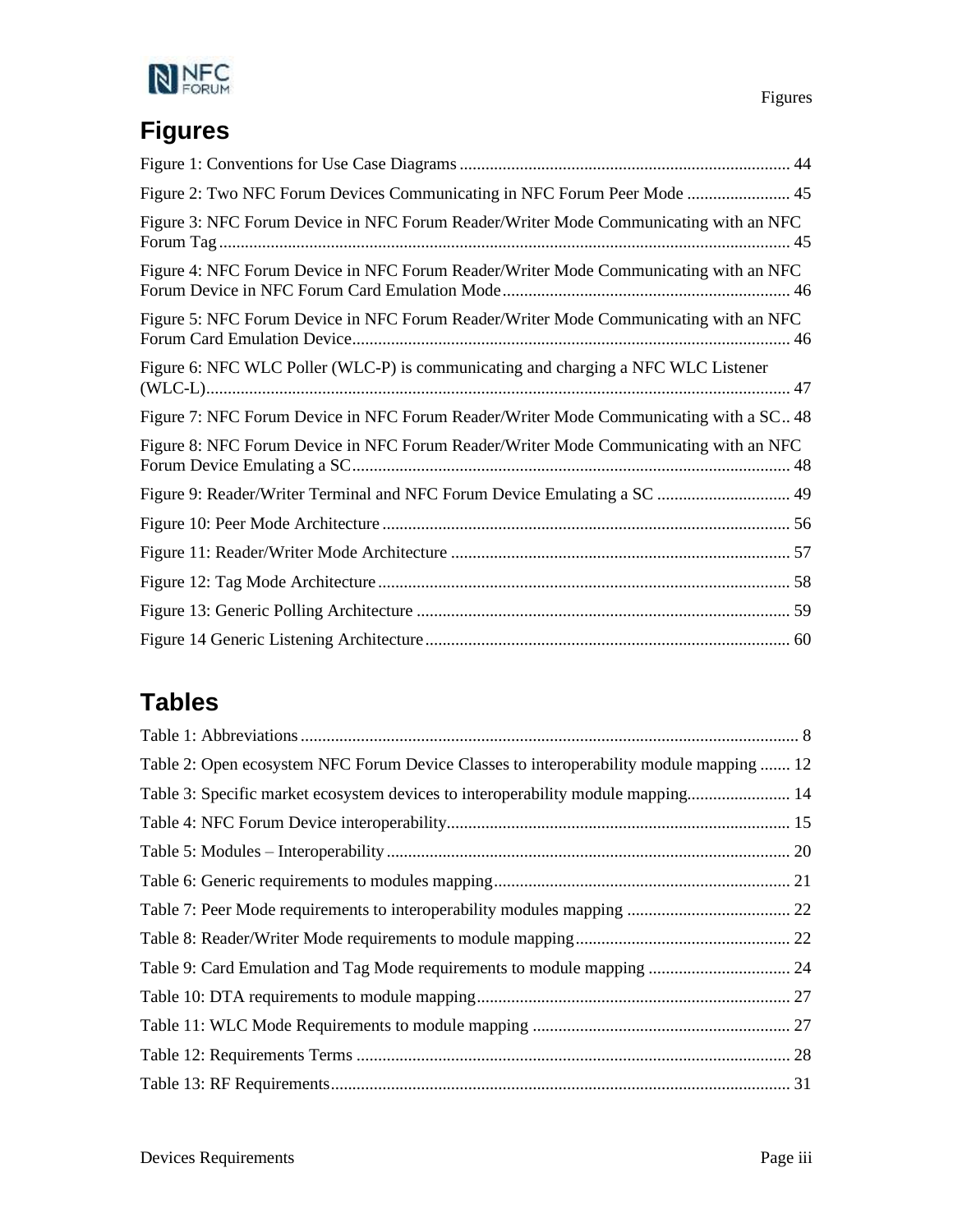

| Table 24 Reference Equipment and Operating Volume definition per Device Class  43 |  |
|-----------------------------------------------------------------------------------|--|
|                                                                                   |  |
|                                                                                   |  |
|                                                                                   |  |

Tables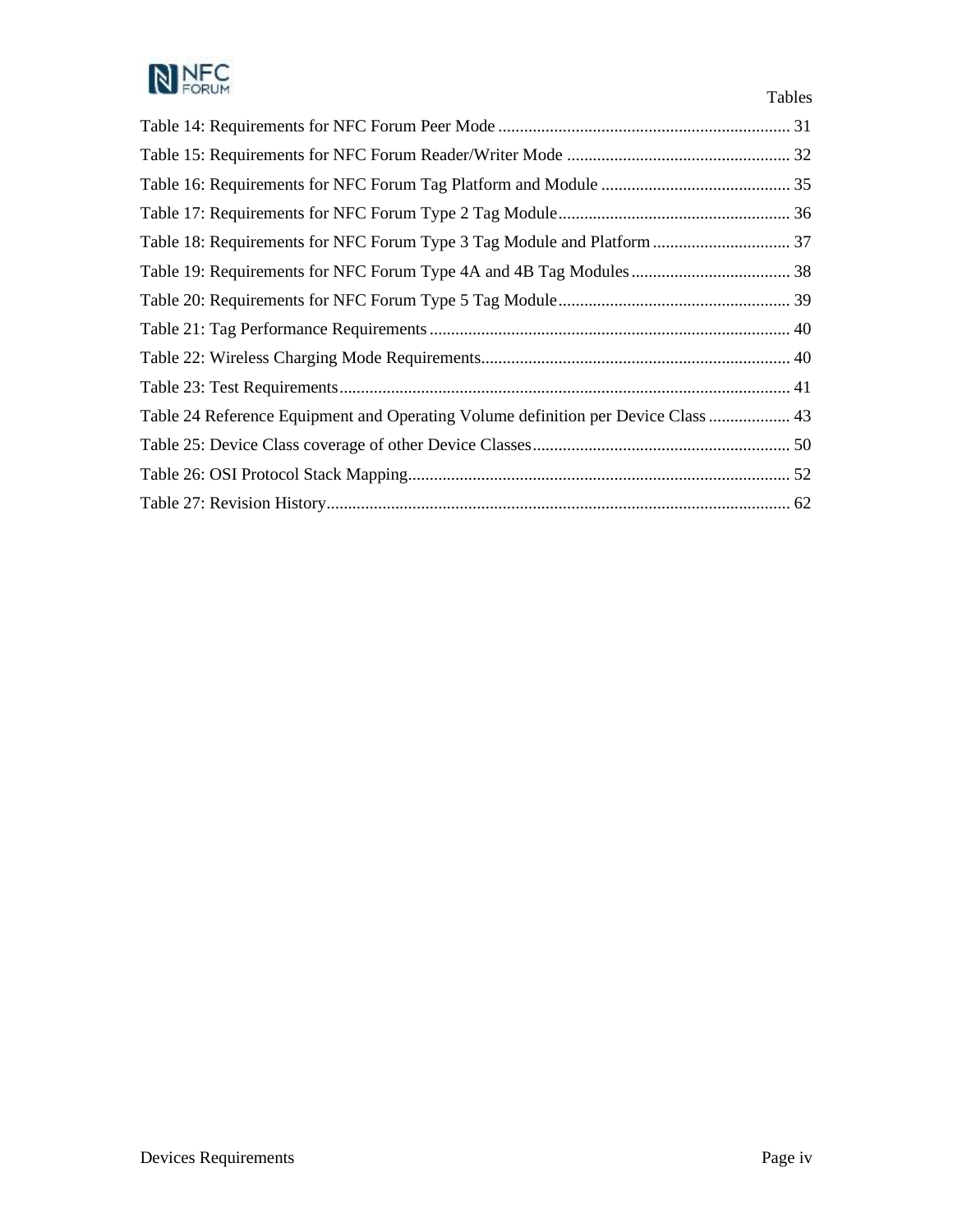

# <span id="page-6-0"></span>**1 Overview**

The NFC Forum publishes a set of technical specifications for Near Field Communications technology. The purpose of this document is to define which high level features of the NFC Forum specifications are necessary to be implemented by a device for it to be eligible to receive the NFC Forum Certification Mark. These high level features are identified as requirements (marked by 'SHALL' statements) in this document.

# <span id="page-6-1"></span>**1.1 Objectives**

The objective of this requirements document is to specify the sets of functionalities and features that need to be supported by NFC-Forum-compliant devices to ensure basic interoperability. The term "basic interoperability" requires conformance to the specifications listed in Section [1.2.](#page-6-2)

# <span id="page-6-2"></span>**1.2 Applicable Documents or References**

The documents listed below contain provisions that are referenced in this specification. Unless a publication date is explicitly stated, the latest version of each document, including all published amendments, applies.

<span id="page-6-12"></span><span id="page-6-11"></span><span id="page-6-10"></span><span id="page-6-9"></span><span id="page-6-8"></span><span id="page-6-7"></span><span id="page-6-6"></span><span id="page-6-5"></span><span id="page-6-4"></span><span id="page-6-3"></span>

| [ACTIVITY]    | NFC Activity Technical Specification,<br>Version 2.1,<br><b>NFC Forum</b>                             |
|---------------|-------------------------------------------------------------------------------------------------------|
| [ANALOG]      | NFC Analog Technical Specification,<br>Version 2.1,<br><b>NFC Forum</b>                               |
| [DIGITAL]     | NFC Digital Protocol Technical Specification,<br>Version 2.2,<br><b>NFC Forum</b>                     |
| $[GLOSS\_CC]$ | <b>Compliance Committee Glossary</b><br>(available at http://nfc-forum.org)<br>NFC Forum              |
| $[GLOSS_TC]$  | <b>Technical Acronyms and Glossary</b><br><b>NFC Forum</b>                                            |
| [DEVINFO]     | Device Information Record Type Definition Technical Specification<br><b>NFC Forum</b>                 |
| [DTA]         | Device Test Application Specification,<br>Version 2.4,<br><b>NFC Forum</b>                            |
| [LLCP]        | NFC Logical Link Control Protocol (LLCP) Technical Specification,<br>Version 1.2,<br><b>NFC Forum</b> |
| [NCI]         | NFC Controller Interface Technical Specification<br><b>NFC Forum</b>                                  |
| [NDEF]        | NFC Data Exchange Format (NDEF) Technical Specification,<br>Version 1.0,<br><b>NFC Forum</b>          |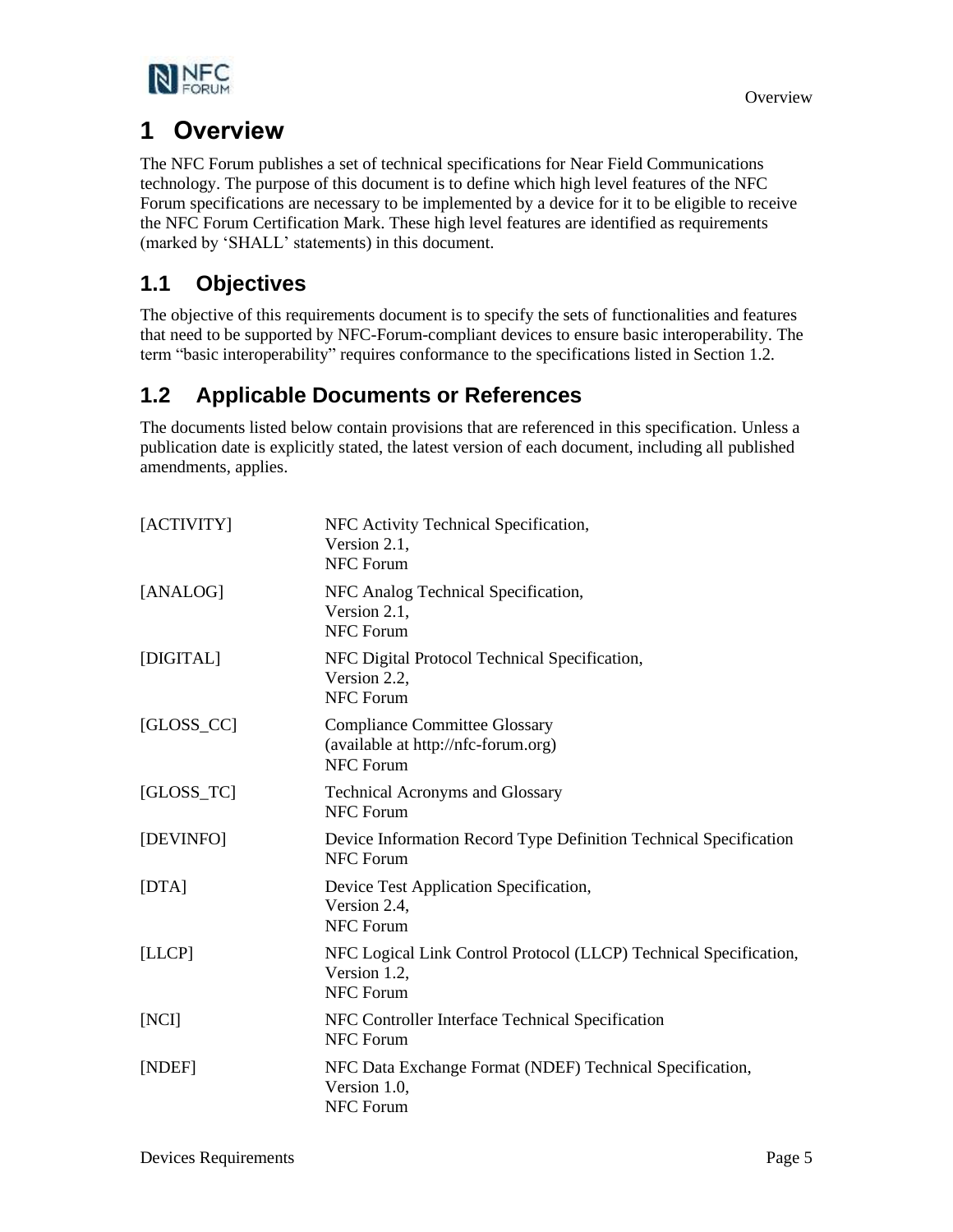

**Overview** 

<span id="page-7-12"></span><span id="page-7-11"></span><span id="page-7-10"></span><span id="page-7-9"></span><span id="page-7-8"></span><span id="page-7-7"></span><span id="page-7-6"></span><span id="page-7-5"></span><span id="page-7-4"></span><span id="page-7-3"></span><span id="page-7-2"></span><span id="page-7-1"></span><span id="page-7-0"></span>

| [PERF]        | Tag Performance Requirements<br>Version 1.0,<br><b>NFC Forum</b>                                                                               |
|---------------|------------------------------------------------------------------------------------------------------------------------------------------------|
| [RFC2119]     | Key words for use in RFCs to Indicate Requirement Levels,<br>RFC 2119,<br>S. Bradner,<br>March 1997,<br><b>Internet Engineering Task Force</b> |
| [RTD]         | NFC Record Type Definition,<br>Technical Specification,<br>Version 1.0,<br><b>NFC Forum</b>                                                    |
| [SNEP]        | NFC Simple NDEF Exchange Protocol (SNEP) Technical<br>Specification,<br>Version 1.0,<br><b>NFC Forum</b>                                       |
| [SIGNATURE]   | Signature Record Type Definition Technical Specification<br><b>NFC Forum</b>                                                                   |
| [SMARTPOSTER] | <b>Smart Poster Record Type Definition Technical Specification</b><br><b>NFC Forum</b>                                                         |
| [T2T]         | NFC Forum Type 2 Tag Specification<br>Technical Specification,<br>Version 1.1,<br><b>NFC Forum</b>                                             |
| [T3T]         | NFC Forum Type 3 Tag Specification<br>Technical Specification,<br>Version 1.1,<br><b>NFC Forum</b>                                             |
| [T4T]         | NFC Forum Type 4 Tag Specification<br>Technical Specification,<br>Version 1.1,<br><b>NFC Forum</b>                                             |
| [T5T]         | NFC Forum Type 5 Tag Specification<br>Technical Specification,<br>Version 1.1,<br><b>NFC Forum</b>                                             |
| [TEXT]        | <b>Text Record Type Definition</b><br>Technical Specification,<br><b>NFC Forum</b>                                                             |
| [URI]         | Universal Resource Identifier (URI) Record Type Definition<br>Technical Specification,<br><b>NFC Forum</b>                                     |
| [VERB]        | Verb Record Type Definition<br>Technical Specification,<br>NFC Forum                                                                           |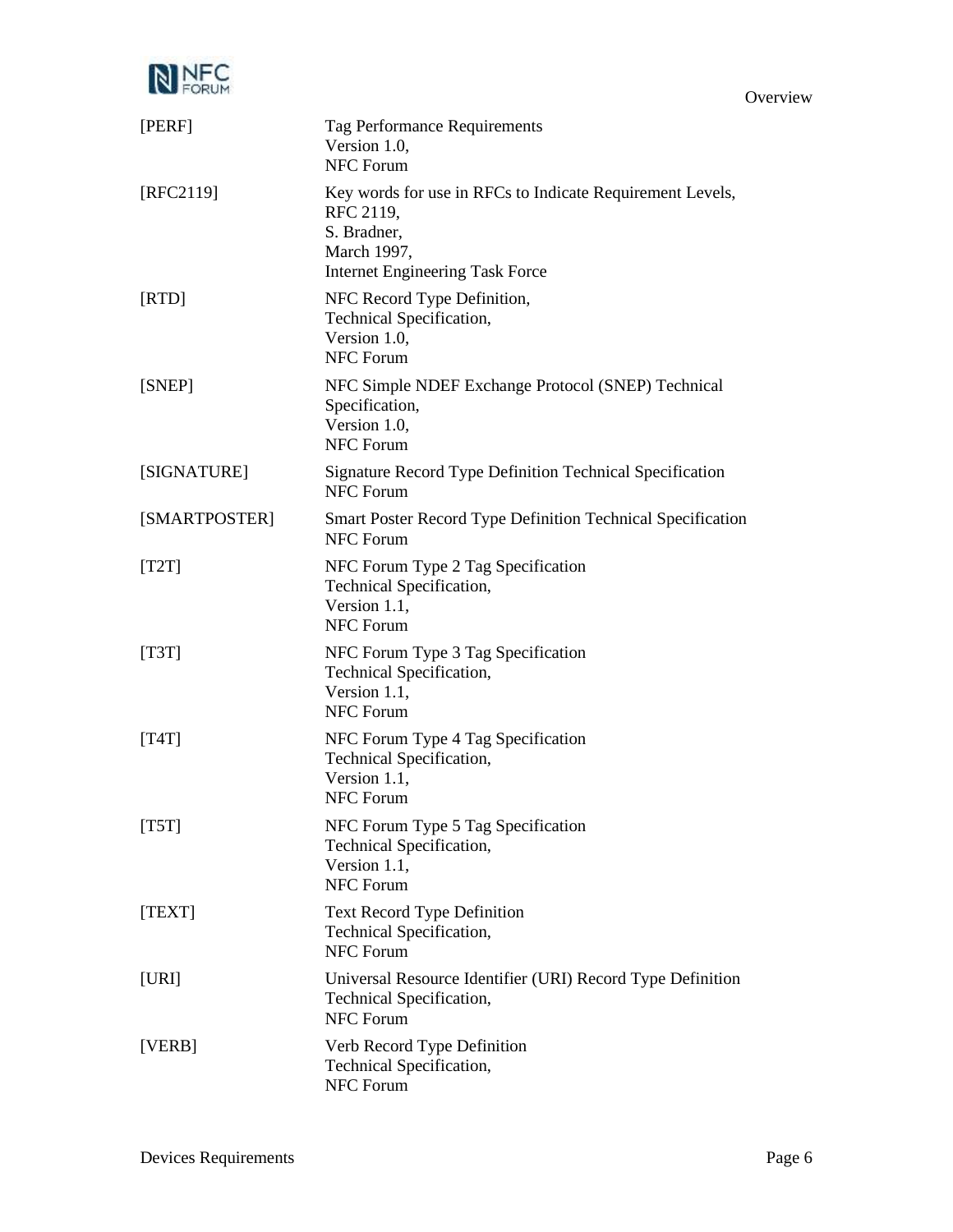

<span id="page-8-3"></span>

[WLC] Wireless Charging Specification Technical Specification, Version 2.0 NFC Forum

If the manufacturer decides to implement a device based on a newer version of the NFC Forum specifications, that device remains eligible to receive NFC Forum Certification, assuming the manufacturer confirms functional compliance of the device to the specifications listed above. This confirmation is given as part of the application for NFC Forum Certification for the device.

# <span id="page-8-0"></span>**1.3 Administration**

This document is supported and maintained by the Near Field Communication Forum, Inc., located at:

401 Edgewater Place, Suite 600 Wakefield, MA, 01880 Tel.: +1 781-876-8955

Fax: +1 781-610-9864

<http://www.nfc-forum.org/>

# <span id="page-8-1"></span>**1.4 Intellectual Property**

This document conforms to the Intellectual Property guidelines specified in the NFC Forum's *Intellectual Property Rights Policy* [\(http://nfc-forum.org/wp-content/uploads/2013/11/NFC-](http://nfc-forum.org/wp-content/uploads/2013/11/NFC-Forum-IPR-Policy.pdf)[Forum-IPR-Policy.pdf\)](http://nfc-forum.org/wp-content/uploads/2013/11/NFC-Forum-IPR-Policy.pdf), as outlined in the NFC Forum *Rules of Procedure* [\(http://nfc](http://nfc-forum.org/wp-content/uploads/2013/11/NFC-Forum-Rules-of-Procedure.pdf)[forum.org/wp-content/uploads/2013/11/NFC-Forum-Rules-of-Procedure.pdf\)](http://nfc-forum.org/wp-content/uploads/2013/11/NFC-Forum-Rules-of-Procedure.pdf).

# <span id="page-8-2"></span>**1.5 Special Word Usage**

The key words "SHALL", "SHALL NOT", "SHOULD", "SHOULD NOT", and "MAY" in this document, with the exception of the RESTRICTION ON USE section, are to be interpreted as described in [\[RFC2119\].](#page-7-0)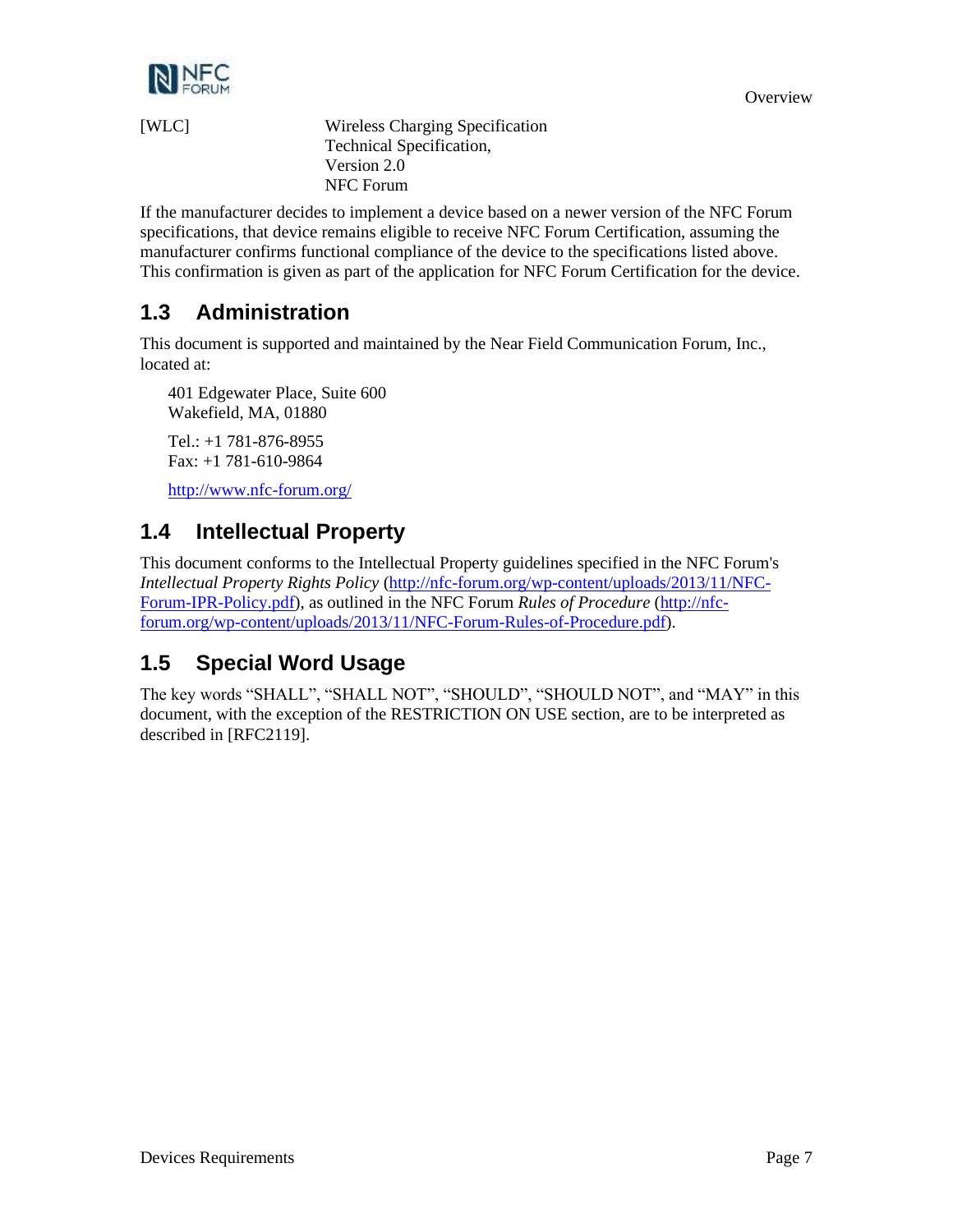

### <span id="page-9-2"></span><span id="page-9-0"></span>**1.6 Abbreviations**

#### **Table 1: Abbreviations**

| <b>Abbreviation</b> | <b>Description</b>                                       |
|---------------------|----------------------------------------------------------|
| <b>ACM</b>          | <b>Active Communication Mode</b>                         |
| <b>APDU</b>         | <b>Application Protocol Data Unit</b>                    |
| <b>CCC</b>          | Car Connectivity Consortium®                             |
| <b>CMD</b>          | Command                                                  |
| CE                  | <b>Card Emulation</b>                                    |
| <b>DTA</b>          | Device Test Application                                  |
| <b>IEC</b>          | <b>International Electrotechnical Commission</b>         |
| <b>ICS</b>          | <b>Implementation Conformance Statement</b>              |
| <b>ISO</b>          | International Organization for Standardization           |
| <b>LLCP</b>         | Logical Link Control Protocol, as defined in [LLCP]      |
| <b>NDEF</b>         | NFC Data Exchange Format, as defined in [NDEF]           |
| <b>NFC</b>          | <b>Near Field Communication</b>                          |
| <b>NMD</b>          | <b>NFC Mobile Device</b>                                 |
| <b>OSI</b>          | Open Systems Interconnection                             |
| P <sub>2</sub> P    | NFC Forum Peer Mode, based on peer-to-peer communication |
| <b>PCM</b>          | <b>Passive Communication Mode</b>                        |
| RW                  | Read / Write                                             |
| RF                  | Radio Frequency                                          |
| <b>RTD</b>          | Record Type Definition                                   |
| <b>SMS</b>          | <b>Short Message Service</b>                             |
| <b>URI</b>          | Universal Resource Identifier                            |
| <b>USI</b>          | Universal Stylus Initiative                              |
| <b>WLC</b>          | <b>Wireless Charging</b>                                 |

# <span id="page-9-1"></span>**1.7 Glossary**

For the definitions of Glossary terms see [\[GLOSS\\_CC\]](#page-6-5) and [\[GLOSS\\_TC\].](#page-6-6)

*Normal Power Mode*

The Device is sufficiently powered to operate all functions in the device including all functions supported by the NFC interface.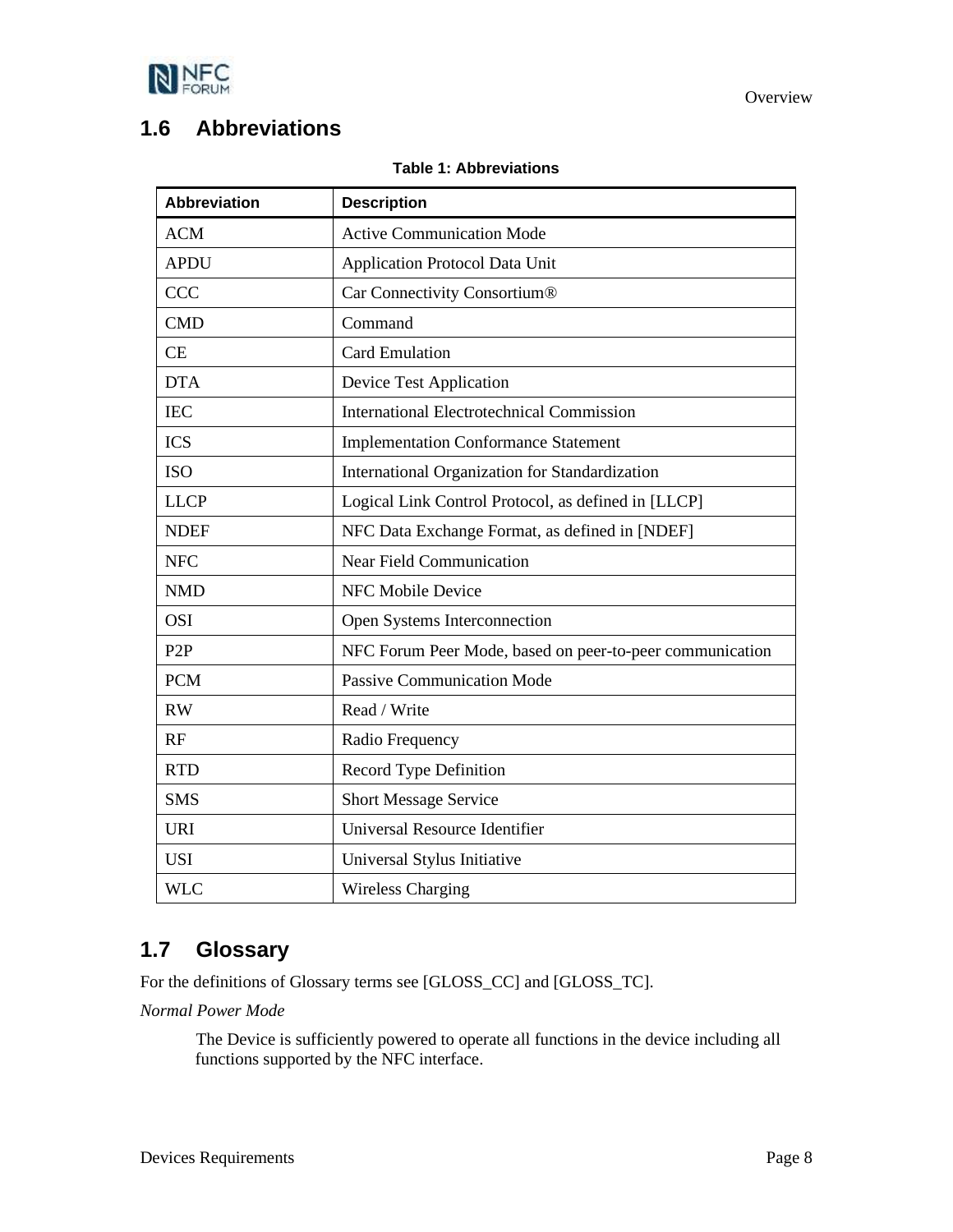

#### *Reduced Power Mode*

The Devices power supply is insufficient to operate all its functions (e.g., the Battery has reached a threshold to indicate low Battery). In this case most functionalities of the Device are automatically switched off. The device however has sufficient power to support the NFC controller to execute all the functions for the card emulation mode.

- NOTE In this mode the supply voltage available to the NFC controller may be reduced and other inputs like the system clock of the devcice may not be available.
- NOTE In the *Reduced Power Mode* it is assumed that no other mode than the card emulation mode is available. Therefore only this mode will be in the scope for certification testing.
- NOTE In other standards the *Reduced Power Mode* is also known as *Battery Low Mode*.

#### *Communication*

Process of transferring data (information) between two NFC Devices.

#### *Charging*

Process of transferring power from an NFC WLC Reader to an NFC WLC Tag using the magnetic field of the Operating Field.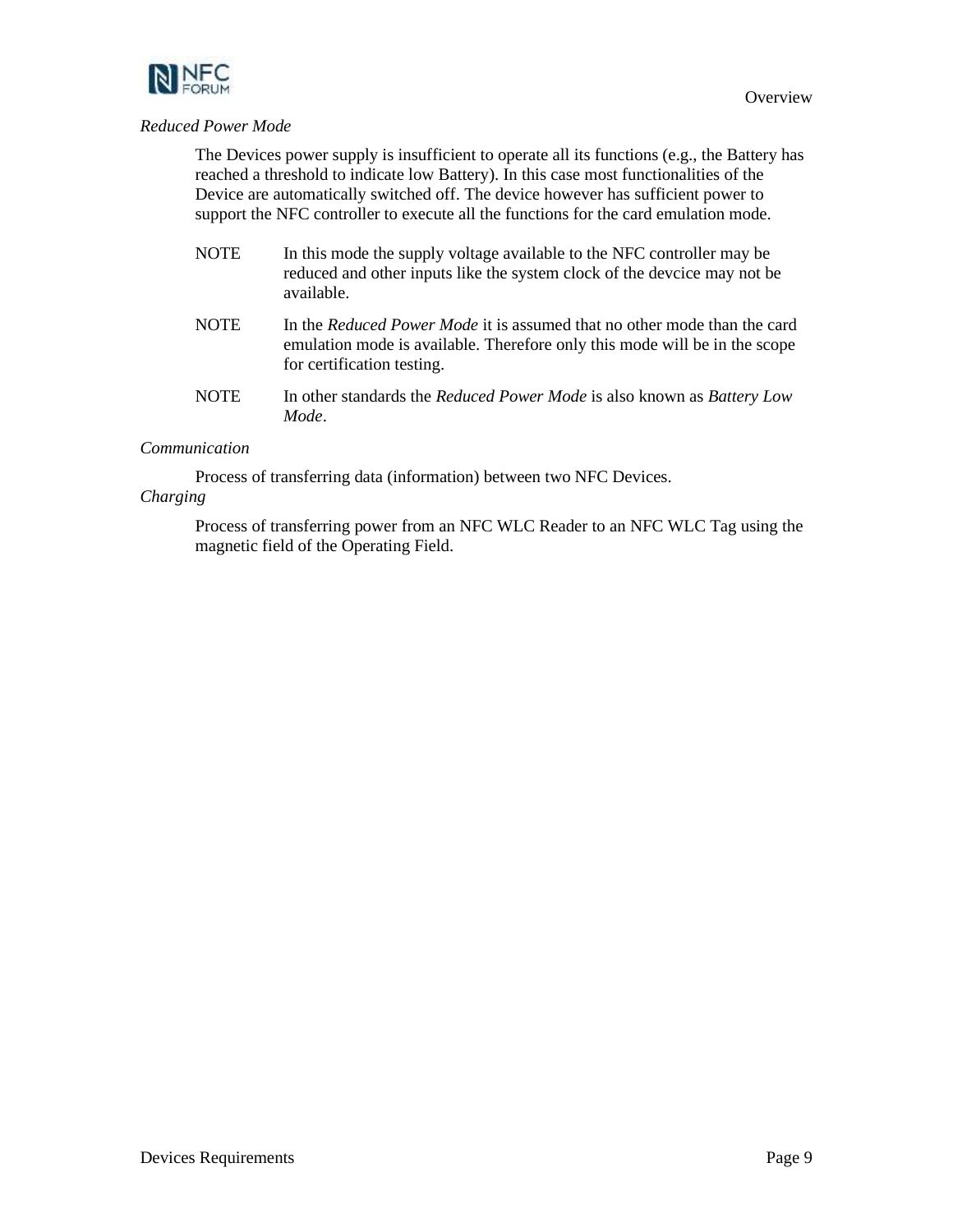

# <span id="page-11-0"></span>**2 Technology Definitions**

In this document the terms NFC-A, NFC-B, NFC-F and NFC-V are used when referring to NFC Forum Devices. The terms ISO/IEC 14443A, ISO/IEC 14443B, JIS X 6319-4 (also known as FeliCa) and ISO/IEC 15693 are used for the equivalent technologies that are not defined by the NFC Forum.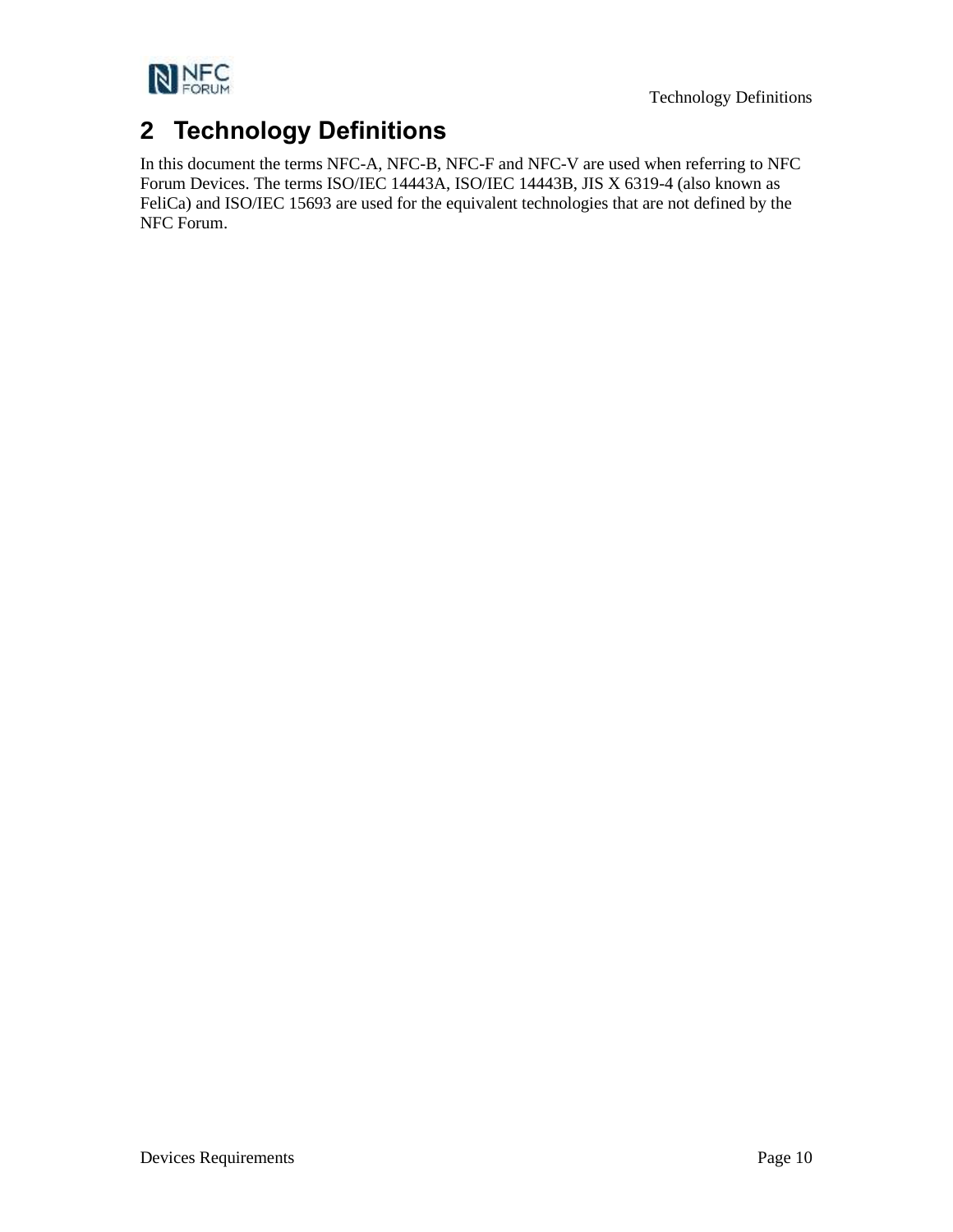

# <span id="page-12-0"></span>**3 NFC Forum Devices**

An NFC Forum Device consists of one or more interoperability modules, as defined in Section [4.](#page-18-0) Sectio[n 3](#page-12-0) defines classes of NFC Forum Devices by mapping the interoperability modules to the implementation requirements of specific NFC Forum Devices. Then this section shows the interoperability between NFC Forum Devices.

NFC Forum distinguishes between two categories of Device Classes. The first category, as detailed in section [3.1,](#page-13-0) defines Device Classes ensuring interoperability between all Device Classes. This category ensures interoperability in an open ecosystem across all Device Classes and therefore is strongly recommended by NFC Forum. The second category of Device Classes, as detailed in sectio[n 3.2,](#page-15-0) is defined to meet requirements of specific market segments and is denoted as specific market ecosystem. The Device Classes defined for a specific market ecosystem are interoperable within that market segment. However, those specific Device Classes do not interoperate in the open ecosystem since not all interoperability modules mandatory for the open ecosystem are implemented. NFC Forum introduces this second category to address application needs of specific market segments. Specific market ecosystem devices are to be implemented only for the designated market segments, and not available for other market segments.

NOTE This definition of an NFC Forum Device deviates from the definition of an NFC Forum Device contained in the previous versions of the Devices Requirements document up to version 1.5 (when only one class of NFC Forum Device existed). The term 'NFC Forum Device' changed from describing a specific device implementation to a general term that can be replaced by any defined NFC Forum Device Class.

An NFC Forum Device SHALL implement at least one specific class of NFC Forum Device (as defined in sections [3.1](#page-13-0) or [3.2\)](#page-15-0).

This document uses the following requirement levels:

- Mandatory  $(M)$  for features that SHALL be implemented
- Optional  $(O)$  for features that MAY be implemented
- Conditional  $(C)$  for subfeatures that SHALL be implemented if the parent optional feature is implemented or the parent feature is mandatory.

A device that implements a certain class of NFC Forum Device SHALL implement all modules that are marked as mandatory for that class.

A device that implements a certain class of NFC Forum Device MAY implement any or all modules that are marked as optional for that class.

A device that implements a certain class of NFC Forum Device SHALL implement every module that is marked as conditional for that class when the condition related to that module is set true.

A device that is claimed to implement one or more classes of NFC Forum Device SHALL not support modules (requirements) that are not part of the claimed NFC Forum Device classes. However, an NFC Forum Device is allowed to support multiple NFC Forum Device classes.

Some tables below contain Gray colored fields or cells to indicate that for the device classs or interoperability module the property is undefined.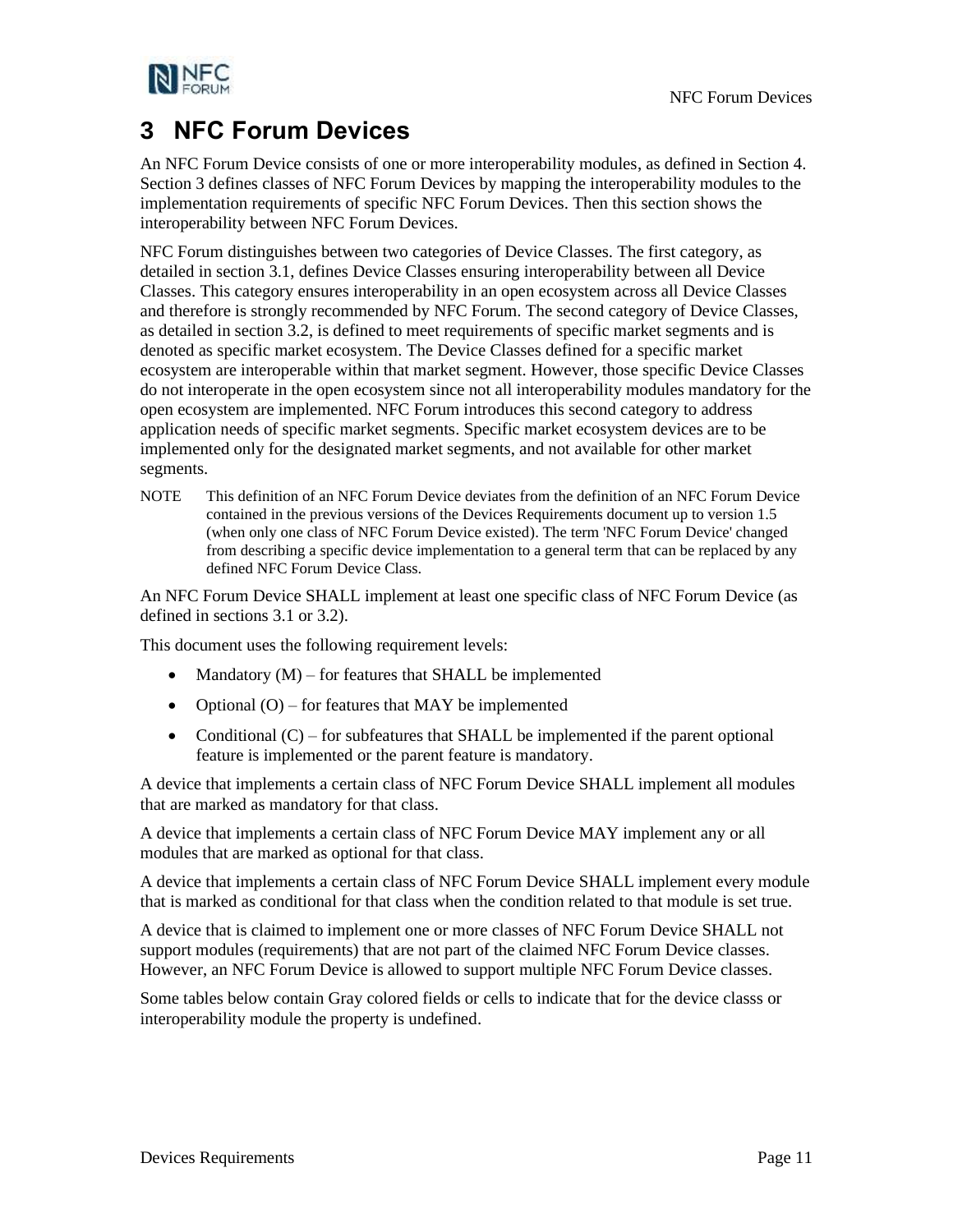

# <span id="page-13-0"></span>**3.1 Open ecosystem Device Classes**

This section defines the Device Classes dedicated to the open ecosystem ensuring use case independent interoperability. [Table 2](#page-13-1) defines the Device Class to interoperability module mapping.

| <b>NFC Forum Device</b><br>/ Module |                                            | Avoidance           |              |                |         | <b>Reader / Writer</b> |             | Initiator |                | Target    |                |                | Card<br><b>Emulation</b><br><b>Mode</b> |                    |                                                  |                       |                    |                       |                   |                   |                |
|-------------------------------------|--------------------------------------------|---------------------|--------------|----------------|---------|------------------------|-------------|-----------|----------------|-----------|----------------|----------------|-----------------------------------------|--------------------|--------------------------------------------------|-----------------------|--------------------|-----------------------|-------------------|-------------------|----------------|
|                                     |                                            | <b>RF Collision</b> | T2T OP       | T3T OP         | T4AT OP | T4BT OP                | T5T OP      | PCM       | <b>ACM</b>     | <b>NO</b> | <b>ACM</b>     | T3T Platform   | Platform<br>4AT<br>Н                    | 4B T Platform<br>Н | Tag Module<br>$\boldsymbol{\mathsf{N}}$<br>Type: | 3 Tag Module<br>Type: | Type 4A Tag Module | Tag Module<br>Type 4B | Type 5 Tag Module | <b>WLC Poller</b> | WLC Listener   |
|                                     | <b>NFC Universal</b><br><b>Device</b>      | M                   | $\mathbf M$  | M              | M       | M                      | M           | M         | O <sup>1</sup> | M         | O <sup>1</sup> | $\overline{O}$ | $\Omega$                                | $\Omega$           |                                                  |                       |                    |                       |                   | O <sup>3</sup>    |                |
| <b>NFC Mobile Device</b>            |                                            | M                   | $\mathbf{M}$ | M              | M       | M                      | M           |           |                |           |                | M              | M                                       | M                  |                                                  |                       |                    |                       |                   | O <sup>3</sup>    |                |
| <b>NFC Reader</b><br><b>Device</b>  |                                            | $\Omega$            | M            | M              | M       | M                      | M           |           |                |           |                |                |                                         |                    |                                                  |                       |                    |                       |                   | O <sup>3</sup>    |                |
|                                     | <b>NFC Card</b><br><b>Emulation Device</b> |                     |              |                |         |                        |             |           |                |           |                | O <sup>2</sup> | O <sup>2</sup>                          | O <sup>2</sup>     |                                                  | $C^{1,2}$             | $C^{1,2}$          | $C^{1,2}$             |                   |                   | O <sup>3</sup> |
|                                     | <b>NFC Type 2</b><br>Tag                   |                     |              |                |         |                        |             |           |                |           |                |                |                                         |                    | M                                                |                       |                    |                       |                   |                   |                |
|                                     | <b>NFC Type 3</b><br>Tag                   |                     |              |                |         |                        |             |           |                |           |                |                |                                         |                    |                                                  | M                     |                    |                       |                   |                   |                |
| NFC Tag Device                      | <b>NFC Type</b><br>4A Tag                  |                     |              |                |         |                        |             |           |                |           |                |                |                                         |                    |                                                  |                       | M                  |                       |                   |                   |                |
|                                     | <b>NFC Type</b><br>4B Tag                  |                     |              |                |         |                        |             |           |                |           |                |                |                                         |                    |                                                  |                       |                    | M                     |                   |                   |                |
|                                     | <b>NFC Type 5</b><br>Tag                   |                     |              |                |         |                        |             |           |                |           |                |                |                                         |                    |                                                  |                       |                    |                       | M                 |                   |                |
|                                     | <b>WLC Reader Device</b>                   | $\Omega$            | M            | O <sup>3</sup> | $O^3$   |                        | $O^3$ $M^3$ |           |                |           |                |                |                                         |                    |                                                  |                       |                    |                       |                   | M                 |                |
|                                     | <b>WLC Tag Device</b>                      |                     |              |                |         |                        |             |           |                |           |                |                |                                         |                    | O <sup>2</sup>                                   | $O^{2,3}$             | $Q^{2,3}$          | $O^{2,3}$             | $O^{2,3}$         |                   | M              |

<span id="page-13-1"></span>

|  | Table 2: Open ecosystem NFC Forum Device Classes to interoperability module mapping |  |
|--|-------------------------------------------------------------------------------------|--|
|  |                                                                                     |  |

**NOTE** 

: None or all options marked as O<sup>1</sup> for a Device Class SHALL be selected. O<sup>2</sup>: It is mandatory for a device to select at least one of the listed options.  $C<sup>1</sup>$ : If the feature is selected the respective platform must also be selected.  $C<sup>2</sup>$ : At least one module must be selected if the optional WLC Listener module is supported.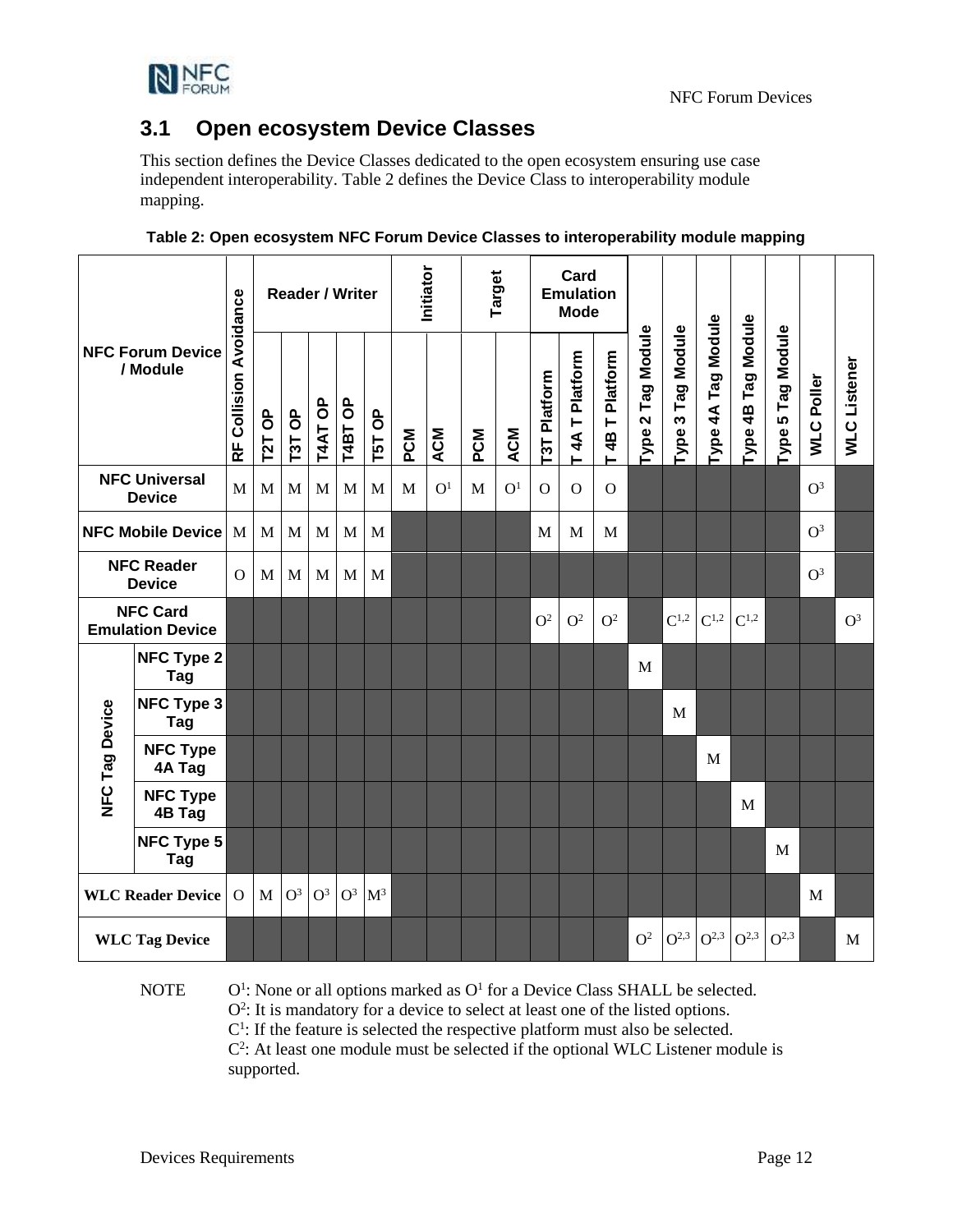

 $O<sup>3</sup>$  or  $M<sup>3</sup>$ : Please check the NFC Forum webpage if this feature is already available for certification.

From this version of Devices Requirements onwards the T1T OP interoperability module is removed.

Appendix [B](#page-51-0) analysis which Devices Classes are contained in another Device Class.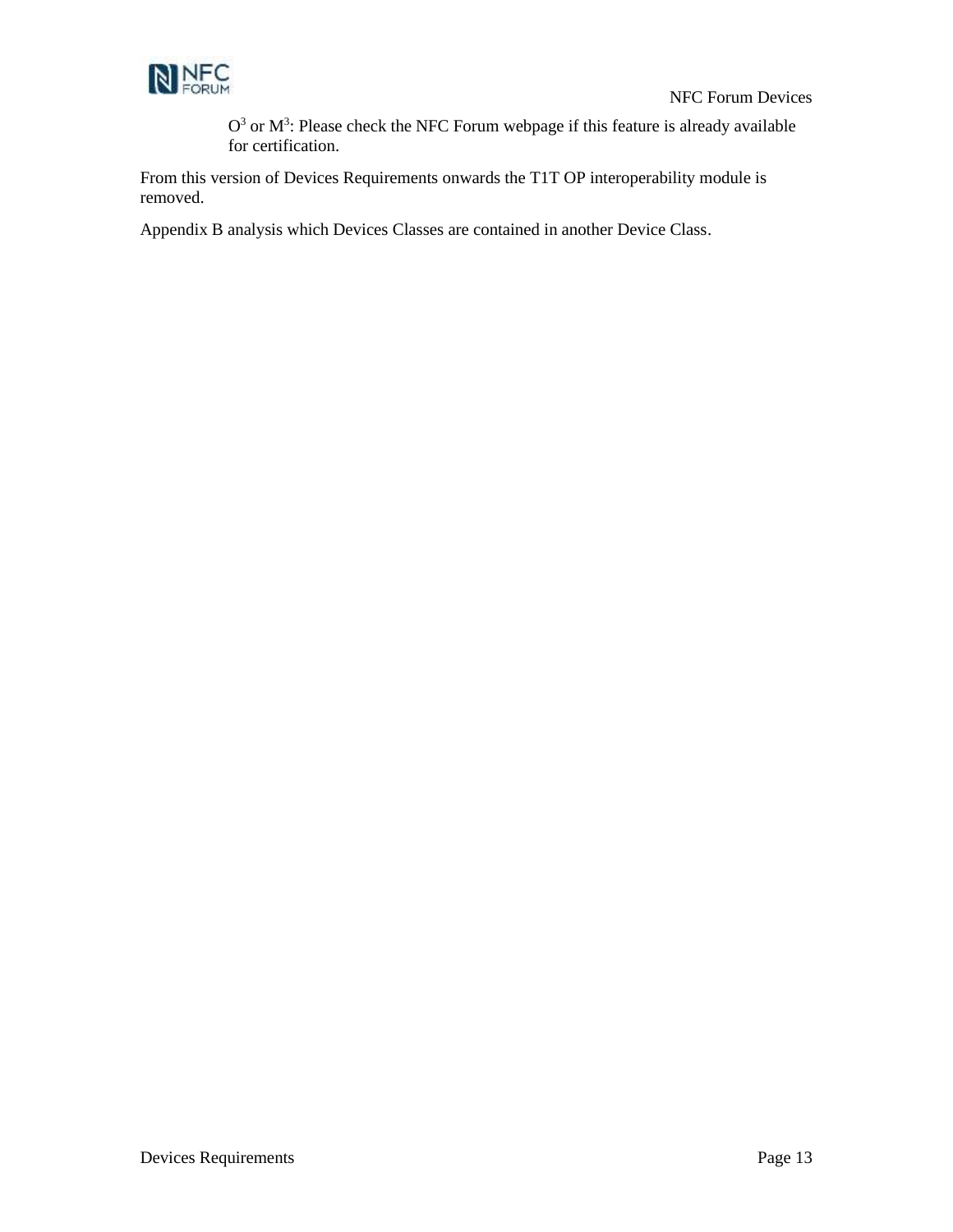### <span id="page-15-0"></span>**3.2 Specific market ecosystem Device Classes**

This section defines the Device Classes dedicated to specific market segments to enable a single particular use case, called, specific market ecosystem. [Table 3](#page-15-1) defines the Device Class to interoperability module mapping.

To serve the specific needs of the automotive industry the following automotive Device Classes are defined: CCC Digital Key Reader Device and CCC Digital Key CE Device.

|                                                |                                      |                       | <b>Reader / Writer</b> |                        |                 |                        |            |                        |                 |            |            |           |            |                           |                  |                         |                       |                                   |                                      |                                       |                            |                       |                        |
|------------------------------------------------|--------------------------------------|-----------------------|------------------------|------------------------|-----------------|------------------------|------------|------------------------|-----------------|------------|------------|-----------|------------|---------------------------|------------------|-------------------------|-----------------------|-----------------------------------|--------------------------------------|---------------------------------------|----------------------------|-----------------------|------------------------|
| <b>NFC Forum Device</b>                        | Avoidance                            |                       | T3T OP                 |                        | ზ<br>T4AT       |                        | ဝိ<br>T4BT |                        |                 | Initiator  |            | Target    |            | Emulation<br>Mode<br>Card |                  |                         |                       |                                   |                                      |                                       |                            |                       |                        |
| / Module                                       | Collision<br>$\overline{\mathbf{R}}$ | 9 <sub>D</sub><br>T2T | Platform               | support<br><b>NDEF</b> | <b>Platform</b> | support<br><b>NDEF</b> | Platform   | support<br><b>NDEF</b> | $\sigma$<br>T5T | <b>PCM</b> | <b>ACM</b> | <b>NO</b> | <b>ACM</b> | Platform<br>T3T           | Platform<br>T4AT | Platform<br><b>T4BT</b> | 2 Tag Module<br>Type: | Module<br>Taq<br><b>m</b><br>Type | Tag Module<br>$\overline{4}$<br>Type | Module<br>Tag<br>$\frac{4}{5}$<br>ype | Module<br>Tag<br>5<br>Гуре | Poller<br><b>VILC</b> | Listener<br><b>STM</b> |
| <b>CCC Digital Key</b><br><b>Reader Device</b> | $\Omega$                             |                       | $\Omega$               | O <sup>1</sup>         | M O             |                        | $\Omega$   | O <sup>1</sup>         |                 |            |            |           |            |                           |                  |                         |                       |                                   |                                      |                                       |                            |                       |                        |
| <b>CCC Digital Key</b><br><b>CE Device</b>     |                                      |                       |                        |                        |                 |                        |            |                        |                 |            |            |           |            | O                         | M                | $\Omega$                |                       |                                   |                                      |                                       |                            |                       |                        |
| <b>USI WLC Reader</b><br><b>Device</b>         | $\Omega$                             | M                     |                        |                        |                 |                        |            |                        |                 |            |            |           |            |                           |                  |                         |                       |                                   |                                      |                                       |                            | M                     |                        |

<span id="page-15-1"></span>**Table 3: Specific market ecosystem devices to interoperability module mapping**

It is mandatory for CCC Digital Key CE Devices to support *Normal Power* and *Reduced Power Mode* for each supported Tag Platform.

- **NOTE**  $O<sup>1</sup>$ : If the feature is selected the respective platform must also be selected.
- NOTE No USI WLC Tag Device Class is defined because it is implicitly covered by the WLC Tag Device implementing Type 2 Tag and claiming support for WLC OV 7.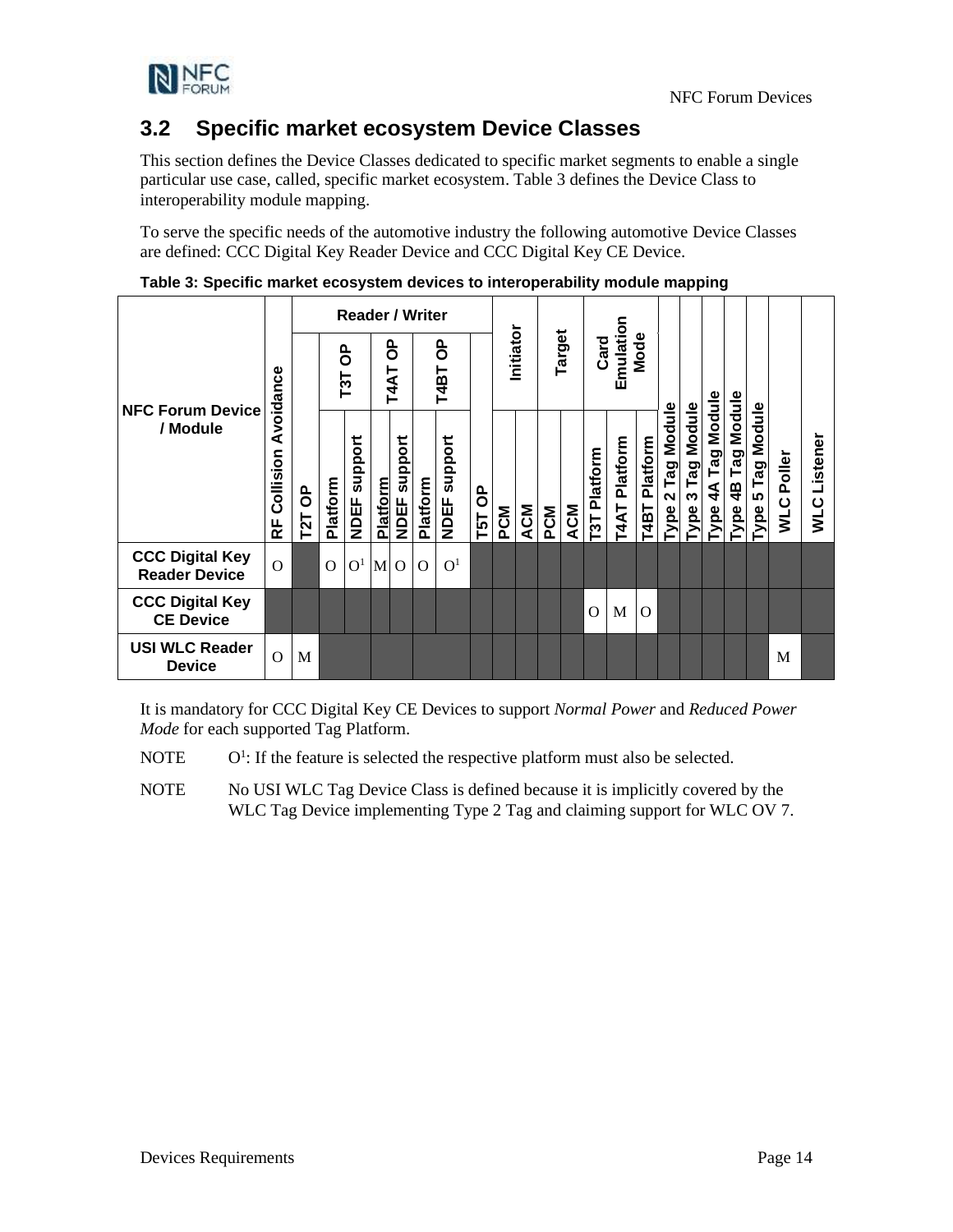

### <span id="page-16-0"></span>**3.3 Interoperability assessment of Device Classes of both categories**

The interoperability on communication level between different Device Classes is analyzed in [Table 4.](#page-16-1) This table contains the Device Classes defined for the open ecosystem as well as for the specific market ecosystem. Green colored cells indicate interoperability between the combination of Device Classes. Yellow colored cells indicate that interoperability between the Device Classes is only provided if an optional feature is implemented. Red colored cells indicates noninteroperability between the combination of Device Classes.

The interoperability analysis of [Table 4](#page-16-1) shows that interoperability is provided only for open ecosystem Device Classes. Interoperability between specific market ecosystem Device Classes and open ecosystem Device Classes is only provided for specific Device Classes and not in general. No interoperability can be assumed for specific market ecosystem Device Classes not belonging to the same ecosystem segment.

<span id="page-16-1"></span>

|                                                |                                  |                       |                                 |                                       |                         |                                             | <b>NFC Tag Device</b>   |                 |                         |                               |                               |                       |                                      |                                         |                       |
|------------------------------------------------|----------------------------------|-----------------------|---------------------------------|---------------------------------------|-------------------------|---------------------------------------------|-------------------------|-----------------|-------------------------|-------------------------------|-------------------------------|-----------------------|--------------------------------------|-----------------------------------------|-----------------------|
| <b>Device Name</b>                             |                                  |                       | Device<br>Mobile<br>)<br>기<br>기 | <b>Device</b><br>Reader<br><b>UNE</b> | Device<br>٣Ó<br>C<br>N⊨ | Tag<br>$\mathbf{\Omega}$<br>Type<br>ט<br>ב∎ | Tag<br>S<br>NFC Type    | NFC Type 4A Tag | Tag<br>NFC Type 4B      | Tag<br>ιດ<br>Type<br>io<br>D⊒ | Reader Device<br><b>VING</b>  | <b>WLC Tag Device</b> | <b>CCC Digital Key Reader Device</b> | Device<br>မ္မ<br><b>CCC Digital Key</b> | USI WLC Reader Device |
|                                                | <b>NFC Universal Device</b>      | $\mathbf X$           | $\overline{X}$                  | $\overline{\mathrm{X}}{}^{1}$         | X                       | $\overline{\textbf{X}}$                     | $\overline{\textbf{X}}$ | $\bar{X}$       | $\overline{\mathbf{X}}$ | $\overline{X}$                | $\overline{\mathrm{X}}{}^{1}$ | $\bar{X}$             | $\mathbf{X}^1$                       | $\overline{\mathbf{X}}$                 |                       |
|                                                | <b>NFC Mobile Device</b>         | $\mathbf{X}$          | $\mathbf{X}$                    | $\mathbf{X}$                          | $\mathbf{X}$            | $\mathbf{X}$                                | $\mathbf X$             | $\mathbf{X}$    | $\mathbf{X}$            | $\mathbf{X}$                  | $\mathbf{X}$                  | $\mathbf{X}$          | X                                    | $\mathbf{X}$                            |                       |
| <b>NFC Reader Device</b>                       |                                  |                       | $\overline{X}$                  |                                       | X                       | X                                           | $\overline{\textbf{X}}$ | X               | $\mathbf X$             | $\overline{X}$                |                               | X                     |                                      | $\overline{X}$                          |                       |
|                                                | <b>NFC CE Device</b>             | $\overline{\text{X}}$ | $\overline{X}$                  | X                                     |                         |                                             |                         |                 |                         |                               | X                             |                       | $X^4$                                |                                         |                       |
|                                                | <b>NFC Type 2 Tag</b>            | $\mathbf X$           | $\mathbf X$                     | X                                     |                         |                                             |                         |                 |                         |                               | X                             |                       | $X^5$                                |                                         | X                     |
|                                                | <b>NFC Type 3 Tag</b>            | $\mathbf X$           | $\mathbf X$                     | X                                     |                         |                                             |                         |                 |                         |                               | X                             |                       | $X^3$                                |                                         | $X^6$                 |
|                                                | <b>NFC Type 4A Tag</b>           | $\mathbf{X}$          | $\overline{X}$                  | X                                     |                         |                                             |                         |                 |                         |                               | $\mathbf{X}$                  |                       | X                                    |                                         | $X^6$                 |
| <b>NFC Tag Device</b>                          | <b>NFC Type 4B Tag</b>           | $\mathbf X$           | $\overline{X}$                  | $\mathbf X$                           |                         |                                             |                         |                 |                         |                               | X                             |                       | $X^3$                                |                                         | $X^6$                 |
|                                                | <b>NFC Type 5 Tag</b>            | $\mathbf X$           | $\overline{X}$                  | $\mathbf{X}$                          |                         |                                             |                         |                 |                         |                               | $\mathbf{X}$                  |                       |                                      |                                         | $X^6$                 |
|                                                | <b>WLC Reader Device</b>         | $X^1$                 | $\overline{X}$                  |                                       | $\mathbf{X}$            | $\mathbf{X}$                                | $\mathbf{X}$            | $\overline{X}$  | $\overline{X}$          | $\mathbf{X}$                  |                               | $\mathbf{X}$          |                                      | $\mathbf{X}$                            |                       |
|                                                | <b>WLC Tag Device</b>            | $\mathbf X$           | $\overline{X}$                  | X                                     |                         |                                             |                         |                 |                         |                               | $\mathbf{X}$                  |                       | $X^4$                                |                                         | $X^2$                 |
| <b>CCC Digital Key Reader</b><br><b>Device</b> |                                  |                       | $\mathbf{X}$                    |                                       | $X^4$                   | $X^5$                                       | $X^3$                   | $\mathbf{X}$    | $X^3$                   |                               |                               | $X^4$                 |                                      | $\mathbf x$                             |                       |
|                                                | <b>CCC Digital Key CE Device</b> |                       |                                 | X                                     |                         |                                             |                         |                 |                         |                               | $\mathbf{X}$                  |                       | $\mathbf{X}$                         |                                         |                       |
|                                                | <b>USI WLC Reader Device</b>     |                       |                                 |                                       |                         | $\overline{\text{X}}$                       | $X^6$                   | $X^6$           | $X^6$                   | $X^6$                         |                               | $X^2$                 |                                      |                                         |                       |

#### **Table 4: NFC Forum Device interoperability**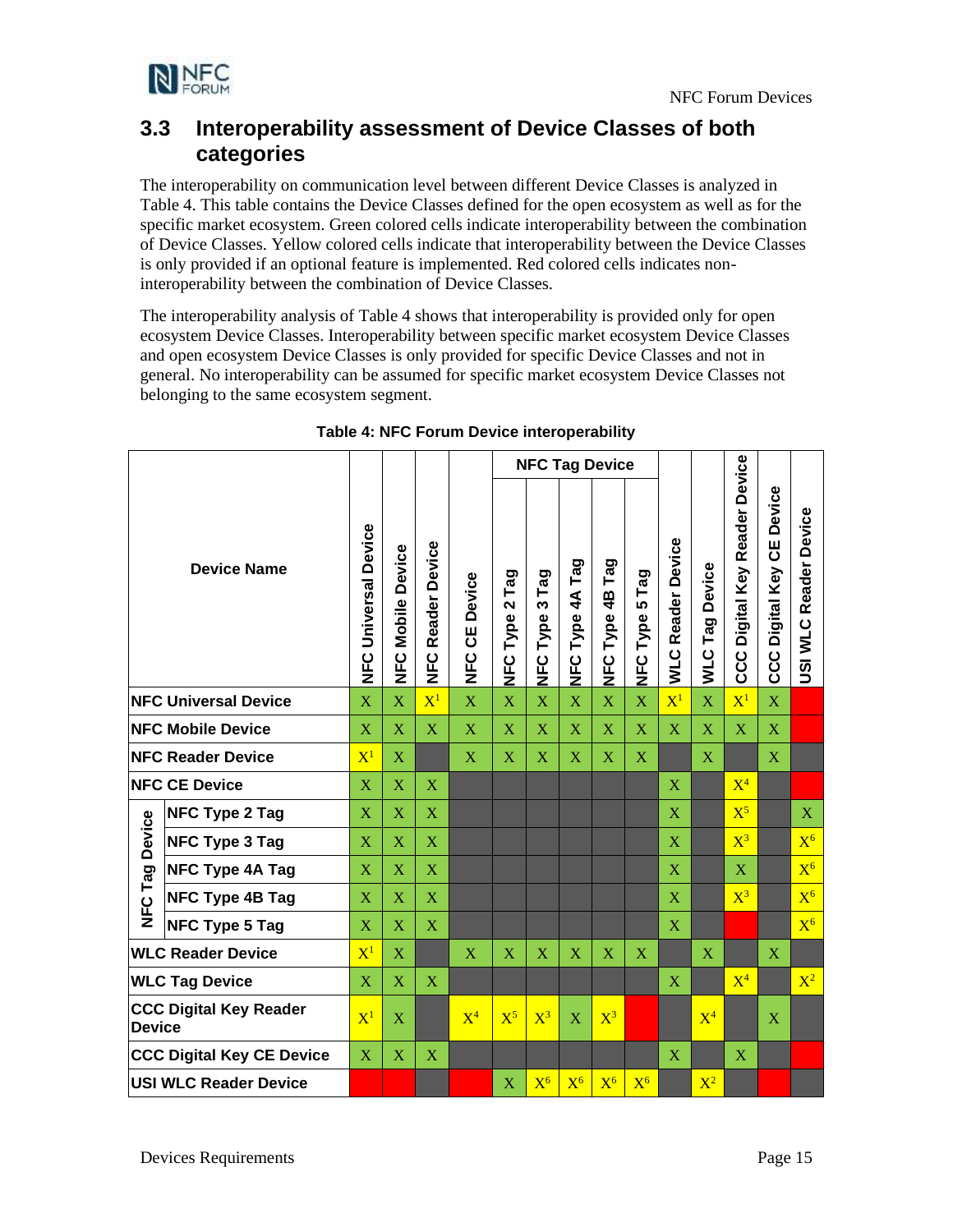

**NOTE**  $X^1$ : A device can communicate with an NFC Universal Device if the opional CE Mode is supported.

> X<sup>2</sup>: USI WLC Reader Device can communicate with a WLC Tag Device implementing the Type 2 Tag Module.

X<sup>3</sup>: CCC Digital Key Reader Device can communicate with a NFC Tag Device if supporting the optional Type 3 Tag or Type 4B Tag Platform.

X<sup>4</sup>: CCC Digital Key Reader Device can communicate with a WLC Tag Device or CE Device implementing T4AT or if both are supporting the optional Type 3 Tag or Type 4B Tag Platform.

X<sup>5</sup>: CCC Digital Key Reader Device can activate a T2T Platform.

X6 : USI WLC Reader Device can communicate with an NFC Tag if the according optional Tag Type is supported.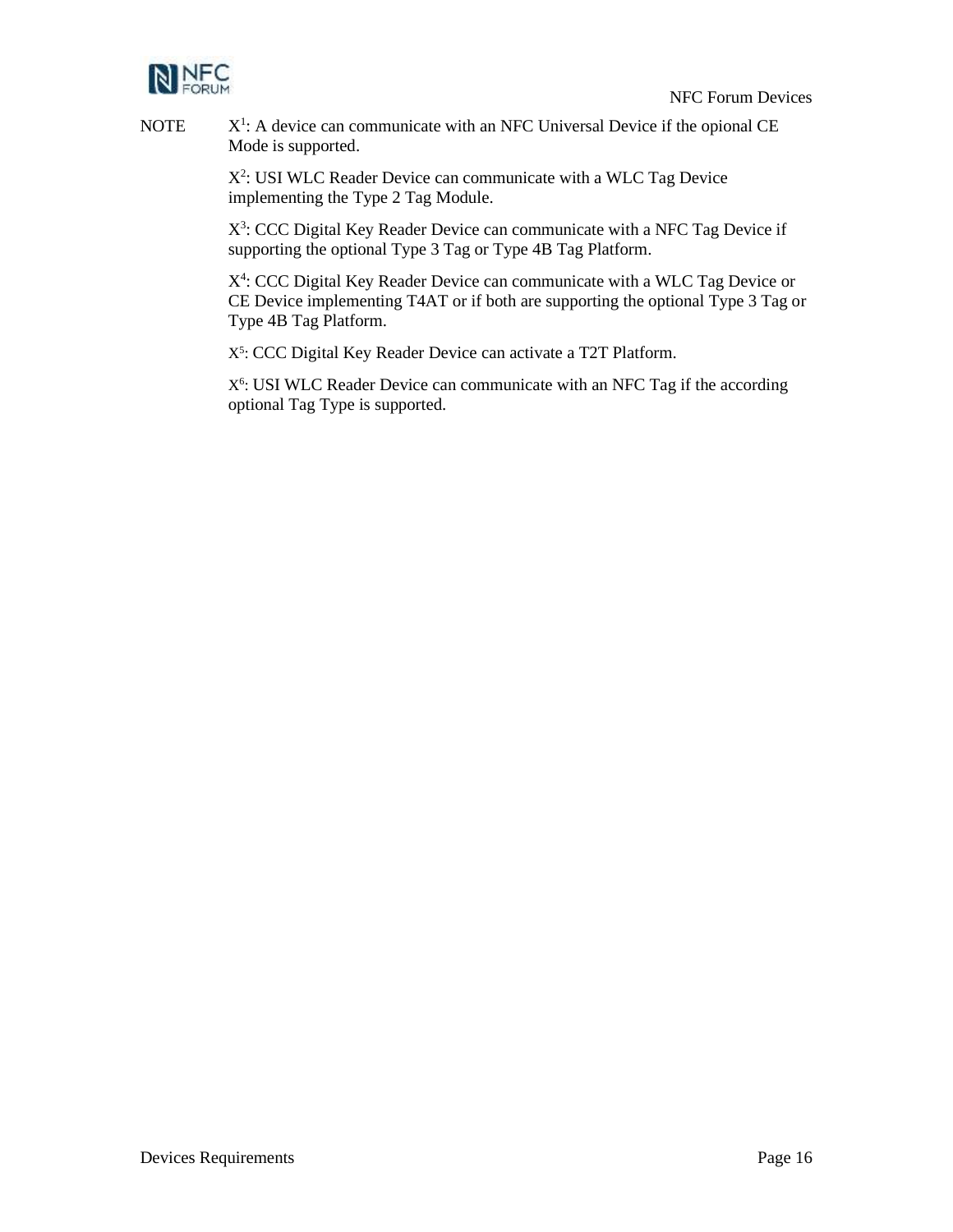

# <span id="page-18-0"></span>**4 Interoperability Modules**

A number of interoperability modules have been defined for devices implementing NFC Forum specifications. Each of these modules has an associated set of requirements.

# <span id="page-18-1"></span>**4.1 Interoperability Modules Overview**

This section lists and defines the modules that serve as the foundation for interoperability between NFC Forum Devices.

The defined interoperability modules are:

- Reader/Writer Modules
	- o Type 2 Tag Operation
	- o Type 3 Tag Operation
	- o Type 4A Tag Operation
	- o Type 4B Tag Operation
	- o Type 5 Tag Operation
- Peer Modules:
	- o Initiator Module
	- o Target Module
- Card Emulation Modules
	- o Type 3 Tag Platform Module
	- o Type 4A Tag Platform Module
	- o Type 4B Tag Platform Module
- Tag Modules:
	- o Type 2 Tag Module
	- o Type 3 Tag Module
	- o Type 4A Tag Module
	- o Type 4B Tag Module
	- o Type 5 Tag Module.
- RF Collision Avoidance Module
- Wireless Charging Poller Module
- Wireless Charging Listener Module

### <span id="page-18-2"></span>**4.1.1 Reader/Writer Module**

The Reader/Writer Module covers the behavior of an NFC Forum Device implementing Poll Mode behavior in combination with the Reader/Writer functionality, as defined by [\[DIGITAL\]](#page-6-7) and [\[ACTIVITY\].](#page-6-8) This includes the ability to read and/or write to a Type 2 Tag, Type 3 Tag, Type 4A Tag, Type 4B Tag and Type 5 Tag.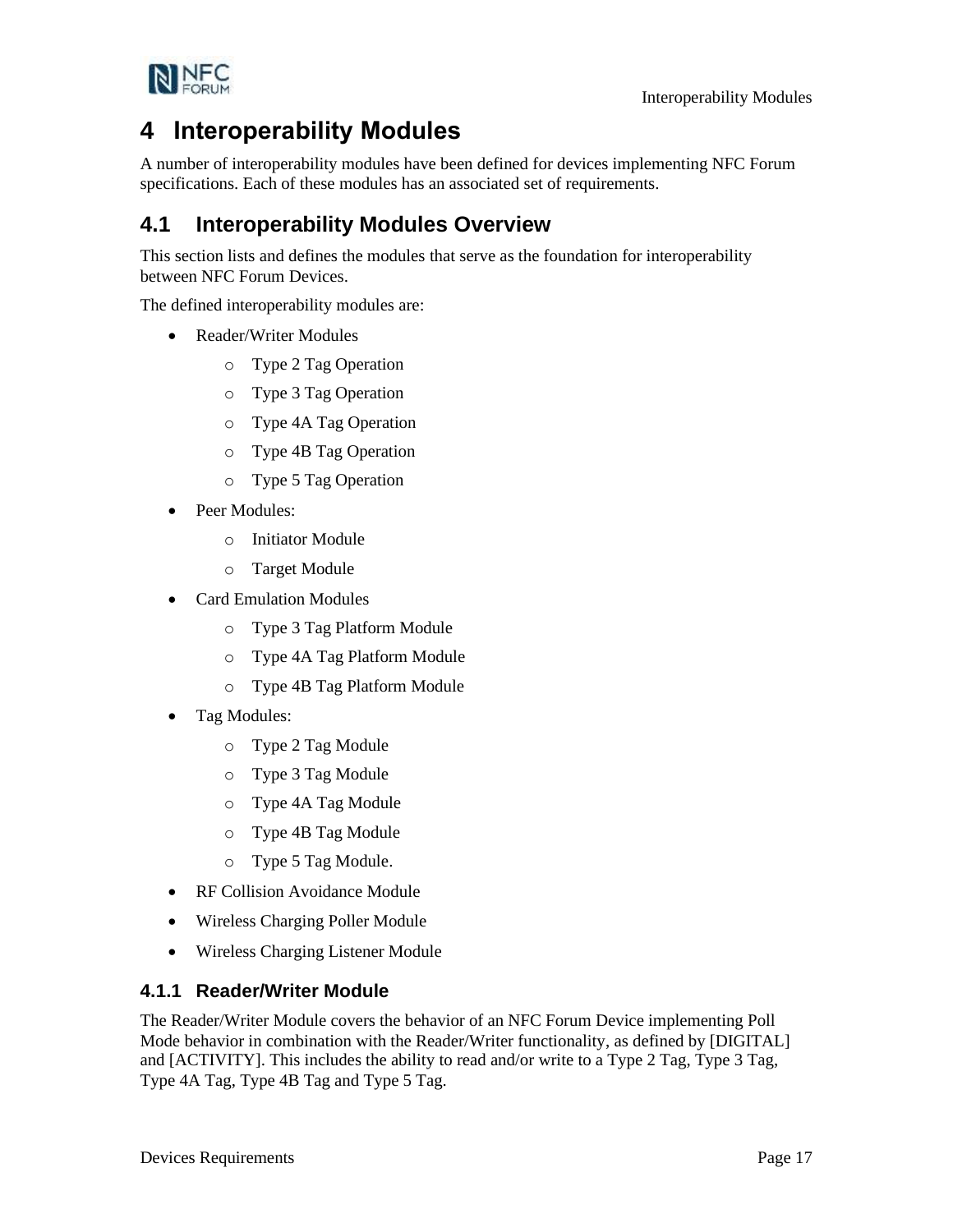

### <span id="page-19-0"></span>**4.1.2 Peer Modules**

### **4.1.2.1 Initiator Module**

The Initiator Module covers the behavior of an NFC Forum Device implementing Poll Mode behavior using either ACM or PCM in combination with the Initiator functionality, as defined by [\[DIGITAL\]](#page-6-7) and [\[ACTIVITY\].](#page-6-8) The Initiator Module using ACM generates an Operating Field only when it sends a frame to a peer device, as defined by [\[DIGITAL\]](#page-6-7) and [\[ACTIVITY\].](#page-6-8)

### **4.1.2.2 Target Module**

The Target Module covers the behavior of an NFC Forum Device implementing Listen Mode behavior in combination with the Target functionality, as defined by [\[DIGITAL\]](#page-6-7) and [\[ACTIVITY\].](#page-6-8) The Target Module uses PCM in case the Initiator uses PCM and uses ACM in cases the Intiator uses ACM. The Target Module using ACM generates an Operating Field only when it sends a frame to a peer device, as defined by [\[DIGITAL\]](#page-6-7) and [\[ACTIVITY\].](#page-6-8)

### <span id="page-19-1"></span>**4.1.3 Card Emulation Modules**

The Card Emulation Mode is offered for 3 different Tag Platforms, the Type 3 Tag, Type 4A Tag and Type 4B Tag Platforms.

### **4.1.3.1 Type 3 Tag Platform**

The Type 3 Tag Platform Module covers the behavior of an NFC Forum Device implementing Listen Mode behavior in combination with the Type 3 Tag Platform functionality, as defined by [\[DIGITAL\]](#page-6-7) and [\[ACTIVITY\].](#page-6-8)

### **4.1.3.2 Type 4A Tag Platform**

The Type 4A Tag Platform Module covers the behavior of an NFC Forum Device implementing Listen Mode behavior in combination with the Type 4A Tag Platform functionality, as defined by [\[DIGITAL\]](#page-6-7) and [\[ACTIVITY\].](#page-6-8)

### **4.1.3.3 Type 4B Tag Platform**

The Type 4B Tag Platform Module covers the behavior of an NFC Forum Device implementing Listen Mode behavior in combination with the Type 4B Tag Platform functionality, as defined by [\[DIGITAL\]](#page-6-7) and [\[ACTIVITY\].](#page-6-8)

### <span id="page-19-2"></span>**4.1.4 Tag Modules**

The Tag Module is offered for 5 different Tag Types, the Type 2 Tag, Type 3 Tag, Type 4A Tag, Type 4B Tag and Type 5 Tag.

### **4.1.4.1 Type 2 Tag Module**

The Type 2 Tag Module covers the behavior of an NFC Forum Device implementing Type 2 Tag Platform and Type 2 Tag functionality, as defined by [\[T2T\],](#page-7-1) [\[DIGITAL\]](#page-6-7) and [\[ACTIVITY\].](#page-6-8)

### **4.1.4.2 Type 3 Tag Module**

The Type 3 Tag Module covers the behavior of an NFC Forum Device implementing Type 3 Tag Platform and Type 3 Tag functionality, as defined by [\[T3T\],](#page-7-2) [\[DIGITAL\]](#page-6-7) and [\[ACTIVITY\].](#page-6-8)

### **4.1.4.3 Type 4A Tag Module**

The Type 4A Tag Module covers the behavior of an NFC Forum Device implementing Type 4A Tag Platform and Type 4A Tag functionality, as defined by [\[T4T\],](#page-7-3) [\[DIGITAL\]](#page-6-7) and [\[ACTIVITY\].](#page-6-8)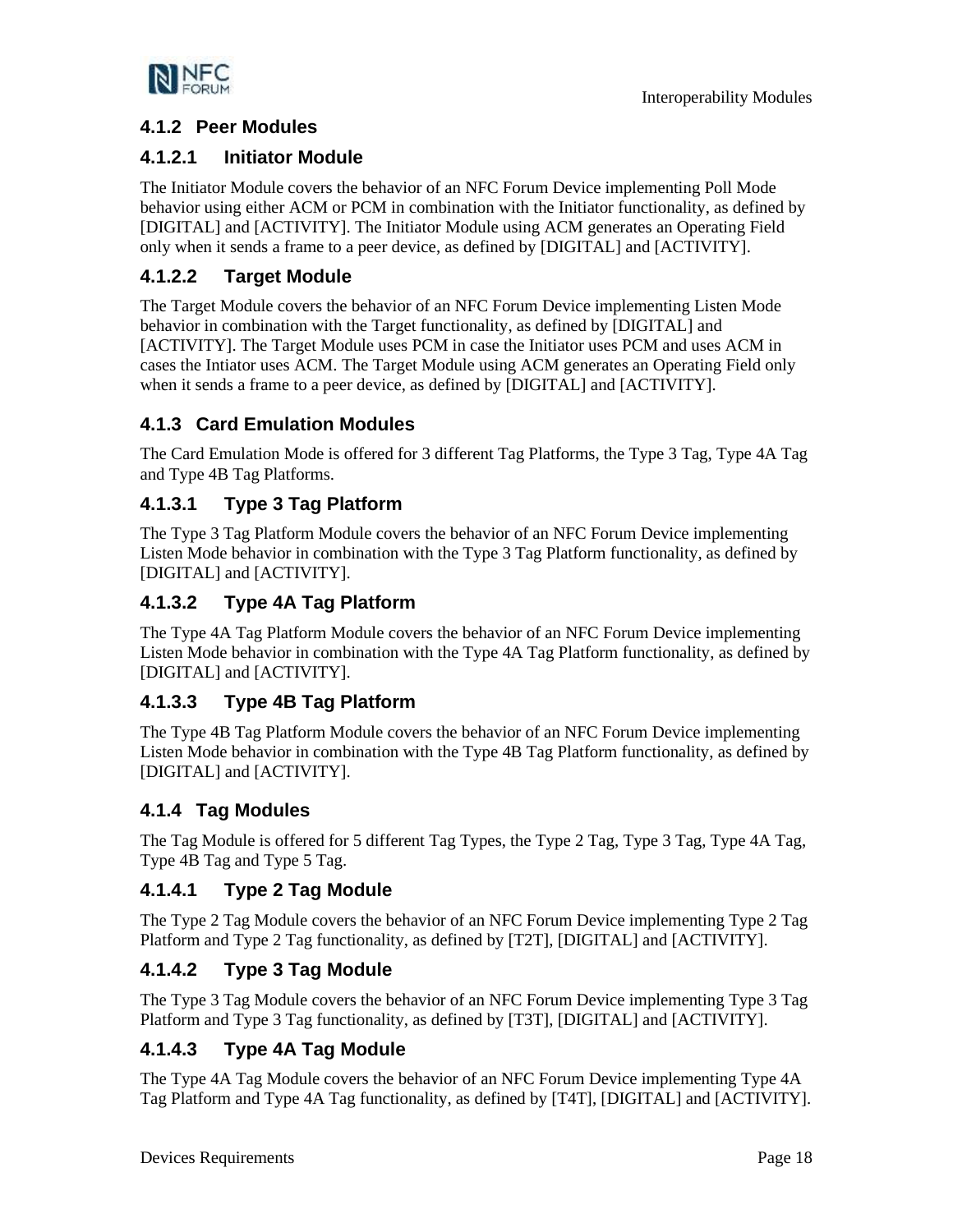

### **4.1.4.4 Type 4B Tag Module**

The Type 4B Tag Module covers the behavior of an NFC Forum Device implementing Type 4B Tag Platform and Type 4B Tag functionality, as defined b[y \[T4T\],](#page-7-3) [\[DIGITAL\]](#page-6-7) and [\[ACTIVITY\].](#page-6-8)

### **4.1.4.5 Type 5 Tag Module**

The Type 5 Tag Module covers the behavior of an NFC Forum Device implementing Type 5 Tag Platform and Type 5 Tag functionality, as defined by [\[T5T\],](#page-7-4) [\[DIGITAL\]](#page-6-7) and [\[ACTIVITY\].](#page-6-8)

### <span id="page-20-0"></span>**4.1.5 RF Collision Avoidance Module**

The RF Collision Avoidance Module covers the behavior of an NFC Forum Device implementing the Listen before Talk approach in Poll mode as defined in [\[ACTIVITY\].](#page-6-8)

### <span id="page-20-1"></span>**4.1.6 Wireless Charging Poller Module**

The Wireless Charging Module covers the behavior of an NFC Forum Device implementing the wireless charging functionality for the Poll mode as defined in [\[WLC\].](#page-8-3)

### <span id="page-20-2"></span>**4.1.7 Wireless Charging Listener Module**

The Wireless Charging Module covers the behavior of an NFC Forum Device implementing the wireless charging functionality for the Listen mode as defined in [\[WLC\].](#page-8-3)

# <span id="page-20-3"></span>**4.2 Interoperability of Modules**

This section provides an overview of the interoperability between the defined modules.

Interoperability is defined so that two NFC Forum Devices are able to interact and communicate with each other. This means that certain modules implemented in the two NFC Forum Devices are interoperable.

[Table 5](#page-21-1) defines the interoperability between modules in a matrix. No interoperability is defined for the gray colored (both dark and light gray) fields.

- NOTE Type 2 Tag and Type 5 Tag are not emulated on a device.
- NOTE RF Collision Avoidance ensures that two NFC Forum Devices are not in Poll mode at the same time and therefore enables basic interoperability (Listen before Talk). The below interoperability analysis applies once RF collision avoidance was already successfully performed. Therefore RF Collision Avoidance will not be shown in [Table 5](#page-21-1).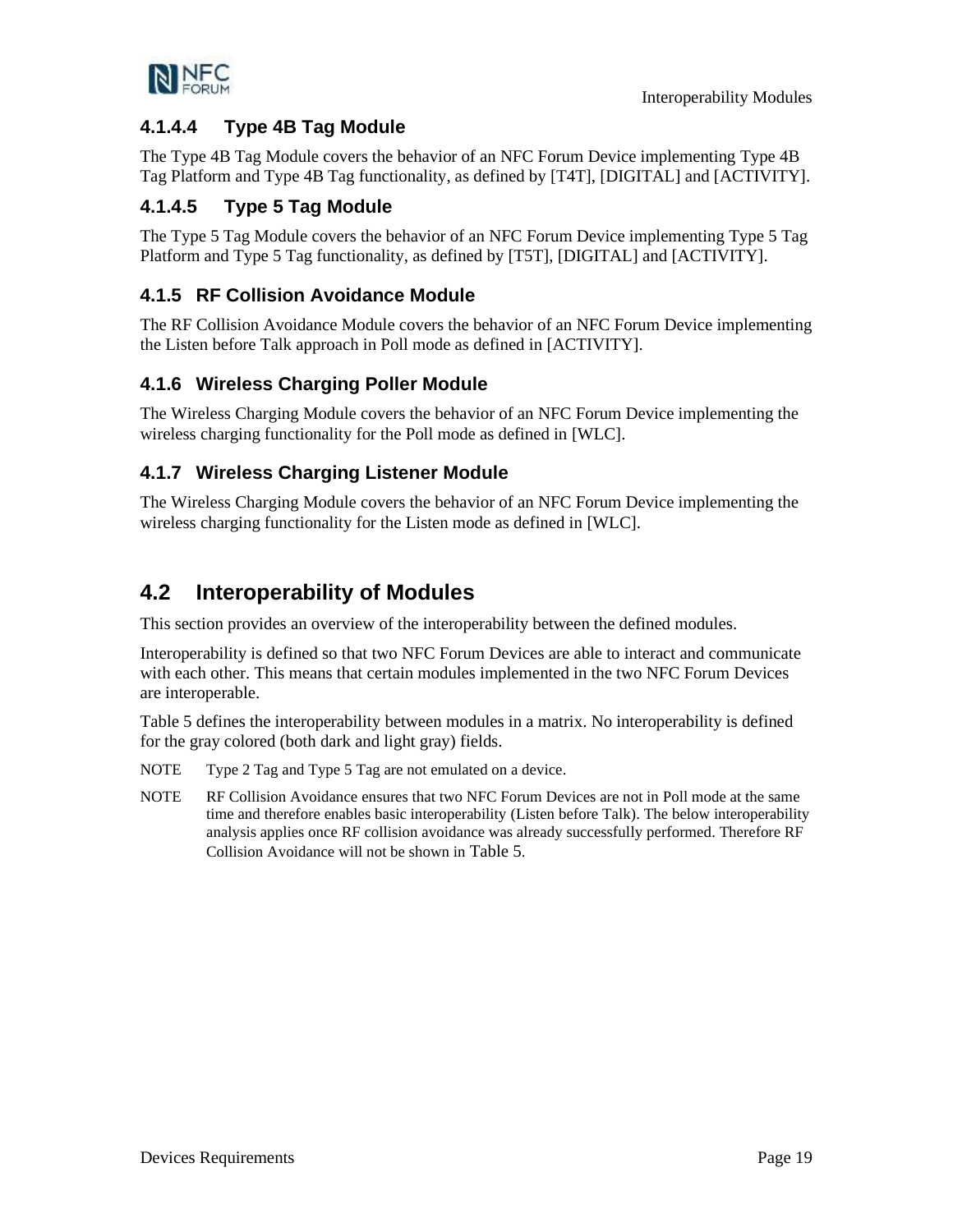

Interoperability Modules

#### **Table 5: Modules – Interoperability**

<span id="page-21-1"></span>

|                     | <b>PRIMARY</b>              |            |             | <b>Initiator</b><br><b>Reader/Writer</b> |                         |                       |                       |                      |                      | <b>WLC Poller</b>    |                       |                       |                      |  |
|---------------------|-----------------------------|------------|-------------|------------------------------------------|-------------------------|-----------------------|-----------------------|----------------------|----------------------|----------------------|-----------------------|-----------------------|----------------------|--|
| <b>REPLICA</b>      |                             | <b>PCM</b> | ACM         | Type 2 Tag Operation                     | Operation<br>Type 3 Tag | Type 4A Tag Operation | Type 4B Tag Operation | Type 5 Tag Operation | Type 2 Tag Operation | Type 3 Tag Operation | Type 4A Tag Operation | Type 4B Tag Operation | Type 5 Tag Operation |  |
| <b>Target</b>       | <b>PCM</b>                  | $\bar{X}$  |             |                                          |                         |                       |                       |                      |                      |                      |                       |                       |                      |  |
|                     | <b>ACM</b>                  |            | $\mathbf X$ |                                          |                         |                       |                       |                      |                      |                      |                       |                       |                      |  |
|                     | <b>Type 3 Tag Platform</b>  |            |             |                                          | X                       |                       |                       |                      |                      |                      |                       |                       |                      |  |
|                     | <b>Type 4A Tag Platform</b> |            |             |                                          |                         | X                     |                       |                      |                      |                      |                       |                       |                      |  |
|                     | <b>Type 4B Tag Platform</b> |            |             |                                          |                         |                       | X                     |                      |                      |                      |                       |                       |                      |  |
|                     | <b>Type 2 Tag Module</b>    |            |             | X                                        |                         |                       |                       |                      |                      |                      |                       |                       |                      |  |
|                     | <b>Type 3 Tag Module</b>    |            |             |                                          | $\mathbf X$             |                       |                       |                      |                      |                      |                       |                       |                      |  |
|                     | <b>Type 4A Tag Module</b>   |            |             |                                          |                         | $\mathbf X$           |                       |                      |                      |                      |                       |                       |                      |  |
|                     | <b>Type 4B Tag Module</b>   |            |             |                                          |                         |                       | X                     |                      |                      |                      |                       |                       |                      |  |
|                     | <b>Type 5 Tag Module</b>    |            |             |                                          |                         |                       |                       | $\mathbf X$          |                      |                      |                       |                       |                      |  |
|                     | <b>Type 2 Tag Module</b>    |            |             |                                          |                         |                       |                       |                      | X                    |                      |                       |                       |                      |  |
|                     | <b>Type 3 Tag Module</b>    |            |             |                                          |                         |                       |                       |                      |                      | X                    |                       |                       |                      |  |
| <b>WLC</b> Listener | <b>Type 4A Tag Module</b>   |            |             |                                          |                         |                       |                       |                      |                      |                      | X                     |                       |                      |  |
|                     | <b>Type 4B Tag Module</b>   |            |             |                                          |                         |                       |                       |                      |                      |                      |                       | X                     |                      |  |
|                     | <b>Type 5 Tag Module</b>    |            |             |                                          |                         |                       |                       |                      |                      |                      |                       |                       | X                    |  |

# <span id="page-21-0"></span>**4.3 Requirements to Modules Mapping**

[Table 6](#page-22-0) to [Table 11](#page-28-1) map the individual defined requirements grouped by functionality to the NFC Forum interoperability modules and indicates its applicability. If no requirement of a group applies to an NFC Forum interoperability modules, for simplicity such interoperability modules are not shown.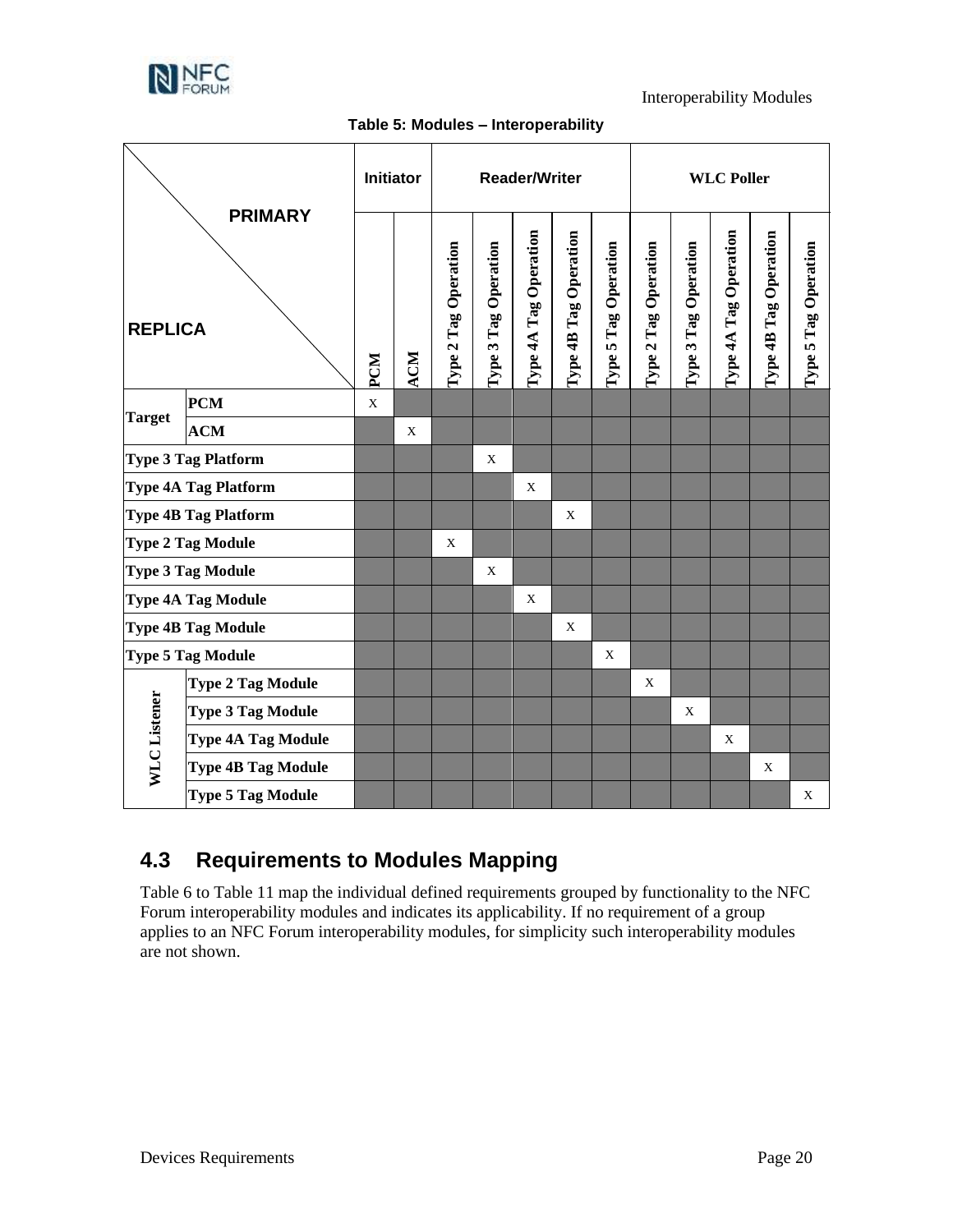

<span id="page-22-0"></span>

| <b>Number</b>          |                       | RF Collision Avoidance |                         |                 | Initiator         |                             | arget                         |                        |                      | Platform                    | <b>Comment</b>                                 |
|------------------------|-----------------------|------------------------|-------------------------|-----------------|-------------------|-----------------------------|-------------------------------|------------------------|----------------------|-----------------------------|------------------------------------------------|
|                        |                       |                        | <b>Reader/Writer</b>    | <b>NO</b>       | <b>ACM</b>        | <b>MOde</b>                 | <b>ACM</b>                    | Type 3 Tag Platform    | Type 4A Tag Platform | Tag <sup>1</sup><br>Type 4B |                                                |
| <b>REQ-1.A</b>         |                       |                        |                         | $\mathbf M$     | M                 | M                           | M                             |                        |                      |                             | Peer mode                                      |
| $REQ-1.B$              |                       |                        | M                       |                 |                   |                             |                               |                        |                      |                             | Read/Writer (RW)                               |
| $REQ-1.C$              |                       |                        |                         |                 |                   |                             |                               | $\mathsf{C}$           | $\mathsf{C}$         | $\mathbf C$                 | Card Emulation                                 |
|                        | <b>REQ-1.1C</b>       |                        |                         |                 |                   |                             |                               | $\mathbf{C}^1$         | $\mathbf{C}^1$       | $C^1$                       | CE support in Normal Power Mode                |
|                        | <b>REQ-1.2C</b>       |                        |                         |                 |                   |                             |                               | $\mathbf{C}^2$         | $\mathbf{C}^2$       | $\mathbf{C}^2$              | CE support in Reduced Power Mode               |
| <b>REQ-2.A</b>         |                       |                        | М                       | М               |                   |                             |                               |                        |                      |                             | Poll Mode                                      |
| $REQ-2.B$              |                       |                        |                         |                 |                   | M                           | $\mathbf{M}$                  | $\mathbf C$            | $\mathsf{C}$         | $\mathbf C$                 | Listen Mode                                    |
| $REQ-2.C$              |                       | $\mathbf C$            |                         |                 |                   |                             |                               |                        |                      |                             | RF Collision Avoidance                         |
| REQ-3.A                |                       |                        | M                       |                 |                   |                             |                               |                        |                      |                             | NFC Tag detection                              |
|                        | <b>REQ-3.1A</b>       |                        | M                       |                 |                   |                             |                               |                        |                      |                             | 5 second NFC Tag detection                     |
| <b>REQ-3.B</b>         |                       |                        |                         | М               | M                 |                             |                               |                        |                      |                             | NFC Universal Device Detection                 |
|                        | <b>REQ-3.1B</b>       |                        |                         | M               | М                 |                             |                               |                        |                      |                             | 5 second NFC Universal Device<br>detection     |
| <b>REQ-4.A</b>         |                       |                        | M                       | M               |                   |                             |                               |                        |                      |                             | Poll for NFC-A Technology                      |
| $REQ-4.B$              |                       |                        | М                       |                 |                   |                             |                               |                        |                      |                             | Poll for NFC-B Technology                      |
| <b>REQ-4.C</b>         |                       |                        | М                       | М               |                   |                             |                               |                        |                      |                             | Poll for NFC-F Technology                      |
| <b>REQ-4.D</b>         |                       |                        | М                       |                 |                   |                             |                               |                        |                      |                             | Poll for NFC-V Technology                      |
| REQ-5                  |                       |                        |                         |                 |                   |                             |                               |                        |                      |                             | $\rm VOID$                                     |
| REQ-6                  |                       |                        | $\mathbf M$             | $\mathbf{M}$    |                   |                             |                               |                        |                      |                             | Multiple Device/Tag detection                  |
| $REQ-7$                |                       |                        | $\mathbf M$             | M               | $\mathbf M$       | $\mathbf M$                 | M                             |                        |                      |                             | NDEF forming                                   |
| $REQ-8$                |                       |                        | $\mathbf M$             | M               | $\mathbf M$       | $\mathbf M$                 | $\mathbf M$                   |                        |                      |                             | NDEF accepting                                 |
| REQ-RF-1<br>$\sqrt{2}$ | $\sim$ 1<br>$TC \cap$ | 1 <sub>1</sub>         | $\mathbf M$<br>$\cdots$ | M<br>$\epsilon$ | M<br>$\mathbf{r}$ | $\mathbf M$<br>$\mathbf{D}$ | $\mathbf M$<br>$\overline{c}$ | ${\bf C}$<br>$\bullet$ | ${\bf C}$            | C                           | <b>Communication Operating Volume</b><br>1.1.1 |

**Table 6: Generic requirements to modules mapping**

**NOTE** 

<sup>1</sup>: If Card Emulation for a Tag Platform is supported then the according condition for *Normal Power Mode* MUST be selected.

C 2 : If Card Emulation for a Tag Platform is supported then the according condition for *Reduced Power Mode* in addition MAY be selected. For the CCC Digital Key CE Device the support of the *Reduced Power Mode* is mandatory*.*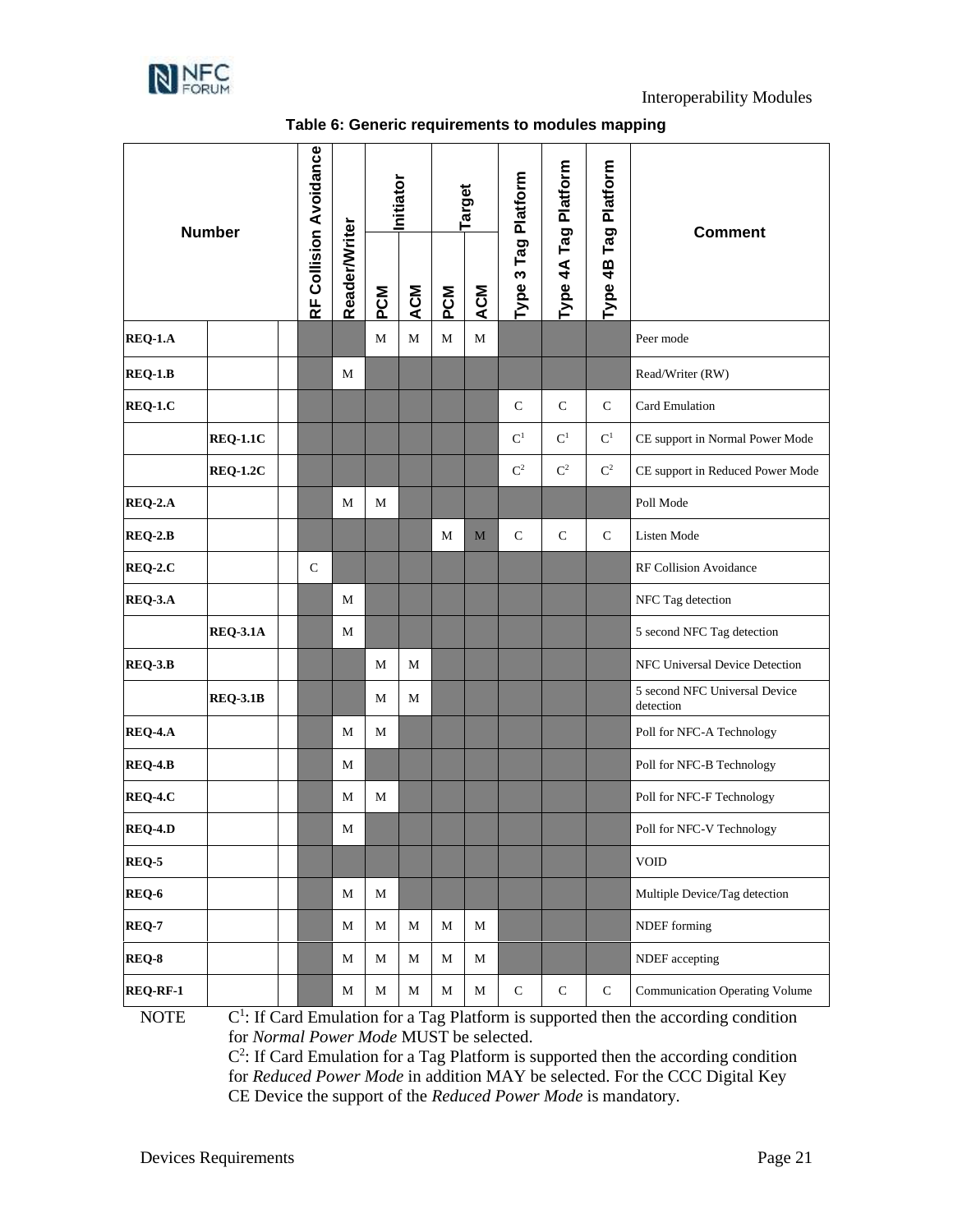

<span id="page-23-0"></span>

|                  |                      |            |                  | <b>Peer Mode</b> |               |                                   |
|------------------|----------------------|------------|------------------|------------------|---------------|-----------------------------------|
|                  | <b>Number</b>        |            | <b>Initiator</b> |                  | <b>Target</b> | <b>Comment</b>                    |
|                  |                      | <b>PCM</b> | <b>ACM</b>       | <b>PCM</b>       | <b>ACM</b>    |                                   |
|                  |                      | M          | M                | M                | M             | P <sub>2</sub> P communication    |
|                  | REQ-P2P-1.1.1        | M          |                  |                  |               | Data exchange in PCM as Initiator |
| <b>REQ-P2P-1</b> | <b>REQ-P2P-1.1.2</b> |            | M                |                  |               | Data exchange in ACM as Initiator |
|                  | <b>REQ-P2P-1.2.1</b> |            |                  | M                |               | Data exchange in PCM as Target    |
|                  | REQ-P2P-1.2.2        |            |                  |                  | M             | Data exchange in ACM as Target    |
|                  | <b>REQ-P2P-1.3</b>   | M          | M                | M                | M             | Payload                           |
|                  |                      | M          | M                | M                | M             | <b>LLCP</b>                       |
| <b>REQ-P2P-2</b> | <b>REQ-P2P-2.1</b>   | M          | M                | M                | M             | LLCP service class                |
|                  | <b>REQ-P2P-2.2</b>   | M          | M                | M                | M             | Protocol bindings                 |
|                  |                      | M          | M                | M                | M             | <b>SNEP</b>                       |
| <b>REQ-P2P-3</b> | <b>REQ-P2P-3.1</b>   | M          | M                | M                | M             | <b>SNEP Server</b>                |

#### **Table 7: Peer Mode requirements to interoperability modules mapping**

#### **Table 8: Reader/Writer Mode requirements to module mapping**

<span id="page-23-1"></span>

|                     |                   |  |                       |          |                         |          | <b>Reader/Writer</b>            |          |                                 |                  |                             |
|---------------------|-------------------|--|-----------------------|----------|-------------------------|----------|---------------------------------|----------|---------------------------------|------------------|-----------------------------|
|                     |                   |  | Operation             |          | Type 3 Tag<br>Operation |          | Type 4A Tag<br><b>Operation</b> |          | Type 4B Tag<br><b>Operation</b> | Operation        |                             |
|                     | <b>Number</b>     |  | Tag<br>$\sim$<br>Type | Platform | support<br><b>NDEF</b>  | Platform | support<br><b>NDEF</b>          | Platform | support<br><b>NDEF</b>          | Tag<br>5<br>Type | Comment                     |
| <b>REQ-9.A1</b>     |                   |  |                       |          |                         | M        |                                 |          |                                 |                  | <b>RATS</b>                 |
| <b>REQ-9.B1</b>     |                   |  |                       |          |                         |          |                                 | M        |                                 |                  | ALLB_REQ, SENSB_REQ, ATTRIB |
|                     |                   |  | M                     |          | M                       |          | M                               |          | M                               | M                | NDEF read                   |
| <b>REQ-RW-</b><br>1 | <b>REQ-RW-1.2</b> |  | M                     |          |                         |          |                                 |          |                                 |                  | T2T NDEF read               |
|                     |                   |  |                       | M        |                         |          |                                 |          |                                 |                  | T3T Platform                |
| <b>REQ-RW-1.3</b>   | <b>RW-1.3.1</b>   |  | M                     |          |                         |          |                                 |          |                                 | Payload          |                             |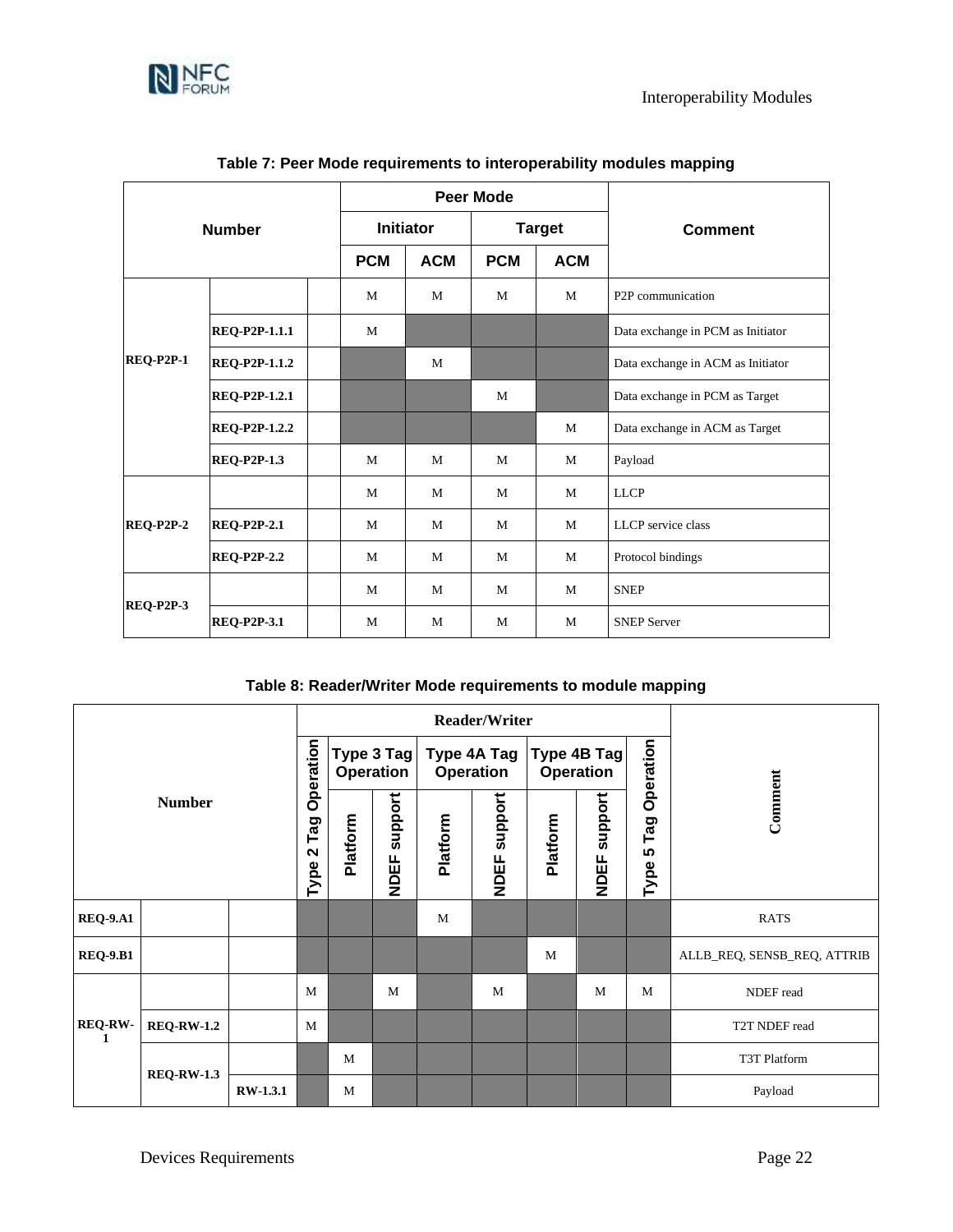

|                                                                            |                   |                  |                      |             |              |          | Reader/Writer                          |           |                  |                          |                        |
|----------------------------------------------------------------------------|-------------------|------------------|----------------------|-------------|--------------|----------|----------------------------------------|-----------|------------------|--------------------------|------------------------|
|                                                                            |                   |                  |                      | Operation   | Type 3 Tag   |          | <b>Type 4A Tag</b><br><b>Operation</b> | Operation | Type 4B Tag      | Operation                |                        |
|                                                                            | <b>Number</b>     |                  | Type 2 Tag Operation | Platform    | NDEF support | Platform | NDEF support                           | Platform  | support<br>NDEF: | Tag<br><b>5</b><br>Type: | Comment                |
|                                                                            |                   | RW-1.3.2         |                      |             | $\mathbf M$  |          |                                        |           |                  |                          | T3T NDEF read          |
|                                                                            |                   |                  |                      |             |              | M        |                                        | М         |                  |                          | <b>ISO DEP</b>         |
|                                                                            |                   | <b>RW-1.4.1</b>  |                      |             |              |          | M                                      |           | M                |                          | T4T NDEF read          |
|                                                                            | <b>REQ-RW-1.4</b> | <b>RW-1.4.2</b>  |                      |             |              |          | M                                      |           | M                |                          | Payload                |
|                                                                            |                   | <b>RW-1.4.3</b>  |                      |             |              |          | M                                      |           | M                |                          | APDU MV 2.x            |
|                                                                            |                   | <b>RW-1.4.4</b>  |                      |             |              |          | M                                      |           | M                |                          | APDU MV3.x             |
|                                                                            |                   |                  |                      |             |              |          |                                        |           |                  | M                        | Reading NDEF           |
| <b>REQ-RW-1.5</b>                                                          | <b>RW-1.5.1</b>   |                  |                      |             |              |          |                                        |           | M                | 1 byte command support   |                        |
|                                                                            | RW-1.5.2          |                  |                      |             |              |          |                                        |           | M                | 2 byte command support   |                        |
|                                                                            |                   | RW-1.5.3         |                      |             |              |          |                                        |           |                  | M                        | Read Payload           |
|                                                                            |                   | <b>RW-1.5.4</b>  |                      |             |              |          |                                        |           |                  | M                        | <b>Mapping Version</b> |
|                                                                            |                   |                  | $\mathbf M$          |             |              |          |                                        |           |                  |                          | NDEF write             |
|                                                                            | <b>REQ-RW-2.2</b> |                  | M                    |             |              |          |                                        |           |                  |                          | T2T NDEF write         |
|                                                                            |                   |                  |                      | $\mathbf M$ |              |          |                                        |           |                  |                          | T3T send payload size  |
|                                                                            | <b>REQ-RW-2.3</b> | REQ-RW-<br>2.3.1 |                      |             | М            |          |                                        |           |                  |                          | T3T NDEF write         |
|                                                                            |                   |                  |                      |             |              |          | M                                      |           | M                |                          | T4T NDEF write         |
|                                                                            |                   | REQ-RW-<br>2.4.1 |                      |             |              |          | M                                      |           | M                |                          | Payload                |
| <b>REQ-RW-2.4</b><br><b>REQ-RW-</b><br>$\overline{2}$<br><b>REQ-RW-2.5</b> | REQ-RW-<br>2.4.2  |                  |                      |             |              | М        |                                        | M         |                  | APDU MV 2.x              |                        |
|                                                                            |                   | REQ-RW-<br>2.4.3 |                      |             |              |          | M                                      |           | M                |                          | APDU MV3.x             |
|                                                                            |                   |                  |                      |             |              |          |                                        |           |                  | M                        | T5T NDEF write         |
|                                                                            |                   | <b>RW-2.5.1</b>  |                      |             |              |          |                                        |           |                  | M                        | 1 byte command support |
|                                                                            |                   | RW-2.5.2         |                      |             |              |          |                                        |           |                  | $\mathbf M$              | 2 byte command support |
|                                                                            |                   | RW-2.5.3         |                      |             |              |          |                                        |           |                  | M                        | Write Payload          |
|                                                                            |                   | RW-2.5.4         |                      |             |              |          |                                        |           |                  | M                        | <b>Mapping Version</b> |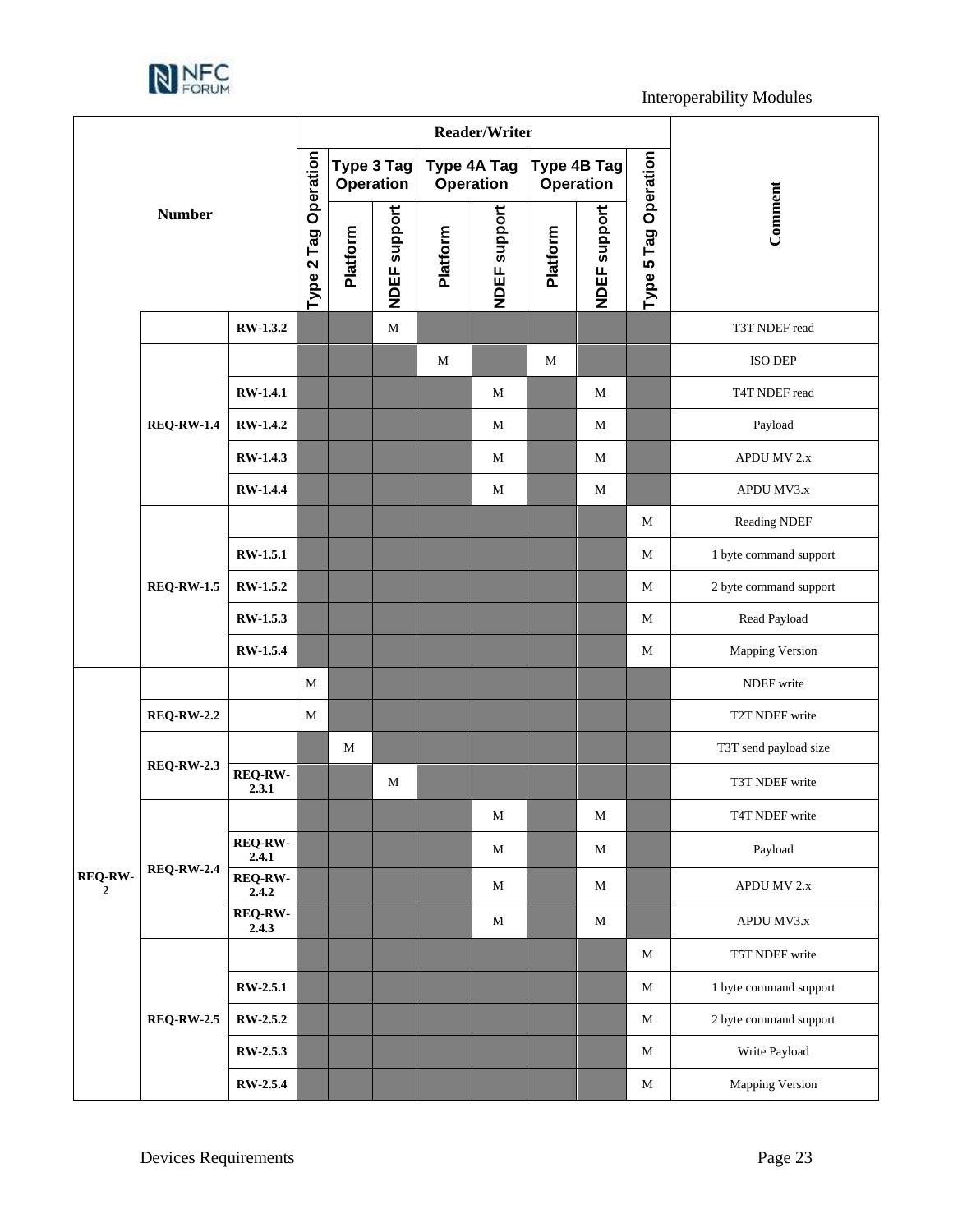

<span id="page-25-0"></span>

|                  |                    |  |                     | <b>CE Mode</b>       |                      |                   |                   | <b>Tag Mode</b>    |                    |                   |                                      |
|------------------|--------------------|--|---------------------|----------------------|----------------------|-------------------|-------------------|--------------------|--------------------|-------------------|--------------------------------------|
|                  | <b>Number</b>      |  | Type 3 Tag Platform | Type 4A Tag Platform | Type 4B Tag Platform | Type 2 Tag Module | Type 3 Tag Module | Type 4A Tag Module | Type 4B Tag Module | Type 5 Tag Module | <b>Comment</b>                       |
| REQ-TAG-1.A      |                    |  |                     | $\mathbf C$          |                      | M                 |                   | M                  |                    |                   | NFC-A Technology support             |
| REQ-TAG-1.B      |                    |  |                     |                      | $\mathbf C$          |                   |                   |                    | $\mathbf M$        |                   | NFC-B Technology support             |
| REQ-TAG-1.C      |                    |  | $\mathbf C$         |                      |                      |                   | М                 |                    |                    |                   | NFC-F Technology support             |
| REQ-TAG-1.D      |                    |  |                     |                      |                      |                   |                   |                    |                    | М                 | NFC-V Technology support             |
|                  | <b>REQ-TAG-1.2</b> |  |                     |                      |                      | M                 |                   |                    |                    |                   | T2T Platform support                 |
|                  | <b>REQ-TAG-1.3</b> |  | $\mathsf C$         |                      |                      |                   | M                 |                    |                    |                   | T3T Platform support                 |
|                  | REQ-TAG-1.4A       |  |                     | $\mathsf{C}$         |                      |                   |                   | M                  |                    |                   | T4AT Platform and ISO-DEP<br>support |
|                  | REQ-TAG-1.4B       |  |                     |                      | $\mathbf C$          |                   |                   |                    | M                  |                   | T4BT Platform and ISO-DEP<br>support |
|                  | REQ-TAG-1.5        |  |                     |                      |                      |                   |                   |                    |                    | M                 | T5T Platform support                 |
| <b>REQ-9.A2</b>  |                    |  |                     | $\mathcal{C}$        |                      |                   |                   | $\Omega$           |                    |                   | <b>ATS</b>                           |
| <b>REQ-9.B2</b>  |                    |  |                     |                      | $\mathbf C$          |                   |                   |                    | $\mathbf{O}$       |                   | SENSB_RES                            |
| <b>REQ-T2T-1</b> |                    |  |                     |                      |                      | М                 |                   |                    |                    |                   | T2T CMD set                          |
|                  | <b>REQ-T2T-1-1</b> |  |                     |                      |                      | М                 |                   |                    |                    |                   | <b>READ CMD</b>                      |
|                  | <b>REQ-T2T-1-2</b> |  |                     |                      |                      | $\mathsf{C}$      |                   |                    |                    |                   | WRITE CMD                            |
|                  | <b>REQ-T2T-1-3</b> |  |                     |                      |                      | $\mathbf C$       |                   |                    |                    |                   | SECTOR_SELECT                        |
| <b>REQ-T2T-2</b> |                    |  |                     |                      |                      | M                 |                   |                    |                    |                   | Life Cycle State                     |
| <b>REQ-T2T-3</b> |                    |  |                     |                      |                      | M                 |                   |                    |                    |                   | CC and NDEF                          |
| REQ-T2T-4        |                    |  |                     |                      |                      | $\mathbf M$       |                   |                    |                    |                   | Mapping Version                      |
| <b>REQ-T3T-1</b> |                    |  |                     |                      |                      |                   | $\mathbf M$       |                    |                    |                   | T3T CMD set                          |
|                  | <b>REQ-T3T-1-1</b> |  |                     |                      |                      |                   | $\mathbf M$       |                    |                    |                   | <b>CHECK</b>                         |
|                  | <b>REQ-T3T-1-2</b> |  |                     |                      |                      |                   | $\mathsf{C}$      |                    |                    |                   | <b>UPDATE</b>                        |
| <b>REQ-T3T-2</b> |                    |  |                     |                      |                      |                   | М                 |                    |                    |                   | Life Cycle State                     |

### **Table 9: Card Emulation and Tag Mode requirements to module mapping**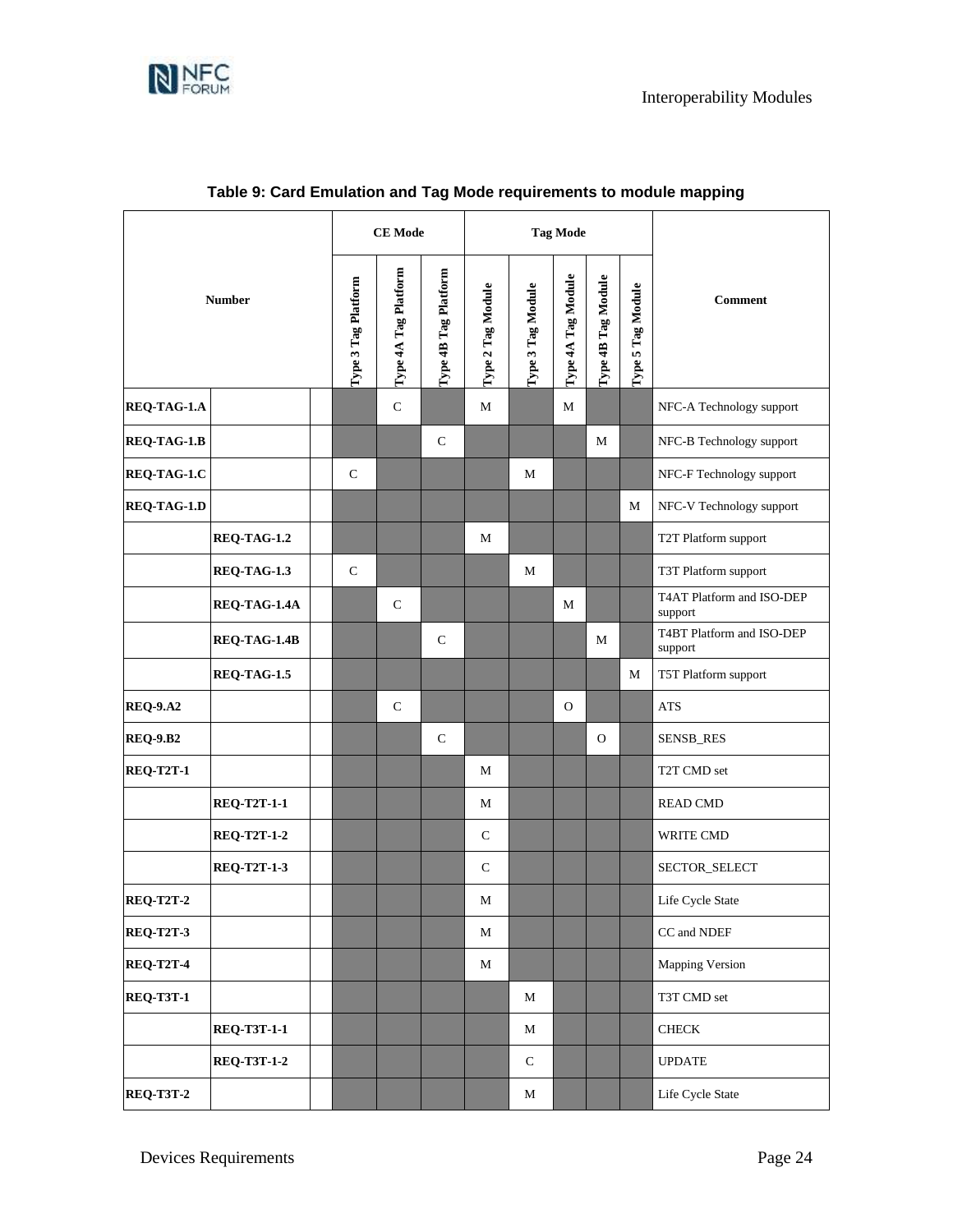

|                  |                     |  |                     | <b>CE Mode</b>       |                      |                   |                   | <b>Tag Mode</b>    |                    |                   |                                                               |  |
|------------------|---------------------|--|---------------------|----------------------|----------------------|-------------------|-------------------|--------------------|--------------------|-------------------|---------------------------------------------------------------|--|
|                  | <b>Number</b>       |  | Type 3 Tag Platform | Type 4A Tag Platform | Type 4B Tag Platform | Type 2 Tag Module | Type 3 Tag Module | Type 4A Tag Module | Type 4B Tag Module | Type 5 Tag Module | <b>Comment</b>                                                |  |
| <b>REQ-T3T-3</b> |                     |  |                     |                      |                      |                   | M                 |                    |                    |                   | NDEF storage service                                          |  |
| <b>REQ-T3T-4</b> |                     |  |                     |                      |                      |                   | M                 |                    |                    |                   | <b>Attribute Information Block</b>                            |  |
| <b>REQ-T3T-5</b> |                     |  |                     |                      |                      |                   | М                 |                    |                    |                   | <b>Mapping Version</b>                                        |  |
| <b>REQ-T4T-1</b> |                     |  |                     |                      |                      |                   |                   | М                  | M                  |                   | T4T Mapping Version                                           |  |
| <b>REQ-T4T-2</b> |                     |  |                     |                      |                      |                   |                   | М                  | M                  |                   | CMD set                                                       |  |
|                  | <b>REQ-T4T-2-1</b>  |  |                     |                      |                      |                   |                   | M                  | M                  |                   | ReadBinary                                                    |  |
|                  | <b>REQ-T4T-2-2</b>  |  |                     |                      |                      |                   |                   | $\mathsf{C}$       | $\mathcal{C}$      |                   | UpdateBinary                                                  |  |
|                  | <b>REQ-T4T-2-3</b>  |  |                     |                      |                      |                   |                   | $\mathsf{C}$       | $\mathsf{C}$       |                   | Mapping Version 3.x<br>ReadBinary and ODO                     |  |
|                  | <b>REQ-T4T-2-4</b>  |  |                     |                      |                      |                   |                   | C                  | $\mathsf{C}$       |                   | Mapping Version 3.x<br>UpdateBinary and ODO and<br><b>DDO</b> |  |
| <b>REQ-T4T-3</b> |                     |  |                     |                      |                      |                   |                   | M                  | M                  |                   | Short Field coding                                            |  |
| <b>REQ-T4T-4</b> |                     |  |                     |                      |                      |                   |                   | $\mathsf{C}$       | $\mathcal{C}$      |                   | <b>Extended Field coding</b>                                  |  |
| <b>REQ-T4T-5</b> |                     |  |                     |                      |                      |                   |                   | М                  | М                  |                   | Life Cycle State                                              |  |
| <b>REQ-T4T-6</b> |                     |  |                     |                      |                      |                   |                   | М                  | М                  |                   | Application, CC, NDEF                                         |  |
| <b>REQ-T5T-1</b> |                     |  |                     |                      |                      |                   |                   |                    |                    | М                 | T5T: generic requirement on<br>CMDs                           |  |
|                  | <b>REQ-T5T-1-1</b>  |  |                     |                      |                      |                   |                   |                    |                    | М                 | Minimum required CMDs                                         |  |
|                  | <b>REQ-T5T-1-2</b>  |  |                     |                      |                      |                   |                   |                    |                    | C                 | EXTENDED READ SINGLE<br>BLOCK                                 |  |
|                  | <b>REQ-T5T-1-3</b>  |  |                     |                      |                      |                   |                   |                    |                    | $\mathbf C$       | WRITE_SINGLE_BLOCK<br>support                                 |  |
|                  | <b>REQ-T5T-1-4</b>  |  |                     |                      |                      |                   |                   |                    |                    | $\mathsf{C}$      | EXTENDED_WRITE_SINGLE<br>_BLOCK support                       |  |
|                  | <b>REQ-T5T-1-5</b>  |  |                     |                      |                      |                   |                   |                    |                    | $\mathcal{O}$     | SELECT CMD support                                            |  |
|                  | <b>REQ-T5T-1-6</b>  |  |                     |                      |                      |                   |                   |                    |                    | $\mathcal{O}$     | LOCK_SINGLE_BLOCK                                             |  |
|                  | <b>REQ-T5T-1-7</b>  |  |                     |                      |                      |                   |                   |                    |                    | $\mathcal{O}$     | EXTENDED_LOCK_SINGLE<br>BLOCK                                 |  |
|                  | <b>REQ-T5T-1-8</b>  |  |                     |                      |                      |                   |                   |                    |                    | $\mathcal{O}$     | READ_MULTIPLE_BLOCK<br>CMD support                            |  |
|                  | <b>REQ-T5T-1-9</b>  |  |                     |                      |                      |                   |                   |                    |                    | $\mathbf{O}$      | EXTENDED_READ_MULTIP<br>LE_BLOCK CMD support                  |  |
|                  | <b>REQ-T5T-1-10</b> |  |                     |                      |                      |                   |                   |                    |                    | $\mathcal{O}$     | Special Frame support                                         |  |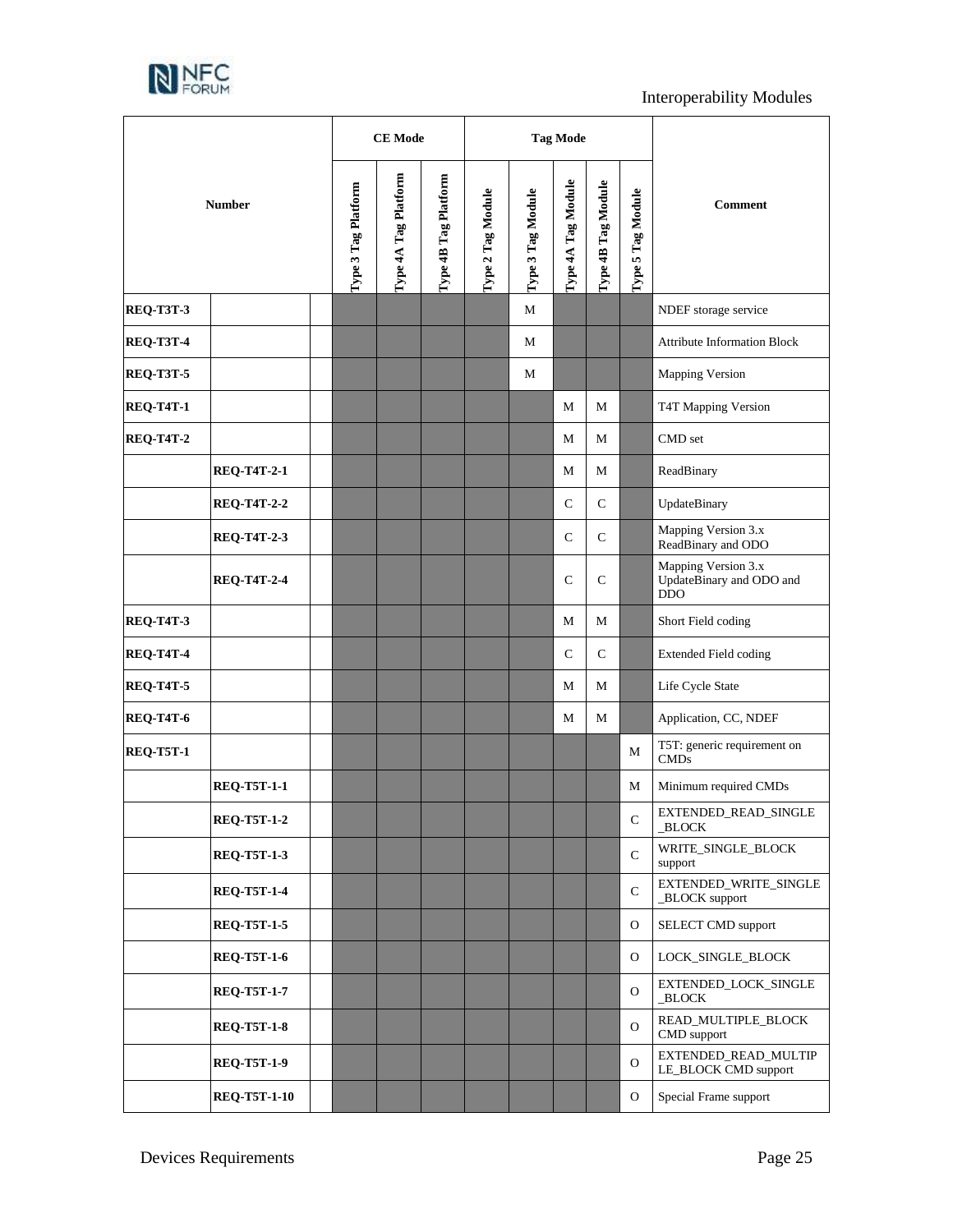

### Interoperability Modules

|                           |               | <b>CE Mode</b>          |                                         |                      |                                               | <b>Tag Mode</b>      |                              |                       |                                   |                                                       |
|---------------------------|---------------|-------------------------|-----------------------------------------|----------------------|-----------------------------------------------|----------------------|------------------------------|-----------------------|-----------------------------------|-------------------------------------------------------|
|                           | <b>Number</b> | Tag Platform<br>Type 3' | Platform<br>Tag <sub>1</sub><br>Type 4A | Type 4B Tag Platform | Tag Module<br>$\mathbf{a}$<br>$\mathbf{Type}$ | Tag Module<br>Type 3 | <b>Tag Module</b><br>Type 4A | Tag Module<br>Type 4B | <b>Tag Module</b><br>in.<br>Type. | <b>Comment</b>                                        |
| <b>REQ-T5T-2</b>          |               |                         |                                         |                      |                                               |                      |                              |                       | M                                 | Valid Life Cycle State                                |
| <b>REQ-T5T-3</b>          |               |                         |                                         |                      |                                               |                      |                              |                       | M                                 | CC and NDEF                                           |
| <b>REQ-T5T-4</b>          |               |                         |                                         |                      |                                               |                      |                              |                       | M                                 | <b>Mapping Version</b>                                |
| <b>REQ-RF-1</b>           |               | M                       | M                                       | M                    | M                                             | M                    | M                            | M                     | M                                 | <b>Communication Operating</b><br>Volume              |
| <b>REQ-Tag-</b><br>Perf-1 |               |                         |                                         |                      | M                                             | M                    | M                            | M                     | M                                 | Requirements for<br>Tagcompliance operating<br>volume |
| <b>REQ-Tag-</b><br>Perf-2 |               |                         |                                         |                      | M                                             | M                    | M                            | M                     | M                                 | Requirements for Tag<br>performance operating volume  |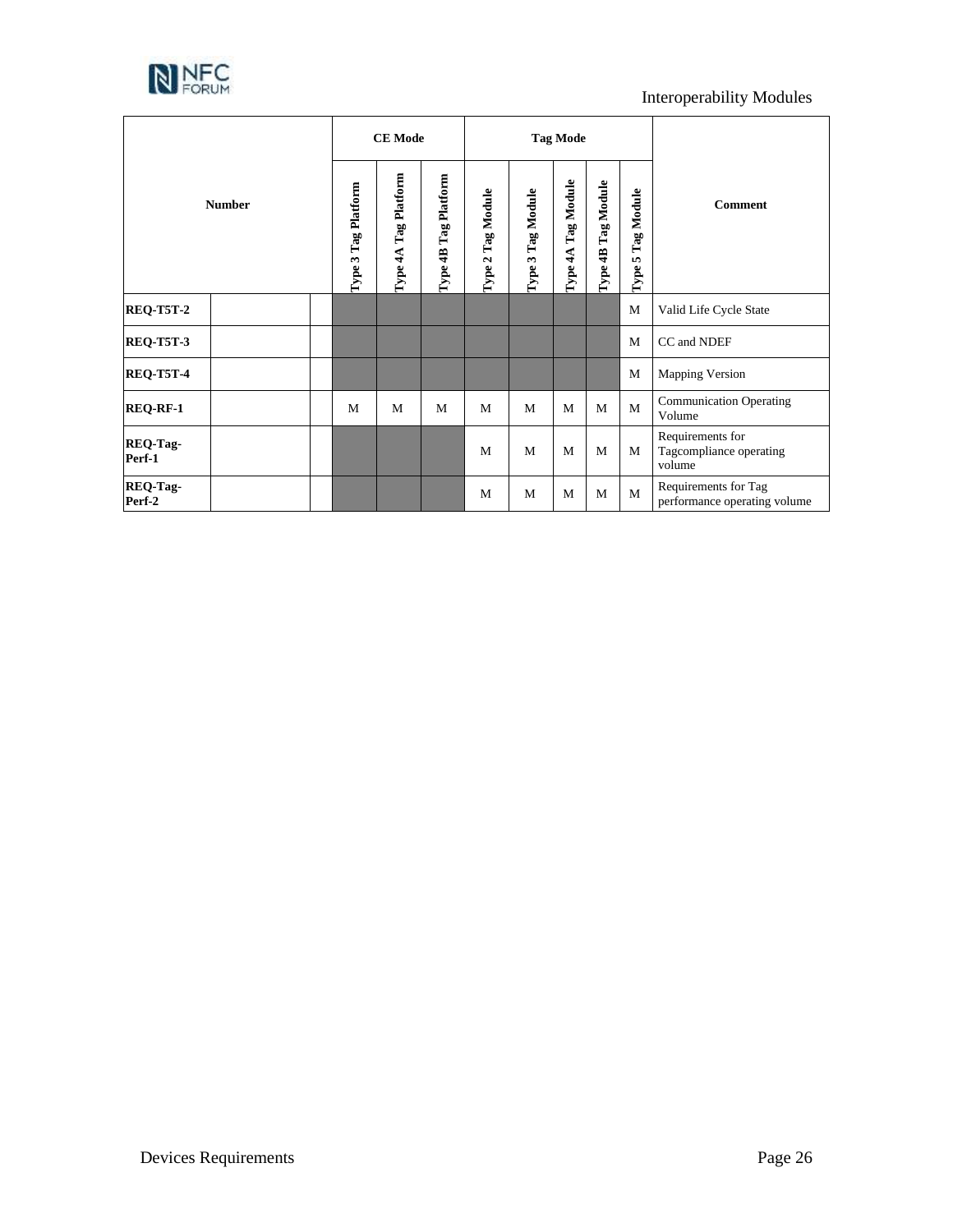

<span id="page-28-0"></span>

| <b>Number</b>      |  | Avoidance<br>Collision<br>눈 | Reader/Writer | PCM | Initiator<br>ACM | <b>PCM</b> | Target<br><b>ACM</b> | Platform<br>Tag<br>ო<br>Type | Platform<br>Tag<br>$\widetilde{\mathcal{A}}$<br>Type | Platform<br>Tag<br>4B<br>Type |  | <b>Comment</b>                    |
|--------------------|--|-----------------------------|---------------|-----|------------------|------------|----------------------|------------------------------|------------------------------------------------------|-------------------------------|--|-----------------------------------|
| REQ-TST-1.A        |  |                             | M             |     |                  |            |                      |                              |                                                      |                               |  | [DTA] support in<br>RW mode       |
| <b>REQ-TST-1.B</b> |  |                             |               | M   | M                |            |                      |                              |                                                      |                               |  | [DTA] support as P2P<br>Initiator |
| REQ-TST-1.C        |  |                             |               |     |                  | M          | M                    |                              |                                                      |                               |  | [DTA] support as P2P Target       |
| REQ-TST-1.D        |  |                             |               |     |                  |            |                      | $\mathbf C$                  |                                                      |                               |  | [DTA] support as T3T<br>Listener  |
| <b>REQ-TST-1.E</b> |  |                             |               |     |                  |            |                      |                              | C                                                    | C                             |  | [DTA] support as T4T<br>Listener  |

**Table 10: DTA requirements to module mapping**

**Table 11: WLC Mode Requirements to module mapping**

<span id="page-28-1"></span>

| <b>Number</b>      |  | <b>WLC Poll Module</b> | <b>WLC Listen Module</b> | <b>Comment</b>                     |
|--------------------|--|------------------------|--------------------------|------------------------------------|
| REQ-WLC-P-1        |  | M                      |                          | WLC protocol support               |
| <b>REQ-WLC-P-2</b> |  | M                      |                          | Power Class support                |
| <b>REQ-WLC-L-1</b> |  |                        | M                        | WLC protocol support               |
| <b>REQ-WLC-L-2</b> |  |                        | M                        | To be charged from any power class |
| <b>REQ-RF-2.1</b>  |  | C <sup>1</sup>         | C <sup>1</sup>           | WLC OV6 Operating Volume           |
| <b>REQ-RF-2.2</b>  |  | C <sup>1</sup>         | $\mathbf{C}^1$           | WLC OV7 Operating Volume           |

 $NOTE$ 

<sup>1</sup>: At least one of REQ-RF-2.x must be selected by a module.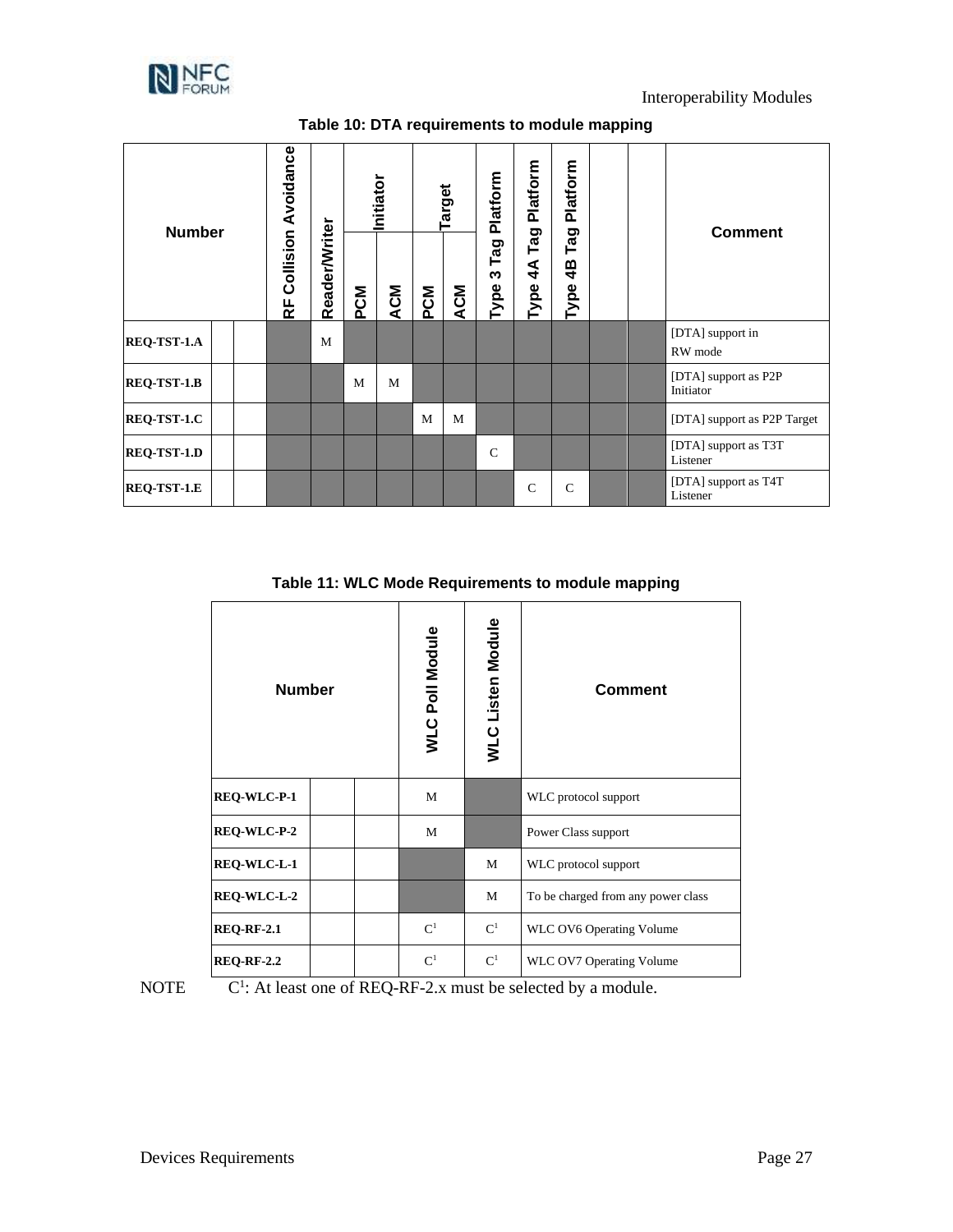NFC Forum Requirements



# <span id="page-29-0"></span>**5 NFC Forum Requirements**

The NFC Forum Devices requirements are listed in the following subsections:

- [5.1](#page-29-1) [Requirements](#page-29-1) Terms (see [Table 12\)](#page-29-2): Defines capabilities of NFC-Forum-compliant devices.
- [5.2](#page-32-0) [RF Requirements](#page-32-0) (see [Table 13\)](#page-32-2): Defines common performance requirements (for example, Operating Volume).
- [5.3](#page-32-1) [Requirements for NFC Forum Peer Mode](#page-32-1) (see [Table 14\)](#page-32-3): Defines in detail the capabilities of NFC-Forum-compliant devices in NFC Forum Peer Mode.
- [5.4](#page-33-0) [Requirements for NFC Forum Reader/Writer Mode](#page-33-0) (se[e Table 15\)](#page-33-1): Defines in detail the capabilities of NFC-Forum-compliant devices in NFC Forum Reader/Writer Mode.
- [5.5](#page-36-0) [Requirements for NFC Forum Card Emulation and Tag Mode](#page-36-0) (see [Table 16\)](#page-36-1): Defines generic capabilities of NFC Forum Universal Devices in CE Mode and NFC Tag Devices.
- [5.6](#page-37-0) [5.9](#page-40-0) Tag Module Requirements (see [Table 17](#page-37-1) to [Table 20\)](#page-40-1): Defines in detail the capabilities of NFC Tag Devices.
- [5.10](#page-41-0) [Tag Performance Requirements](#page-41-0) (see [Table 21\)](#page-41-2): Defines generic requirements on performance for NFC Tag Devices.
- [5.12](#page-42-0) Requirements [for NFC Forum Certification](#page-42-0) (see [Table 23\)](#page-42-2): Defines requirements for certification of NFC Universal and NFC Reader Devices.

NOTE Requirements terms are specific to each class of devices.

# <span id="page-29-2"></span><span id="page-29-1"></span>**5.1 Requirements Terms**

#### **Table 12: Requirements Terms**

| <b>Number</b> | <b>Requirements Terms</b>                                                            | Remark           |
|---------------|--------------------------------------------------------------------------------------|------------------|
| $REQ-1.A$     | The ability to communicate in Peer Mode.                                             | See Section 5.3. |
| $REQ-1.B$     | The ability to communicate in NFC Forum<br>Reader/Writer Mode.                       | See Section 5.4. |
| $REQ-1.C$     | The ability to communicate in NFC Forum Card<br><b>Emulation Mode.</b>               | See Section 5.5. |
| $REQ-1.1C$    | The ability to operate in Card Emulation Mode when<br>in Normal Power Mode.          |                  |
| $REQ-1.2C$    | The ability to operate in Card Emulation Mode when<br>in Reduced Power Mode.         |                  |
| REQ-2.A       | The ability to operate in Poll Mode.                                                 |                  |
| $REQ-2.B$     | The ability to operate in Listen Mode.                                               |                  |
| REQ-2.C       | In Poll Mode the ability to perform RF Collision<br>Avoidance.                       |                  |
| REQ-3.A       | The ability to detect any NFC Forum Tag (potentially<br>containing an NDEF message). |                  |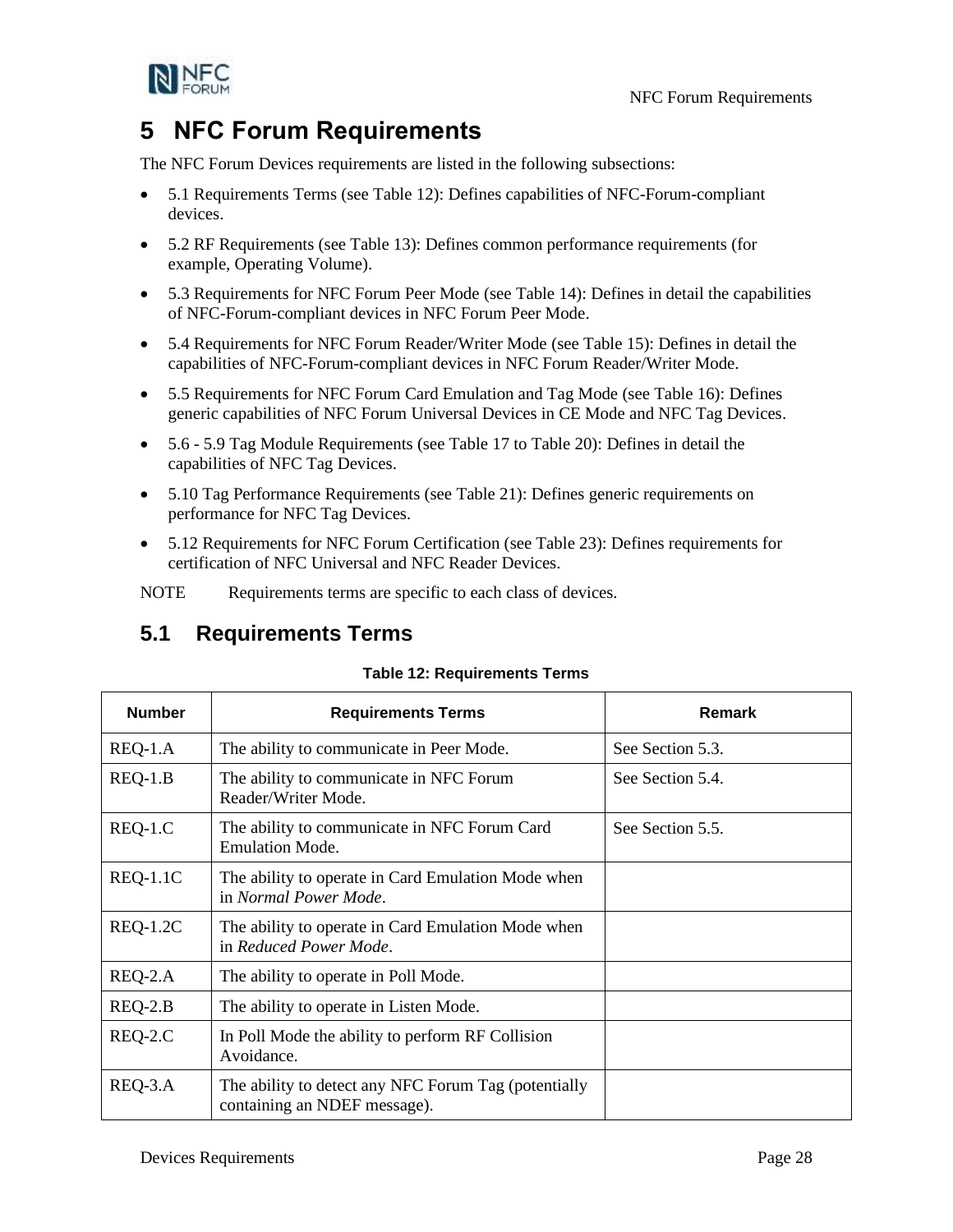

### NFC Forum Requirements

| <b>Number</b>   | <b>Requirements Terms</b>                                                                                                                | Remark                                                                                                                                                                                                                                                           |
|-----------------|------------------------------------------------------------------------------------------------------------------------------------------|------------------------------------------------------------------------------------------------------------------------------------------------------------------------------------------------------------------------------------------------------------------|
| <b>REQ-3.1A</b> | The ability in Poll Mode to detect an NFC Tag Device<br>within 5 seconds after the tag or device enters the<br>Operating Volume.         | This is not a requirement to force<br>a device to poll all the time.<br>However, when the device is<br>polling, this requirement applies.<br>This requirement applies to the<br>digital protocol layer and defines<br>an upper limit to detect a Tag.            |
| REQ-3.B         | The ability to detect an NFC Forum Universal Device.                                                                                     |                                                                                                                                                                                                                                                                  |
| <b>REQ-3.1B</b> | The ability in Poll Mode to detect an NFC Forum<br>Device in Peer Mode within 5 seconds after the device<br>enters the Operating Volume. | This is not a requirement to force<br>a device to poll all the time.<br>However, when the device is<br>polling, this requirement applies.<br>This requirement applies to the<br>digital protocol layer and defines<br>an upper limit to detect a peer<br>device. |
| REQ-4.A         | The ability to poll for Technology: NFC-A                                                                                                |                                                                                                                                                                                                                                                                  |
| REQ-4.B         | The ability to poll for Technology: NFC-B                                                                                                |                                                                                                                                                                                                                                                                  |
| REQ-4.C         | The ability to poll for Technology: NFC-F                                                                                                |                                                                                                                                                                                                                                                                  |
| REQ-4.D         | The ability to poll for Technology: NFC-V                                                                                                |                                                                                                                                                                                                                                                                  |
| REQ-5           | Void                                                                                                                                     |                                                                                                                                                                                                                                                                  |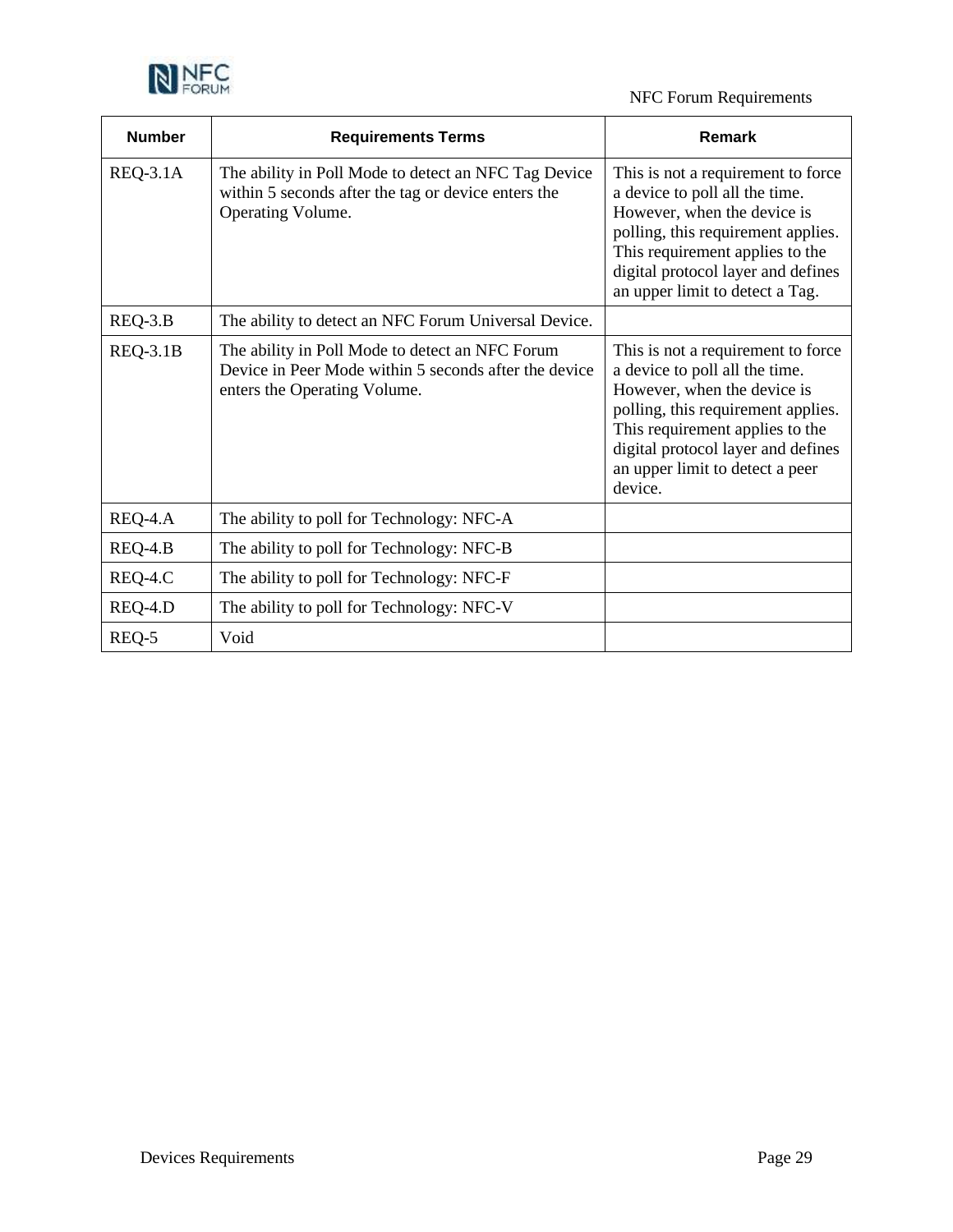



| <b>Number</b>   | <b>Requirements Terms</b>                                                                                                                                                                                                                                                                                                                                                                  | Remark                                                                                                                                            |
|-----------------|--------------------------------------------------------------------------------------------------------------------------------------------------------------------------------------------------------------------------------------------------------------------------------------------------------------------------------------------------------------------------------------------|---------------------------------------------------------------------------------------------------------------------------------------------------|
| REQ-6           | The ability to detect whether multiple NFC Forum<br>Devices and/or NFC Tag Devices respond to a poll<br>command. There is no requirement to identify each<br>responding device.                                                                                                                                                                                                            |                                                                                                                                                   |
| REQ-7           | The ability to generate an NDEF message, as defined<br>by [NDEF].                                                                                                                                                                                                                                                                                                                          |                                                                                                                                                   |
| REQ-8           | The ability to accept an NDEF message, correctly<br>formatted according to [NDEF].                                                                                                                                                                                                                                                                                                         |                                                                                                                                                   |
| <b>REQ-9.A1</b> | In NFC-A, the ability to set the parameters to disable<br>the support of advanced protocol features, as follows:<br>In the RATS command, the ability to set FSDI<br>to at least 8h.                                                                                                                                                                                                        | Poll mode requirement on RATS<br>command                                                                                                          |
| <b>REQ-9.A2</b> | In NFC-A, the ability to set the parameters to disable<br>the support of advanced protocol features, as follows:<br>In response to the RATS command, the ability<br>to set the following to 0b:<br>Bits b7 to b5 and b3 to b1 of $TA(1)$<br>$\bullet$                                                                                                                                      | Listen mode requirement on<br><b>RATS</b> response                                                                                                |
| <b>REQ-9.B1</b> | In NFC-B, the ability to set the parameters to disable<br>the support of advanced protocol features, as follows:<br>In the ALLB_REQ and SENSB_REQ<br>commands, the ability to set bit b5 of PARAM<br>to 0b.<br>In the ATTRIB command, the ability to set<br>bits b8 to b3 of Param 1 to 0b.<br>In the ATTRIB Command the ability to set<br>bits b4 to b1 (FSDI) of Param 2 to at least 8h. | Support for the advanced<br>protocol features as described in<br>[DIGITAL] will be allowed<br>when the necessary<br>specifications are developed. |
| <b>REQ-9.B2</b> | In NFC-B, the ability to set the parameters to disable<br>the support of advanced protocol features, as follows:<br>In the SENSB_RES response, the ability to set<br>$\bullet$<br>the following to 0b:<br>Bits b7 to b5 and b3 to b1 of the<br>Bit_Rate_Capability field<br>Bits b3 and b2 of the Protocol_Type field.                                                                     |                                                                                                                                                   |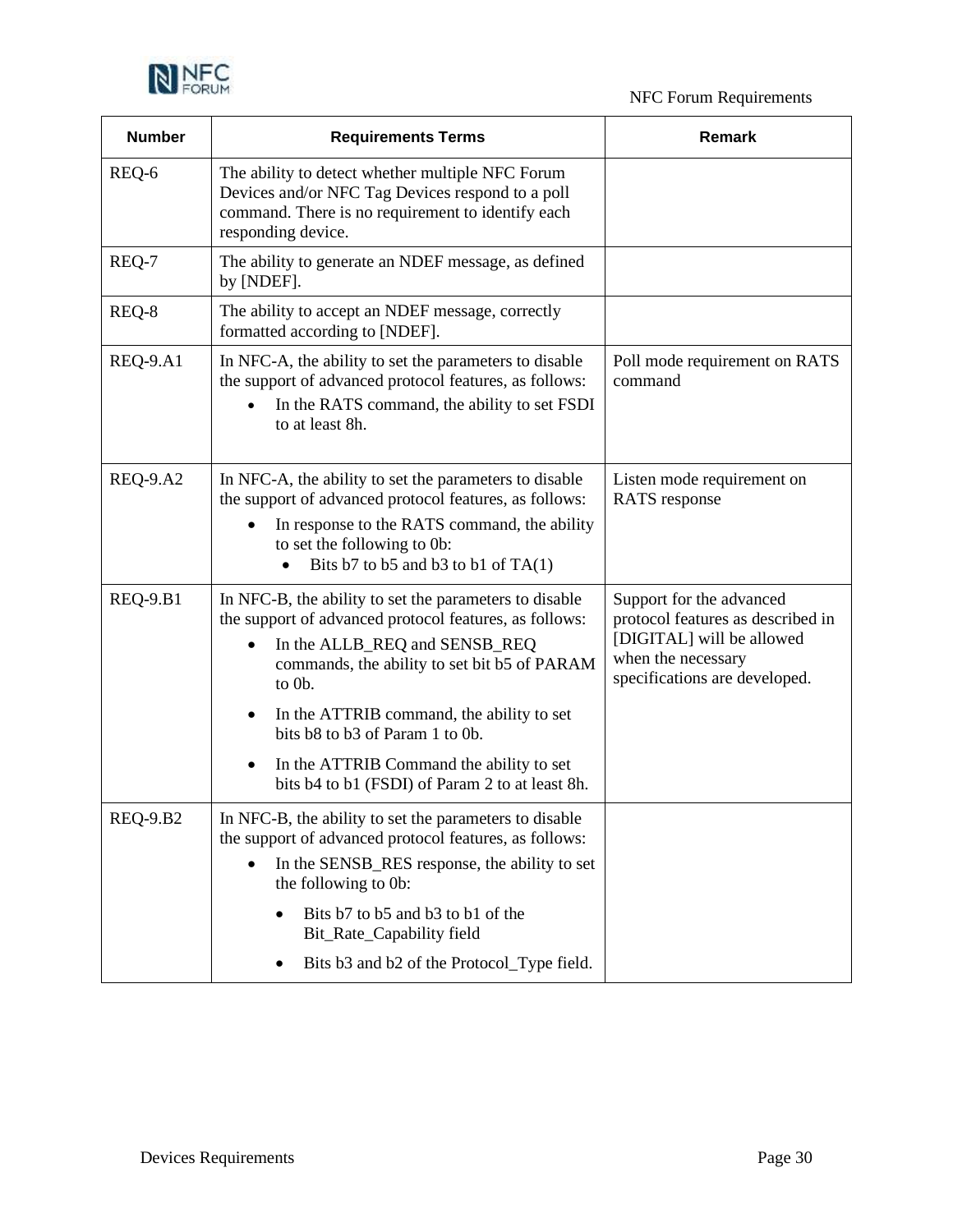



# <span id="page-32-2"></span><span id="page-32-0"></span>**5.2 RF Requirements**

| RF<br><b>Number</b> | <b>RF Requirement</b>                                                                                                    | Remark |
|---------------------|--------------------------------------------------------------------------------------------------------------------------|--------|
| REQ-RF-1            | The ability to exchange data with another compliant NFC Forum<br>Device in the Operating Volume, as defined in [ANALOG]. |        |
| <b>REQ-RF-2.1</b>   | The ability to exchange data and to be charged in the Operating<br>Volume WLC OV 6, as defined in [WLC].                 |        |
| <b>REQ-RF-2.2</b>   | The ability to exchange data and to be charged in the Operating<br>Volume WLC OV 7, as defined in [WLC].                 |        |

# <span id="page-32-3"></span><span id="page-32-1"></span>**5.3 Requirements for NFC Forum Peer Mode**

| <b>REQ-P2P</b><br><b>Number</b> | <b>P2P Requirement</b>                                                                                                                                             | <b>Remark</b>                                                                                |
|---------------------------------|--------------------------------------------------------------------------------------------------------------------------------------------------------------------|----------------------------------------------------------------------------------------------|
| REQ-P2P-1                       | In Peer Mode the ability to communicate with another<br>device in Peer Mode to exchange data.                                                                      |                                                                                              |
| REQ-P2P-1.1.1                   | In Peer Mode the ability to exchange data as initiator in<br>passive communication mode using at least one of the<br>following bit rates: 106, 212 or 424 kbit/s.  | <b>PCM</b> Initiator                                                                         |
| REQ-P2P-1.1.2                   | In Peer Mode, the ability to exchange data as initiator in<br>active communication mode using at least one of the<br>following bit rates: 106, 212, or 424 kbit/s. | <b>ACM</b> Initiator                                                                         |
| REQ-P2P-1.2.1                   | In Peer Mode the ability to exchange data as the target in<br>passive communication mode at 106, 212 and 424 kbit/s.                                               | <b>PCM</b> Target                                                                            |
| REQ-P2P-1.2.2                   | In Peer Mode, the ability to exchange data as the target in<br>active communication mode at 106, 212, and 424 kbit/s.                                              | <b>ACM</b> Target                                                                            |
| REQ-P2P-1.3                     | In Peer Mode the ability to support payload sizes up to<br>and including 254 bytes.                                                                                | The definition of payload<br>is according to NFC-DEP<br>Protocol as defined in<br>[DIGITAL]. |
| REQ-P2P-2                       | In Peer Mode the ability to support LLCP as defined in<br>[LLCP].                                                                                                  |                                                                                              |
| REQ-P2P-2.1                     | In Peer Mode the ability to support LLCP link service<br>class 3 as defined in [LLCP].                                                                             |                                                                                              |
| REQ-P2P-2.2                     | In Peer Mode the ability to support protocol bindings for<br>NFC Forum Registered Protocols (LLCP or SNEP or<br>both).                                             |                                                                                              |

#### **Table 14: Requirements for NFC Forum Peer Mode**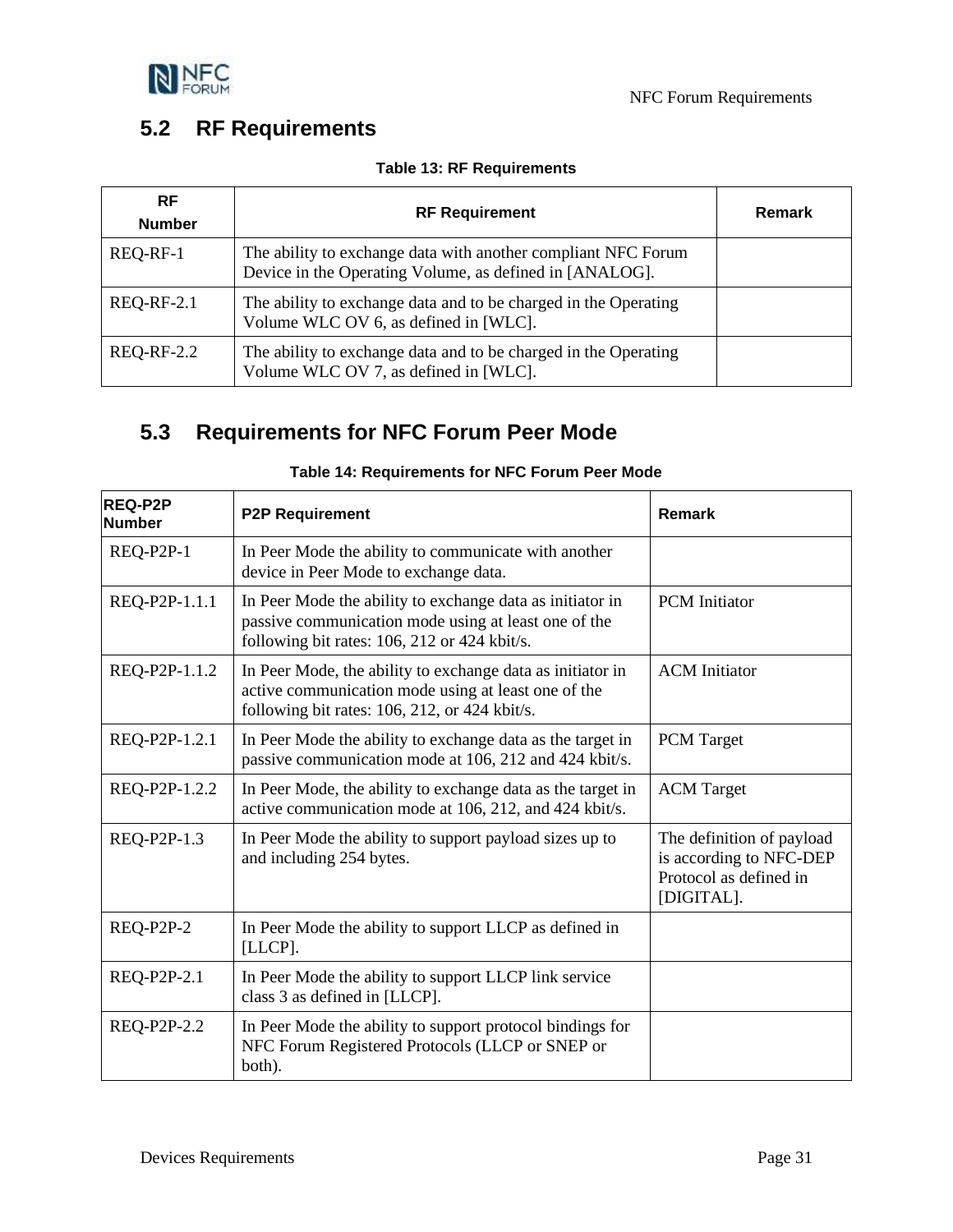



| <b>REQ-P2P</b><br>Number | <b>P2P Requirement</b>                                                                                                        | Remark |
|--------------------------|-------------------------------------------------------------------------------------------------------------------------------|--------|
| REQ-P2P-3                | In Peer Mode the ability to communicate with another<br>device in Peer Mode to exchange NDEF Data as defined<br>in $[SNEP]$ . |        |
| REQ-P2P-3.1              | In Peer Mode the ability to support a Default SNEP<br>Server as defined in [SNEP].                                            |        |

# <span id="page-33-1"></span><span id="page-33-0"></span>**5.4 Requirements for NFC Forum Reader/Writer Mode**

| <b>REQ-RW Number</b> | <b>Reader/Writer Mode Requirement</b>                                                                                                                                                                         | <b>Remark</b>                                                                        |
|----------------------|---------------------------------------------------------------------------------------------------------------------------------------------------------------------------------------------------------------|--------------------------------------------------------------------------------------|
| REQ-RW-1             | The ability to read an NDEF message from all NFC<br>Tag Types when a single tag is present in the Operating<br>Volume.                                                                                        |                                                                                      |
|                      |                                                                                                                                                                                                               |                                                                                      |
| <b>REQ-RW-1.2</b>    | The ability to read an NDEF message of an NFC Type<br>2 Tag [T2T].                                                                                                                                            |                                                                                      |
| <b>REQ-RW-1.3</b>    | The ability to send Type 3 Tag Platform Commands<br>and receive Type 3 Tag Platform Responses as defined<br>for Type 3 Tag Platform in [DIGITAL] and<br>[ACTIVITY].                                           |                                                                                      |
| REQ-RW-1.3.1         | The ability to read payload sizes up to 254 bytes at a bit<br>rate of at least 212 kbit/s from an NFC Type 3 Tag.<br>Payload is defined according to [DIGITAL] for the<br>Type 3 Tag Platform.                |                                                                                      |
| REQ-RW-1.3.2         | The ability to read an NDEF message of an NFC Type<br>3 Tag [T3T].                                                                                                                                            |                                                                                      |
| <b>REQ-RW-1.4</b>    | The ability to support ISO-DEP for communicating to<br>NFC Type 4A and 4B Tag [T4T].                                                                                                                          |                                                                                      |
| <b>REQ-RW-1.4.1</b>  | The ability to read an NDEF message of an NFC Type<br>4A and 4B Tag.                                                                                                                                          |                                                                                      |
| REQ-RW-1.4.2         | Reading an NFC Type 4A and 4B Tag, the ability to<br>support a payload size of 254 bytes and a bit rate of<br>$106$ kbit/s.                                                                                   |                                                                                      |
|                      | Payload is defined according to [DIGITAL].                                                                                                                                                                    |                                                                                      |
| REQ-RW-1.4.3         | Reading an NFC Type 4A and 4B Tag implementing<br>Mapping Version 2.x, the ability to support 256 data<br>bytes in the response APDU.<br>The definition of data bytes is used in accordance with<br>$[T4T]$ . | 256 bytes is the maximum<br>amount of data that can be<br>read by a command<br>APDU. |

#### **Table 15: Requirements for NFC Forum Reader/Writer Mode**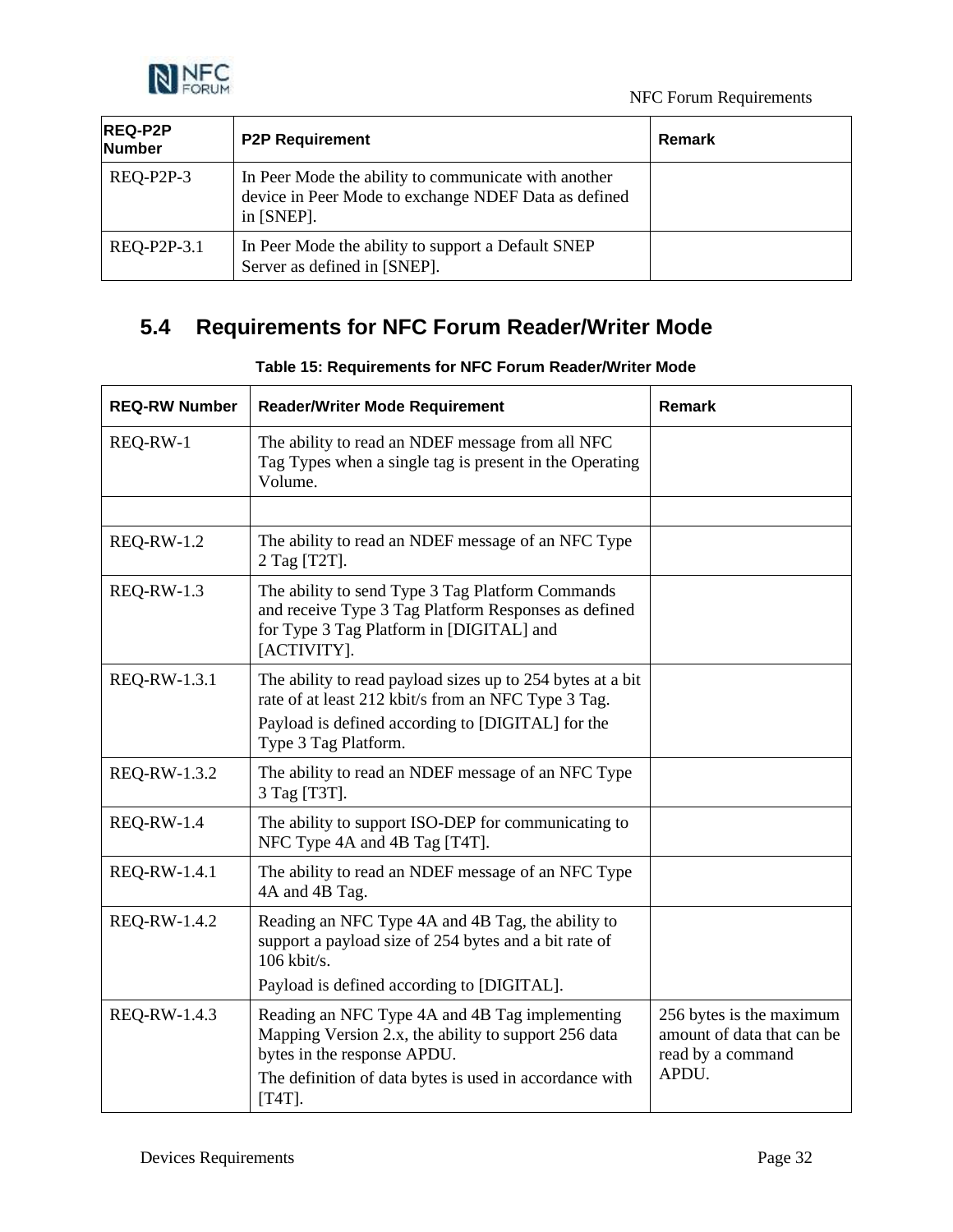

| <b>REQ-RW Number</b> | <b>Reader/Writer Mode Requirement</b>                                                                                                          | <b>Remark</b> |
|----------------------|------------------------------------------------------------------------------------------------------------------------------------------------|---------------|
| REQ-RW-1.4.4         | Reading an NFC Type 4A and 4B Tag implementing<br>Mapping Version 3.x, the ability to support at least<br>32 kB data within the response APDU. |               |
|                      | The definition of data bytes is used in accordance with<br>$[T4T]$ .                                                                           |               |
| <b>REQ-RW-1.5</b>    | The ability to read an NDEF message of an NFC Type<br>5 Tag.                                                                                   |               |
| REQ-RW-1.5.1         | The ability to support 1 Byte Commands for reading an<br>NDEF message of an NFC Type 5 Tag as defined in<br>$[T5T]$ .                          |               |
| REQ-RW-1.5.2         | The ability to support 2 Byte Commands for reading an<br>NDEF message of an NFC Type 5 Tag as defined in<br>$[T5T]$ .                          |               |
| REQ-RW-1.5.3         | The ability to read payload sizes up to 256 bytes at a bit<br>rate of 26 kbit/s from a NFC Type 5 Tag.                                         |               |
|                      | The definition of payload is according to [DIGITAL]<br>for Type 5 Tag Platform.                                                                |               |
| <b>REQ-RW-1.5.4</b>  | Reading NDEF data from an NFC Type 5 Tag<br>implementing Mapping Version 1.x as defined in<br>$[T5T]$ .                                        |               |
| REQ-RW-2             | The ability to write an NDEF message to NFC Tag<br>Types when a single tag is present in the Operating<br>Volume.                              |               |
| <b>REQ-RW-2.1</b>    | <b>VOID</b>                                                                                                                                    |               |
| <b>REQ-RW-2.2</b>    | The ability to write an NDEF message to an NFC Type<br>2 Tag [T2T].                                                                            |               |
| <b>REQ-RW-2.3</b>    | The ability to write payload sizes up to 254 bytes at a<br>bit rate of at least 212 kbit/s to an NFC Type 3 Tag.                               |               |
|                      | Payload is defined according to [DIGITAL] for the<br>Type 3 Tag Platform.                                                                      |               |
| REQ-RW-2.3.1         | The ability to write an NDEF message to an NFC Type<br>3 Tag [T3T].                                                                            |               |
| <b>REQ-RW-2.4</b>    | The ability to write an NDEF message to an NFC Type<br>4A and 4B Tag [T4T].                                                                    |               |
| REQ-RW-2.4.1         | Writing NDEF data to an NFC Type 4A and 4B Tag,<br>the ability to support a payload size of 254 bytes and a<br>bit rate of 106 kbit/s.         |               |
|                      | Payload is defined according to [DIGITAL].                                                                                                     |               |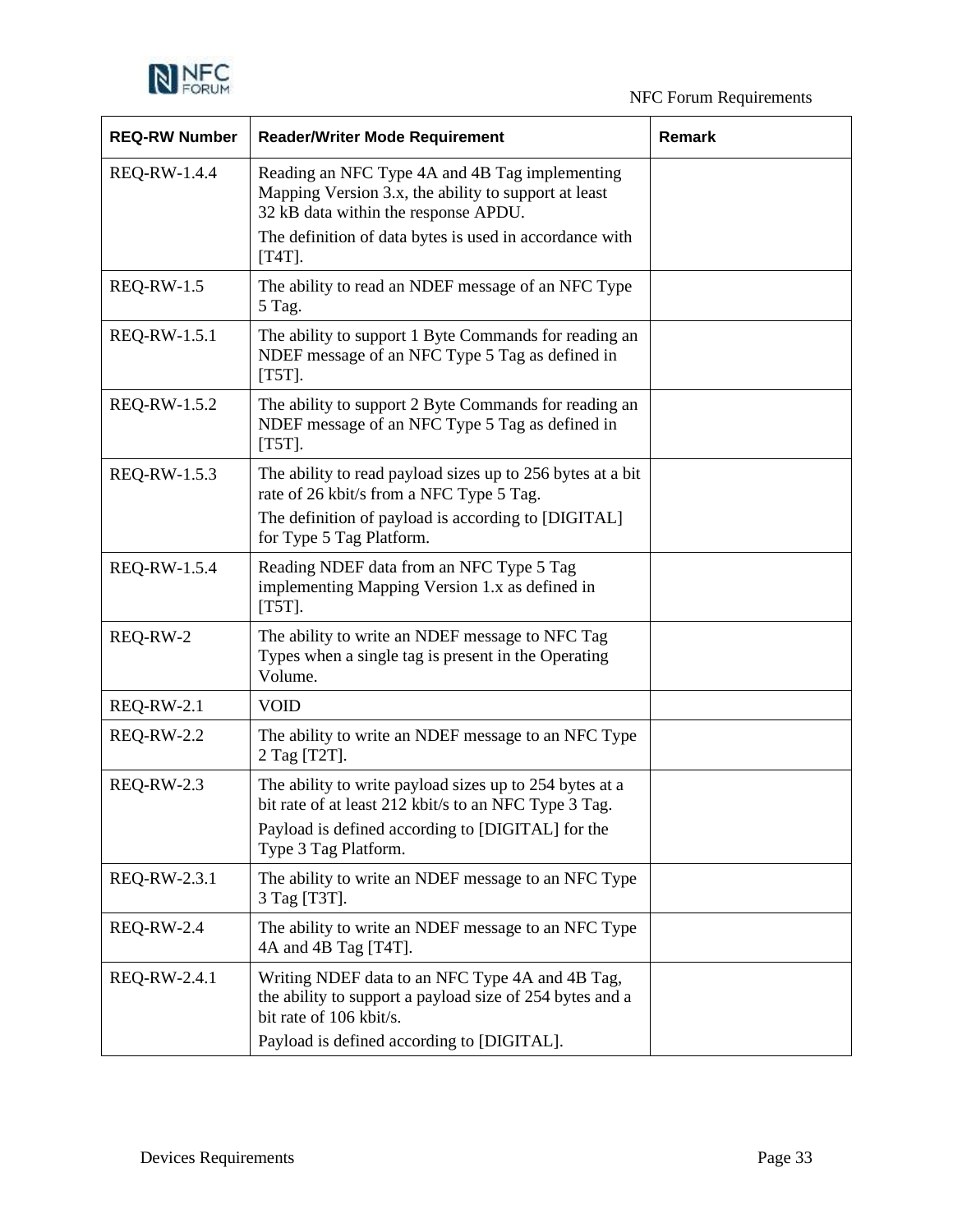

| <b>REQ-RW Number</b> | <b>Reader/Writer Mode Requirement</b>                                                                                                                                                                                     | <b>Remark</b>                                                                           |
|----------------------|---------------------------------------------------------------------------------------------------------------------------------------------------------------------------------------------------------------------------|-----------------------------------------------------------------------------------------|
| REQ-RW-2.4.2         | Writing NDEF data to an NFC Type 4A and 4B Tag<br>implementing Mapping Version 2.x, the ability to<br>support 255 data bytes in the command APDU.<br>The definition of data bytes is used in accordance with<br>$[T4T]$ . | 255 bytes is the maximum<br>amount of data that can be<br>written by a command<br>APDU. |
| REQ-RW-2.4.3         | Writing NDEF data to an NFC Type 4A and 4B Tag<br>implementing Mapping Version 3.x, the ability to<br>support 32kB data within the command APDU.                                                                          |                                                                                         |
|                      | The definition of data bytes is used in accordance with<br>$[T4T]$ .                                                                                                                                                      |                                                                                         |
| <b>REQ-RW-2.5</b>    | The ability to write an NDEF message to an NFC Type<br>5 Tag [T5T].                                                                                                                                                       |                                                                                         |
| REQ-RW-2.5.1         | The ability to support 1 Byte Commands for writing an<br>NDEF message to an NFC Type 5 Tag.                                                                                                                               |                                                                                         |
| REQ-RW-2.5.2         | The ability to support 2 Byte Commands for writing an<br>NDEF message to an NFC Type 5 Tag.                                                                                                                               |                                                                                         |
| REQ-RW-2.5.3         | The ability to write payload sizes up to 32 Bytes at a bit<br>rate of 26 kbit/s to an NFC Type 5 Tag.<br>The definition of payload is according to [DIGITAL]<br>for Type 5 Tag Platform.                                  |                                                                                         |
| REQ-RW-2.5.4         | Writing NDEF data to an NFC Type 5 Tag<br>implementing Mapping Version 1.x as defined in<br>$[T5T]$ .                                                                                                                     |                                                                                         |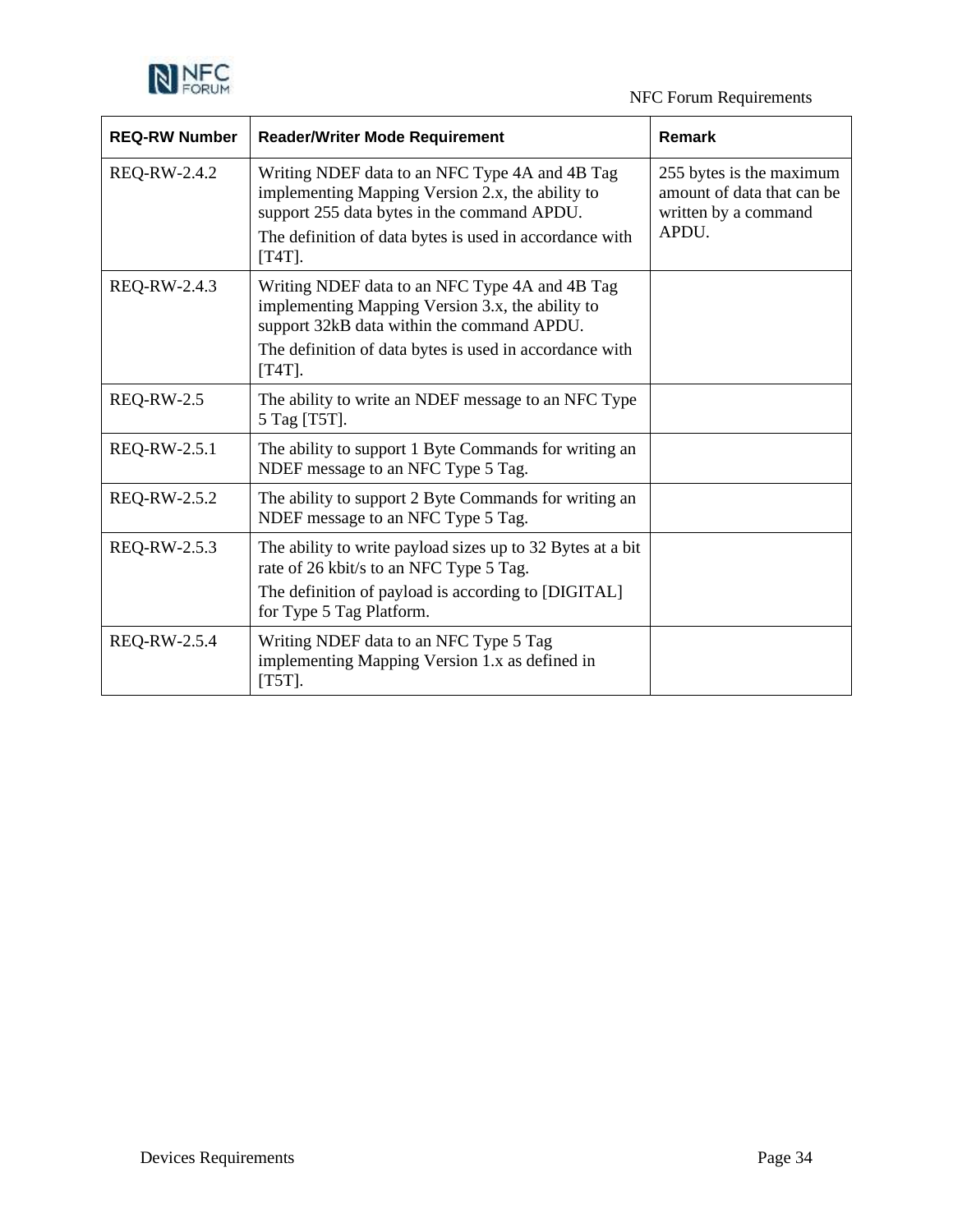

### <span id="page-36-0"></span>**5.5 Requirements for NFC Forum Card Emulation and Tag Mode**

<span id="page-36-1"></span>

| <b>Tag Number</b> | <b>Tag Mode Requirement</b>                                                                              | <b>Remarks</b>                                  |
|-------------------|----------------------------------------------------------------------------------------------------------|-------------------------------------------------|
| REQ-Tag-1.A       | The ability to support NFC-A in listen mode.                                                             | T <sub>2</sub> T, T <sub>4</sub> A <sub>T</sub> |
| REQ-Tag-1.B       | The ability to support NFC-B in listen mode.                                                             | T4BT                                            |
| REQ-Tag-1.C       | The ability to support NFC-F in listen mode.                                                             | T3T                                             |
| REQ-Tag-1.D       | The ability to support NFC-V in listen mode.                                                             | T <sub>5</sub> T                                |
| REQ-Tag-1.2       | Compliant with the Type 2 Tag Platform as defined in<br>[DIGITAL] and [ACTIVITY].                        | T <sub>2</sub> T                                |
| $REQ-Tag-1.3$     | Compliant with the Type 3 Tag Platform defined in<br>[DIGITAL], and [ACTIVITY].                          | T3T                                             |
| REQ-Tag-1.4A      | Compliant with the Type 4A Tag Platform and ISO-DEP<br>Protocol as defined in [DIGITAL], and [ACTIVITY]. | T <sub>4</sub> AT                               |
| REQ-Tag-1.4B      | Compliant with the Type 4B Tag Platform and ISO-DEP<br>Protocol defined in [DIGITAL] and [ACTIVITY].     | T <sub>4</sub> BT                               |
| $REQ-Tag-1.5$     | Compliant with the Type 5 Tag Platform defined in<br>[DIGITAL] and [ACTIVITY].                           | T <sub>5</sub> T                                |

#### **Table 16: Requirements for NFC Forum Tag Platform and Module**

NOTE In Card Emulation Mode no requirements are specified for tag emulation to exchange NDEF data between NFC Devices.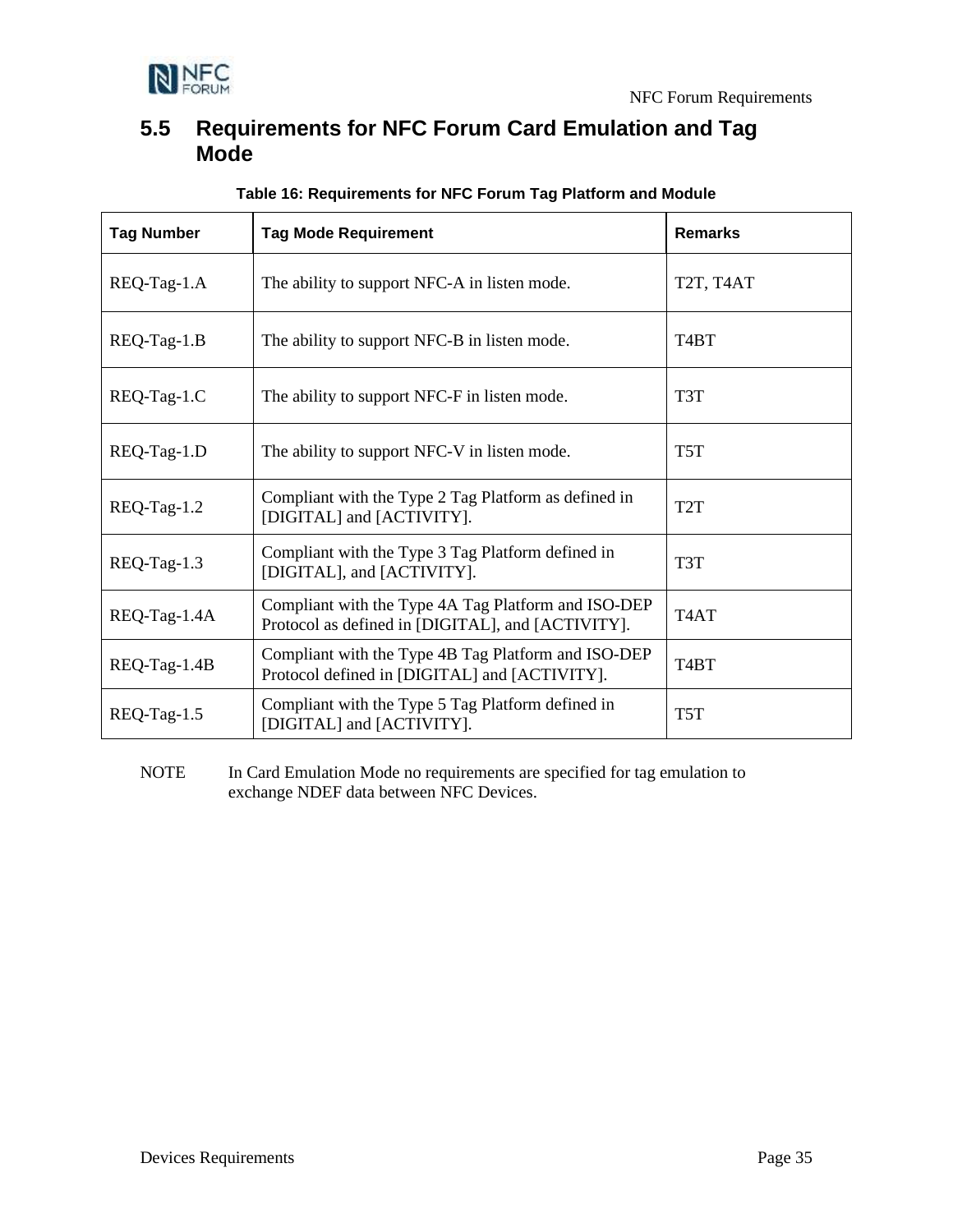

# <span id="page-37-1"></span><span id="page-37-0"></span>**5.6 Requirements for NFC Forum Type 2 Tag Module**

| T <sub>2</sub> T<br><b>Number</b> | <b>Tag Mode Requirement</b>                                                                        | <b>Remarks</b>                                      |
|-----------------------------------|----------------------------------------------------------------------------------------------------|-----------------------------------------------------|
| REQ-<br>$T2T-1$                   | The ability to support the command set defined in [T2T].                                           | CMD set                                             |
| REQ-<br>$T2T-1-1$                 | The ability to support the READ command.                                                           | CMD needed to read data                             |
| REQ-<br>$T2T-1-2$                 | If in INITIALIZED or READ/WRITE life cycle state, the<br>ability to support the WRITE command.     | CMD needed to write data                            |
| REQ-<br>$T2T-1-3$                 | If the T2T_Area exceeds Sector Number 0, the ability to<br>support the SECTOR_SELECT command.      |                                                     |
| REQ-<br><b>T2T-2</b>              | Compliant with at least one of the Life Cycle states, as<br>defined in [T2T].                      | Tag access                                          |
| REQ-<br>$T2T-3$                   | The ability to contain at least the Capability Container and<br>the NDEF TLV, as defined in [T2T]. | A T2T contains at least the CC<br>and the NDEF TLV. |
| REQ-<br><b>T2T-4</b>              | The ability to support Mapping Version 1.x, as defined in<br>$[T2T]$ .                             | Valid versions: $1.0 - 1.9$                         |

**Table 17: Requirements for NFC Forum Type 2 Tag Module**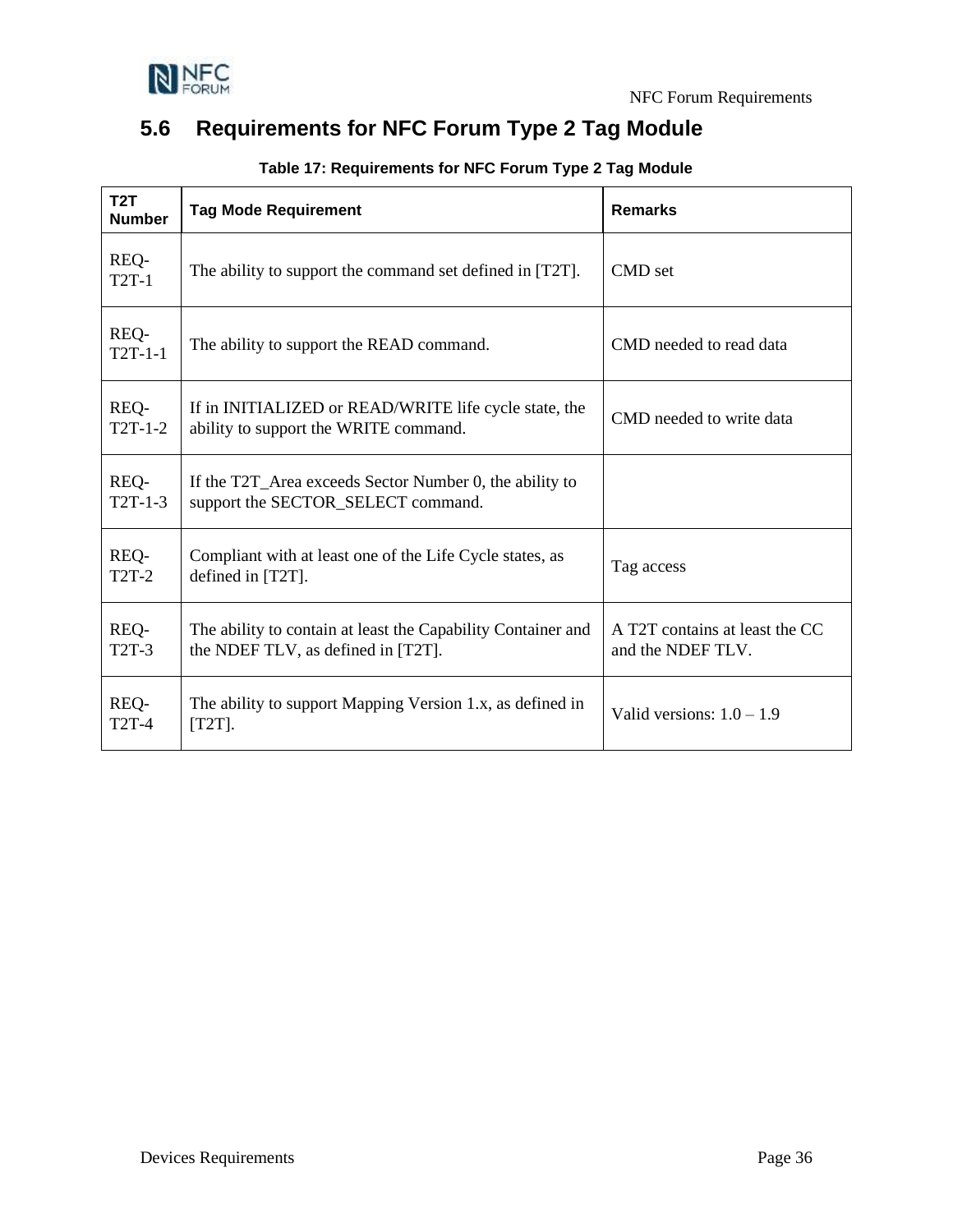

# <span id="page-38-1"></span><span id="page-38-0"></span>**5.7 Requirements for NFC Forum Type 3 Tag Module**

| <b>T3T Number</b> | <b>Tag Mode Requirement</b>                                                                     | <b>Remarks</b>              |
|-------------------|-------------------------------------------------------------------------------------------------|-----------------------------|
| REQ-T3T-1         | The ability to support the command set defined in<br>$[T3T]$ .                                  | CMD set                     |
| REQ-T3T-1-1       | The ability to support the CHECK command.                                                       | CMD needed to read data     |
| REQ-T3T-1-2       | If in INITIALIZED or READ/WRITE life cycle<br>state, the ability to support the UPDATE command. | CMD needed to write data    |
| REQ-T3T-2         | Compliant with at least one of the Life Cycle<br>States, as defined in [T3T].                   | Tag access                  |
| REQ-T3T-3         | The ability to contain the Service with the Service<br>Number 0, as defined in [T3T].           | NDEF storage service        |
| REQ-T3T-4         | The ability to contain at least the Attribute<br>Information Block, as defined in [T3T].        |                             |
| REQ-T3T-5         | The ability to support Mapping Version 1.x, as<br>defined in [T3T].                             | Valid versions: $1.0 - 1.9$ |

### **Table 18: Requirements for NFC Forum Type 3 Tag Module and Platform**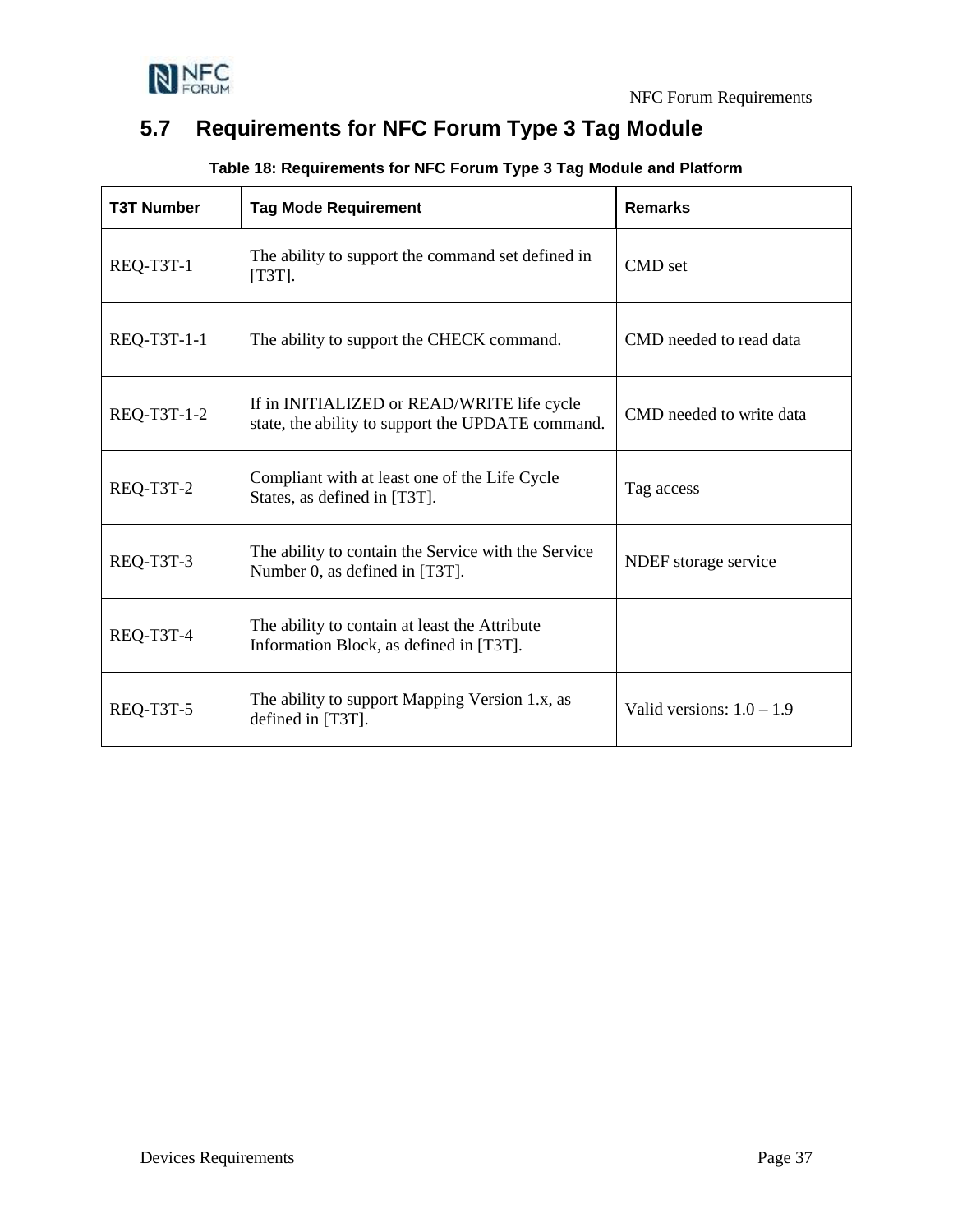

# <span id="page-39-1"></span><span id="page-39-0"></span>**5.8 Requirements for NFC Forum Type 4A and 4B Tag Modules**

| T4T<br><b>Number</b> | <b>Tag Mode Requirement</b>                                                                                                                                                       | <b>Remarks</b>                                                          |
|----------------------|-----------------------------------------------------------------------------------------------------------------------------------------------------------------------------------|-------------------------------------------------------------------------|
| REQ-T4T-<br>1        | The ability to implement either Mapping Version 2.x or<br>Mapping Version 3.x, as defined in [T4T].                                                                               | Valid versions: $2.0 - 2.9$<br><b>or</b><br>Valid versions: $3.0 - 3.9$ |
| REQ-T4T-<br>2        | The ability to support the command set for Mapping<br>Version 2.x or Mapping Version 3.x, as defined in<br>$[T4T]$ .                                                              | CMD set                                                                 |
| REQ-T4T-<br>$2 - 1$  | The ability to support the Select and ReadBinary<br>commands.                                                                                                                     | Needed to read NDEF                                                     |
| REQ-T4T-<br>$2 - 2$  | If in INITIALIZED or READ/WRITE Life Cycle State,<br>the ability to support the UpdateBinary command.                                                                             | Needed to write NDEF                                                    |
| REQ-T4T-<br>$2 - 3$  | If implementing the Mapping Version 3.x the ability to<br>support ReadBinary with ODO.                                                                                            | Needed to read NDEF from T4T<br>Mapping Version 3.x                     |
| REQ-T4T-<br>$2 - 4$  | If in INITIALIZED or READ/WRITE life cycle and<br>implementing the Mapping Version 3.x, the ability to<br>support UpdateBinary with ODO and DDO.                                  | Needed to write NDEF to T4T<br>Mapping Version 3.x                      |
| REQ-T4T-<br>3        | The ability to support Short Field coding.                                                                                                                                        | Mandatory                                                               |
| REQ-T4T-<br>4        | If MLc is larger than a Data field length of 255 bytes<br>and/or MLe is larger than an expected response length<br>of 256 bytes, the ability to support Extended Field<br>coding. | Conditional                                                             |
| REQ-T4T-<br>5        | Compliant with at least one of the Life Cycle states, as<br>defined in [T4T].                                                                                                     | Life Cycle State                                                        |
| REQ-T4T-<br>6        | The ability to contain at least the NDEF Tag application,<br>Capability Container and the NDEF file, as defined in<br>$[T4T]$ .                                                   |                                                                         |

### **Table 19: Requirements for NFC Forum Type 4A and 4B Tag Modules**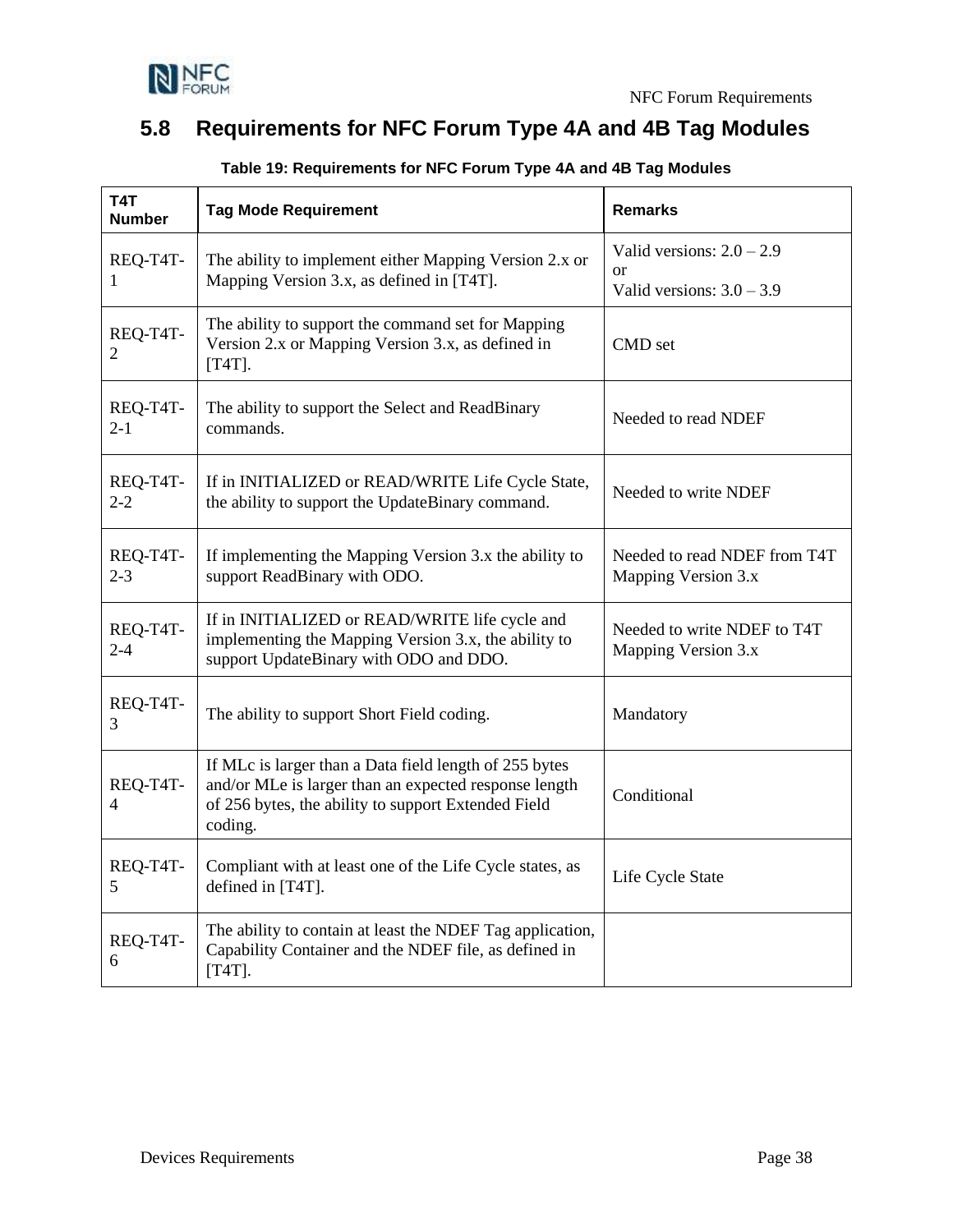

# <span id="page-40-1"></span><span id="page-40-0"></span>**5.9 Requirements for NFC Forum Type 5 Tag Module**

| T <sub>5</sub> T<br><b>Number</b> | <b>Tag Mode Requirement</b>                                                                                                                                            | <b>Remarks</b>                                                                                                   |
|-----------------------------------|------------------------------------------------------------------------------------------------------------------------------------------------------------------------|------------------------------------------------------------------------------------------------------------------|
| REQ-T5T-1                         | The ability to support the defined subset of<br>commands, as defined in [T5T].                                                                                         | Generic requirement on command<br>set                                                                            |
| REQ-T5T-<br>$1-1$                 | The ability to support the INVENTORY,<br>READ_SINGLE_BLOCK and SLPV_REQ<br>commands.                                                                                   | Minimum set of CMDs to be<br>supported by a T5T (need to read<br>content).                                       |
| REQ-T5T-<br>$1 - 2$               | If 2-byte address mode is supported, the ability to<br>support the EXTENDED_READ_SINGLE<br>command.                                                                    | Additional minimum required CMD<br>in case 2-byte address mode is<br>supported (need to read content).           |
| REQ-T5T-<br>$1-3$                 | If in INITIALIZED or READ/WRITE life cycle<br>states, the ability to support the<br>WRITE_SINGLE_BLOCK command.                                                        | For READ/WRITE Tags, the write<br>CMD is supported.                                                              |
| REQ-T5T-<br>$1 - 4$               | If 2-byte address mode is supported and if in<br>INITIALIZED or READ/WRITE life cycles state,<br>the ability to support the<br>EXTENDED_WRITE_SINGLE_BLOCK<br>command. | For READ/WRITE Tags and, if 2-<br>byte address mode is supported,<br>additionally the write CMD is<br>supported. |
| REQ-T5T-<br>$1-5$                 | The ability to support the SELECT command.                                                                                                                             | Optional feature.                                                                                                |
| REQ-T5T-<br>$1-6$                 | The ability to support the<br>LOCK_SINGLE_BLOCK command.                                                                                                               | Optional feature, to move the Tag<br>from READ/WRITE to Read-Only<br>Life Cycle State.                           |
| REQ-T5T-<br>$1 - 7$               | If 2-byte address mode is supported, the ability to<br>support the<br>EXTENDED_LOCK_SINGLE_BLOCK command.                                                              | Optional feature, to move the Tag<br>from READ/WRITE to Read-Only<br>Life Cycle State.                           |
| REQ-T5T-<br>$1 - 8$               | The ability to support the<br>READ_MULTIPLE_BLOCK command.                                                                                                             | Optional feature.                                                                                                |
| REQ-T5T-<br>$1-9$                 | If 2-byte address mode is supported, the ability to<br>support the<br>EXTENDED_READ_MULTIPLE_BLOCK<br>command.                                                         | Optional feature.                                                                                                |
| REQ-T5T-<br>$1 - 10$              | The ability to support the special frame during<br>Write-Alike command execution.                                                                                      | Optional feature.                                                                                                |

### **Table 20: Requirements for NFC Forum Type 5 Tag Module**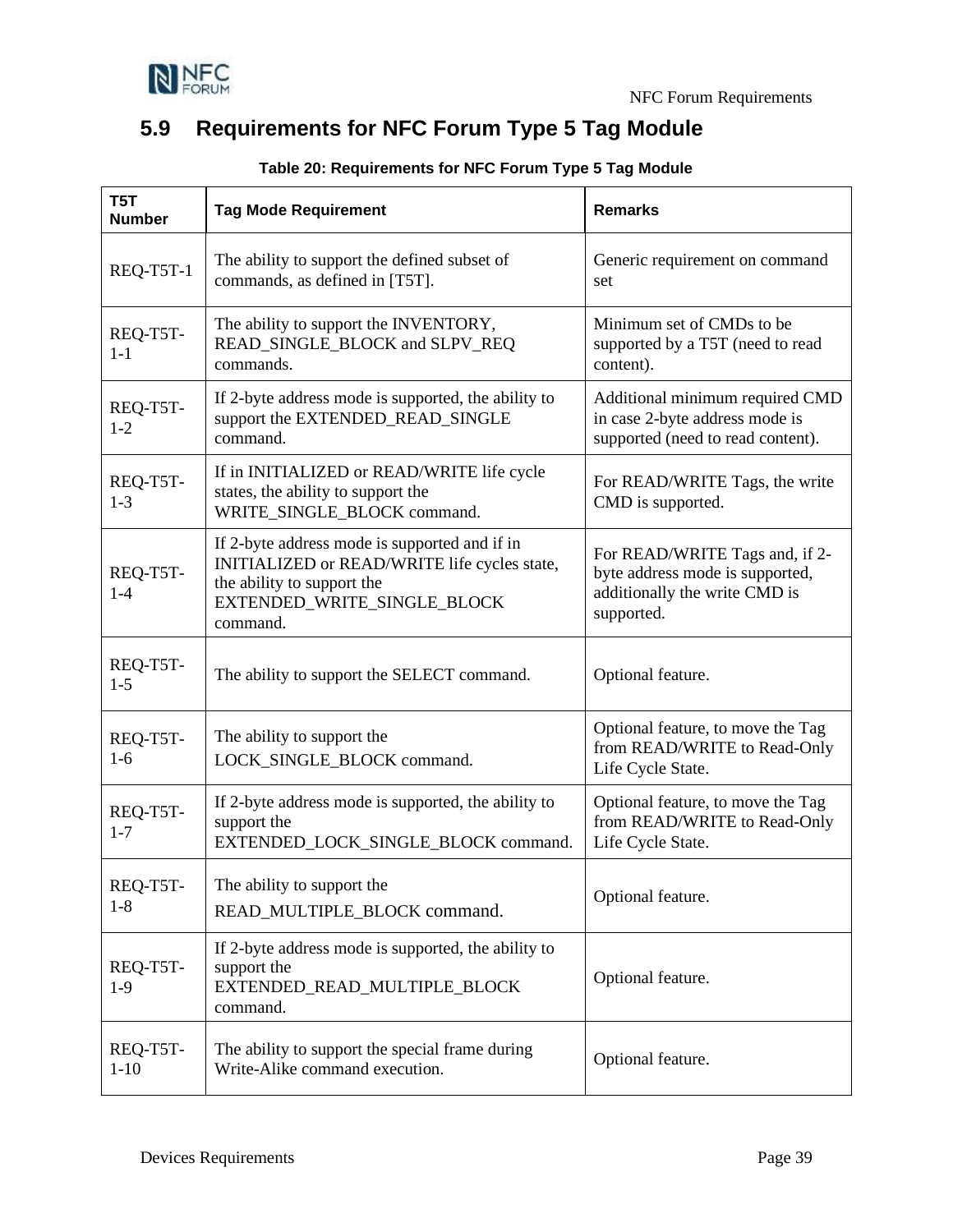

| T5T<br><b>Number</b> | <b>Tag Mode Requirement</b>                                                                        | Remarks                                             |
|----------------------|----------------------------------------------------------------------------------------------------|-----------------------------------------------------|
| REQ-T5T-2            | Compliant to at least one of the Life Cycle states, as<br>defined in [T5T].                        | Life Cycle State.                                   |
| REQ-T5T-3            | The ability to contain at least the Capability<br>Container and the NDEF TLV, as defined in [T5T]. | A T5T contains at least the CC and<br>the NDEF TLV. |
| REQ-T5T-4            | The ability to support Mapping Version 1.x, as<br>defined in [T5T].                                | Valid versions: $1.0 - 1.9$                         |

# <span id="page-41-2"></span><span id="page-41-0"></span>**5.10 Tag Performance Requirements**

| <b>Tag-Perf</b><br><b>Number</b> | <b>Tag Mode Requirement</b>                                                                                                             | <b>Remarks</b>                              |  |  |  |  |  |
|----------------------------------|-----------------------------------------------------------------------------------------------------------------------------------------|---------------------------------------------|--|--|--|--|--|
| Tag-Perf-1                       | The ability to successfully transmit an NDEF message<br>in the compliance operating volume (see<br>[ANALOG]), as defined in [PERF].     | Applies to T2T, T3T, T4T and<br><b>T5T.</b> |  |  |  |  |  |
| Tag-Perf-2                       | Measuring the maximum distance of successful<br>NDEF message transmission in the performance<br>operating volume, as defined in [PERF]. | Applies to T2T, T3T, T4T and<br>T5T.        |  |  |  |  |  |

#### **Table 21: Tag Performance Requirements**

# <span id="page-41-3"></span><span id="page-41-1"></span>**5.11 Wireless Charging Mode Requirements**

#### **Table 22: Wireless Charging Mode Requirements**

| <b>WLC Number</b> | <b>Wireless Charging Requirement</b>                                                                     | <b>Remarks</b> |
|-------------------|----------------------------------------------------------------------------------------------------------|----------------|
| REQ-WLC-P-1       | The ability to support the static and negotiated protocol as<br>defined in [WLC].                        |                |
| REQ-WLC-P-2       | The ability to provide the power level for the supported<br>power class as defined in [WLC].             |                |
| REQ-WLC-L-1       | The ability to indicate and support either the static or<br>negotiated mode as defined in [WLC].         |                |
| REQ-WLC-L-2       | The ability to support to be charged independent of the power<br>class of the WLC-P as defined in [WLC]. |                |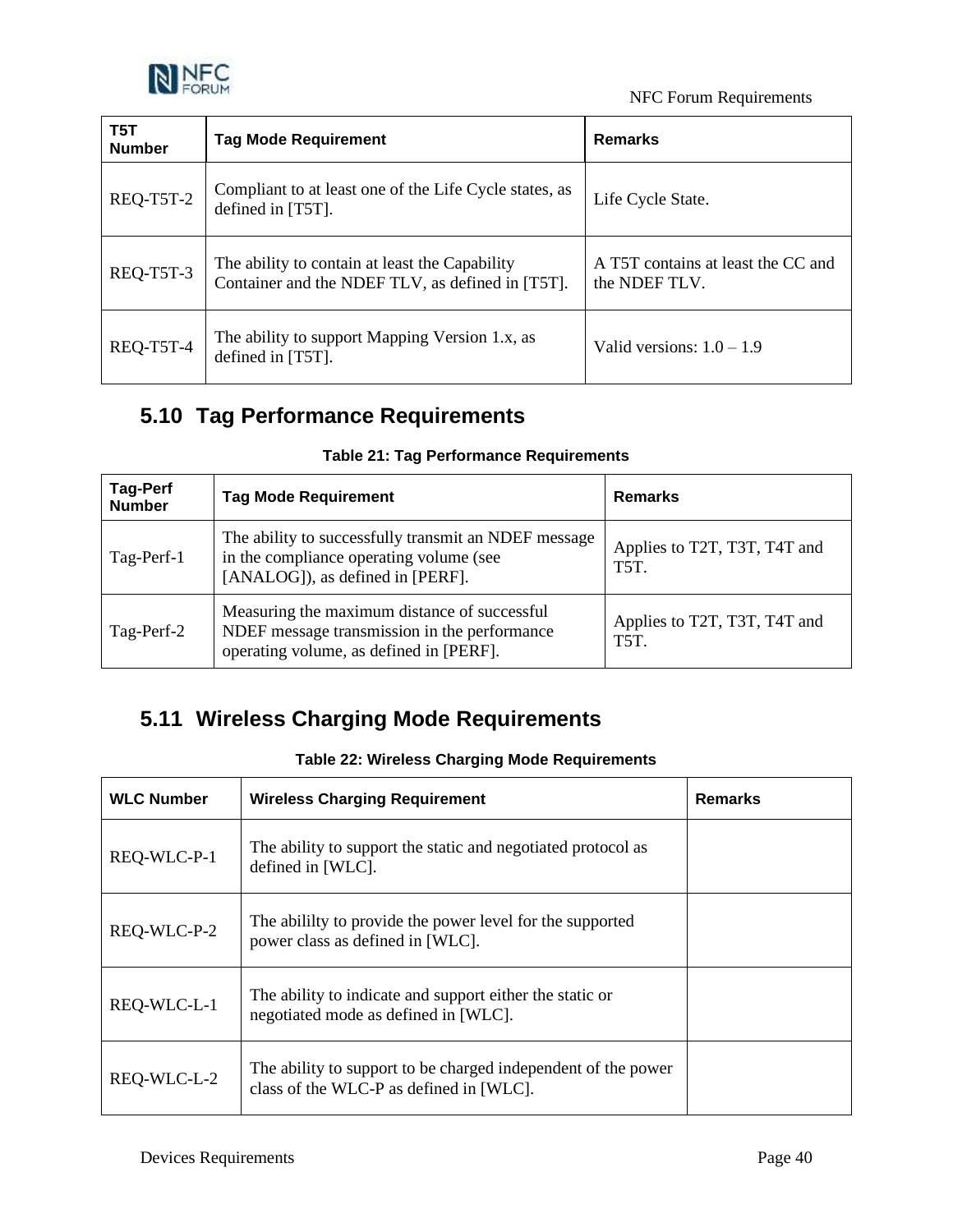

# <span id="page-42-2"></span><span id="page-42-0"></span>**5.12 Requirements for NFC Forum Certification**

| <b>REQ-TST</b><br><b>Number</b> | <b>Test Requirement</b>                                                                                                                                            | <b>Remark</b>                                                                                                                                                                                                        |
|---------------------------------|--------------------------------------------------------------------------------------------------------------------------------------------------------------------|----------------------------------------------------------------------------------------------------------------------------------------------------------------------------------------------------------------------|
| REQ-TST-<br>1.A                 | Implementation of the Device Test<br>Application for Reader/Writer mode,<br>as defined in [DTA] for use during<br>NFC Forum certification testing.                 | Besides NFC Forum certification testing, the<br>management of the presence and visibility of the<br>DTA during the lifetime of the NFC Forum<br>Device is out of scope.                                              |
| REQ-TST-<br>1.B                 | Implementation of the Device Test<br>Application for Initiator, as defined in<br>[DTA] for use during NFC Forum<br>certification testing.                          | In DTA Initiator is referred to Poll mode.<br>Besides NFC Forum certification testing, the<br>management of the presence and visibility of the<br>DTA during the lifetime of the NFC Forum<br>Device is out of scope |
| REQ-TST-<br>1.C                 | Implementation of the Device Test<br>Application for Target, as defined in<br>[DTA] for use during NFC Forum<br>certification testing.                             | In DTA Target is referred to Listen mode.<br>Besides NFC Forum certification testing, the<br>management of the presence and visibility of the<br>DTA during the lifetime of the NFC Forum<br>Device is out of scope. |
| REQ-TST-<br>1.D                 | Implementation of the Device Test<br>Application for Type 3 Tag Platform<br>Listen mode, as defined in [DTA] for<br>use during NFC Forum certification<br>testing. | Besides NFC Forum certification testing, the<br>management of the presence and visibility of the<br>DTA during the lifetime of the NFC Forum<br>Device is out of scope.                                              |
| REQ-TST-<br>1.E                 | Implementation of the Device Test<br>Application for Type 4 Tag Platform<br>Listen mode, as defined in [DTA] for<br>use during NFC Forum certification<br>testing. | Besides NFC Forum certification testing, the<br>management of the presence and visibility of the<br>DTA during the lifetime of the NFC Forum<br>Device is out of scope.                                              |

#### **Table 23: Test Requirements**

# <span id="page-42-1"></span>**5.13 Operating Volume and Reference Equipment**

NFC Forum defines different operating volumes, one for generic use cases [\[ANALOG\],](#page-6-10) one to assess the Tag performance [\[PERF\]](#page-7-6) and two for wireless charging [\[WLC\].](#page-8-3) The four distinct operating volumens are denoted as *Comms OV, Perf OV, WLC OV6 and WLC OV7*. Basic interoperability between devices having a different coil size is covered by NFC Forum certification. Each device will be tested using a reference equipment having different coil sizes as defined in [\[ANALOG\]](#page-6-10) and [\[WLC\].](#page-8-3) The different coil sizes of the reference equipment cover the span of device form factors targeted by NFC Forum use cases.

NFC Forum defines the following reference equipment to test communication related parameters:

- Reference Poller 0 Coil:
	- o Shape: round, outer diameter 60mm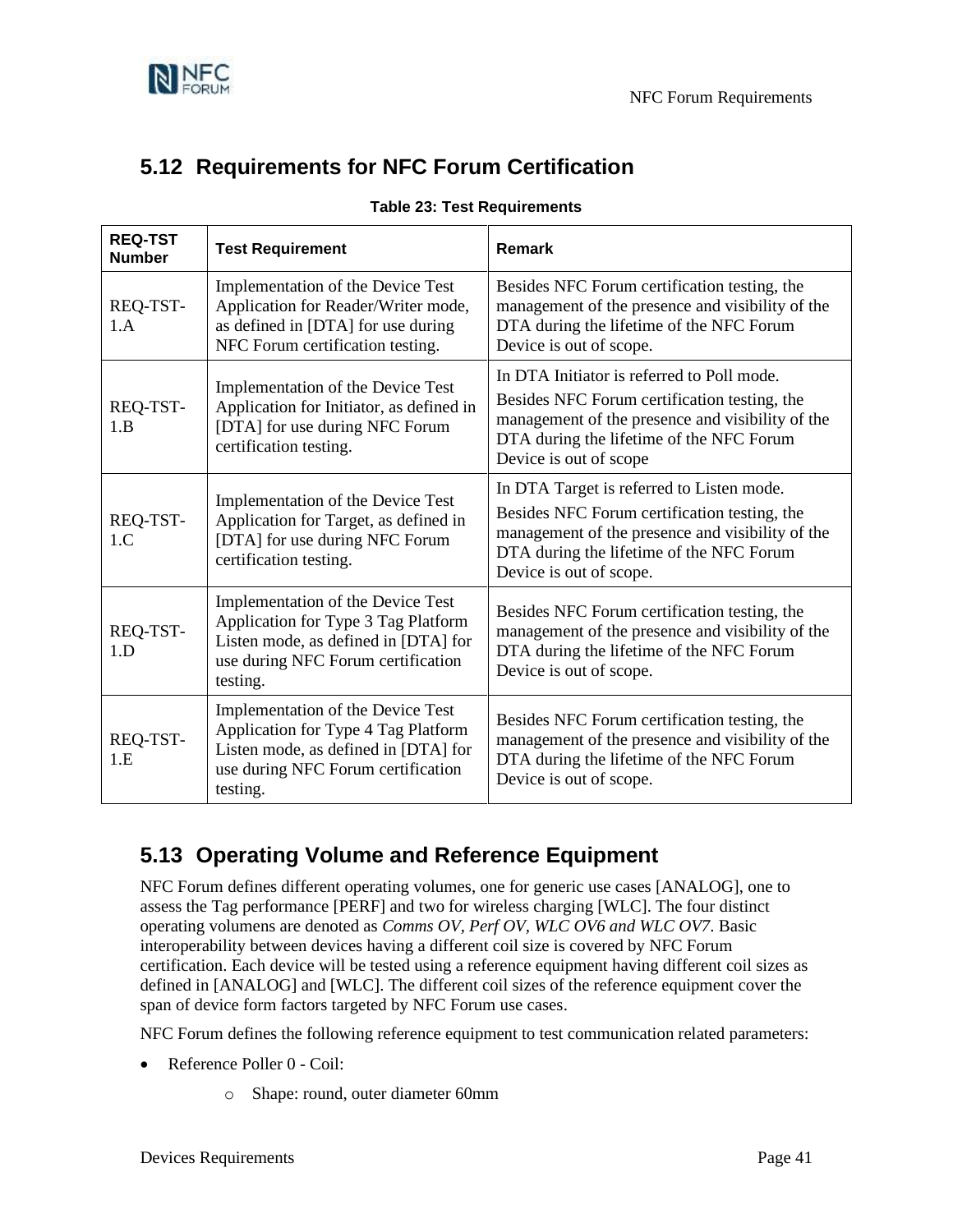

- Reference Poller 3 Coil:
	- o Rectangular, outer dim: 47.5mm x 33.5mm
- Reference Poller  $6 \text{Coil}:$ 
	- o Rectangular, outer dim: 24.5mm x 19.5mm
- Reference Listener 1 Coil:
	- o Rectangular, outer dim: 71.6mm x 41.5mm
- Reference Listener 3 Coil:
	- o Rectangular, outer dim: 46.0mm x 32.0mm
- Reference Listener 6 Coil:
	- o Rectangular, outer dim: 24.7mm x 19.7mm

NFC Forum defines the following reference equipment to test wireless charging related parameters:

- Reference WLC-P6 Coil:
	- o Rectangular, outer dim: 27.5mm x 22.5mm
- Reference WLC-P7 Coil:
	- o Rectangular, outer dim: 10.5mm x 5.5mm
- Reference WLC-L6 Coil:
	- o Rectangular, outer dim: 24.7mm x 19.7mm
- Reference WLC-L7 Coil:
	- o Rectangular, outer dim: 9.0mm x 4.0mm

[Table 24](#page-44-0) lists the reference equipment to be mandatorily and optionally used for certification testing depending on the Device Class and operating volume. The Tag performance operating volume (*Perf OV)* is only defined for Tag devices and therefore is only shown for this Device Class. If an Operating Volume does no apply for a particular Device Class it will not be shown.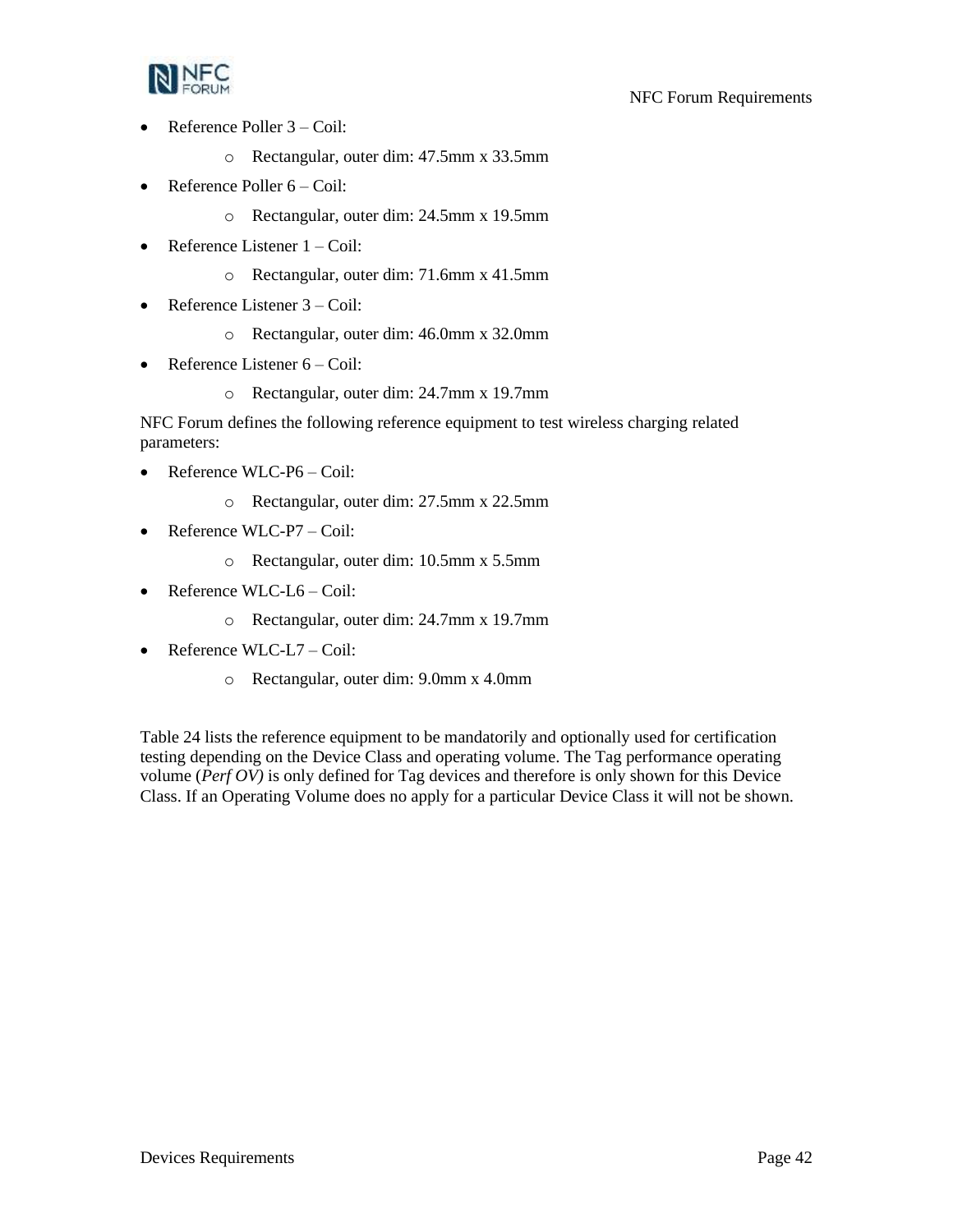

NFC Forum Requirements

| <b>Device Class</b>                            | Operating<br>Volume | $\circ$<br>Ref Pol | $\infty$<br>$\overline{P}$<br>Ref | G<br>$\overline{\mathsf{P}}$<br>Ref | $\overline{\phantom{0}}$<br>Ref Lis | $\infty$<br>Ref Lis | ဖ<br>Ref Lis | Ref WLC-P6 | Ref WLC-P7 | Ref WLC-L6   | Ref WLC-L7   |
|------------------------------------------------|---------------------|--------------------|-----------------------------------|-------------------------------------|-------------------------------------|---------------------|--------------|------------|------------|--------------|--------------|
|                                                | Comms               | $\mathbf{M}$       | M                                 | M                                   | M                                   | M                   | $\mathbf{M}$ |            |            |              |              |
| <b>NFC Universal Device</b>                    | WLC OV 6            |                    |                                   |                                     |                                     |                     |              |            |            | $\mathbf{O}$ |              |
|                                                | WLC OV 7            |                    |                                   |                                     |                                     |                     |              |            |            |              | $\Omega$     |
|                                                | Comms               | M                  | M                                 | M                                   | M                                   | M                   | M            |            |            |              |              |
| <b>NFC Mobile Device</b>                       | WLC OV 6            |                    |                                   |                                     |                                     |                     |              |            |            | $\Omega$     |              |
|                                                | WLC OV 7            |                    |                                   |                                     |                                     |                     |              |            |            |              | $\mathbf{O}$ |
|                                                | Comms               |                    |                                   |                                     | M                                   | M                   | M            |            |            |              |              |
| <b>NFC Reader Device</b>                       | WLC OV 6            |                    |                                   |                                     |                                     |                     |              |            |            | $\Omega$     |              |
|                                                | WLC OV 7            |                    |                                   |                                     |                                     |                     |              |            |            |              | $\Omega$     |
|                                                | Comms               | M                  | M                                 | M                                   |                                     |                     |              |            |            |              |              |
| <b>Card Emulation Device</b>                   | WLC OV 6            |                    |                                   |                                     |                                     |                     |              | $\Omega$   |            |              |              |
|                                                | WLC OV 7            |                    |                                   |                                     |                                     |                     |              |            | $\Omega$   |              |              |
| NFC Tag Device                                 | Comms               | $\Omega$           | M                                 | M                                   |                                     |                     |              |            |            |              |              |
|                                                | Perf                | $\Omega$           | M                                 | M                                   |                                     |                     |              |            |            |              |              |
| <b>WLC Reader Device</b>                       | WLC OV 6            |                    |                                   |                                     | $\Omega$                            | $\Omega$            | M            |            |            | M            |              |
|                                                | WLC OV 7            |                    |                                   |                                     |                                     | $\overline{O}$      | M            |            |            |              | M            |
| <b>WLC Tag Device</b>                          | WLC OV 6            |                    | $\Omega$                          | M                                   |                                     |                     |              | M          |            |              |              |
|                                                | WLC OV 7            |                    | $\Omega$                          | M                                   |                                     |                     |              |            | M          |              |              |
| <b>CCC Digital Key Reader</b><br><b>Device</b> | Comms               |                    |                                   |                                     | M                                   | M                   | M            |            |            |              |              |
| <b>CCC Digital Key CE</b><br><b>Device</b>     | Comms               | M                  | M                                 | M                                   |                                     |                     |              |            |            |              |              |
| <b>USI WLC Reader Device</b>                   | WLC OV 7            |                    |                                   |                                     |                                     | $\Omega$            | M            |            |            |              | M            |

<span id="page-44-0"></span>**Table 24 Reference Equipment and Operating Volume definition per Device Class**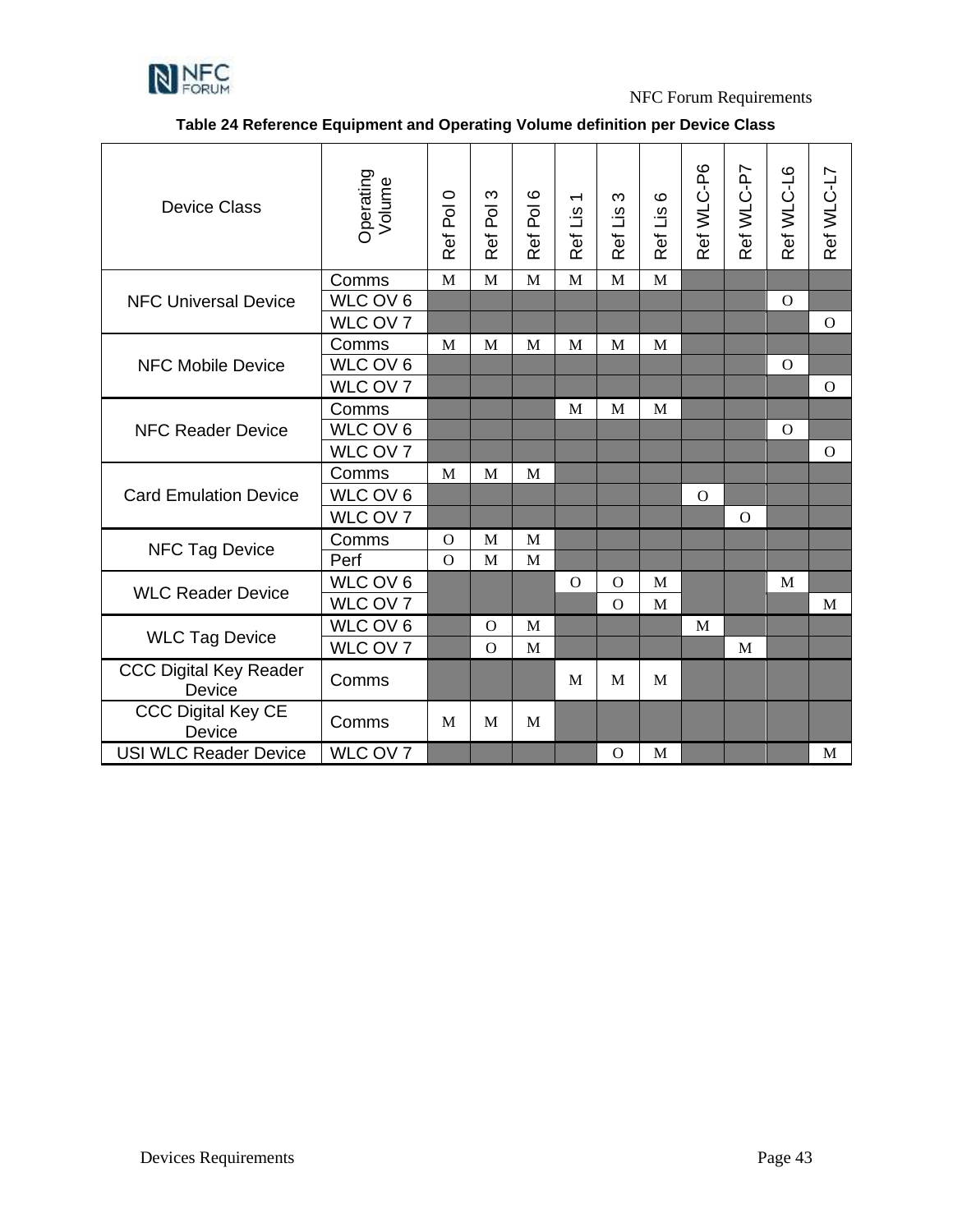

# <span id="page-45-0"></span>**A. Use Cases (Informative)**

Three broad categories of use cases were considered in identifying the requirements:

- Those in which the communication protocols are wholly defined by the NFC Forum
- Those in which the communication and charging protocols are defined by NFC Forum
- Those in which an NFC Forum Device communicates with another device using compatible legacy protocols.

The use cases are described in the sections below and illustrated in the accompanying figures.

[Figure 1](#page-45-2) describes the conventions used in the figures below to indicate the roles of the different actors in the use cases. This usage is confined to the illustrations of the use cases in this document and does not indicate the general usage of the marks.



**Figure 1: Conventions for Use Case Diagrams**

# <span id="page-45-2"></span><span id="page-45-1"></span>**A.1 NFC Forum Communication Use Cases**

The use cases defined in this section deal with communication between an NFC Forum Device and another actor, as defined below. Interoperability on the communication level is ensured by the NFC Forum Certification Program.

1. An NFC Forum Device is able to communicate with another NFC Forum Device in NFC Forum Peer Mode. This is illustrated in [Figure 2.](#page-46-0)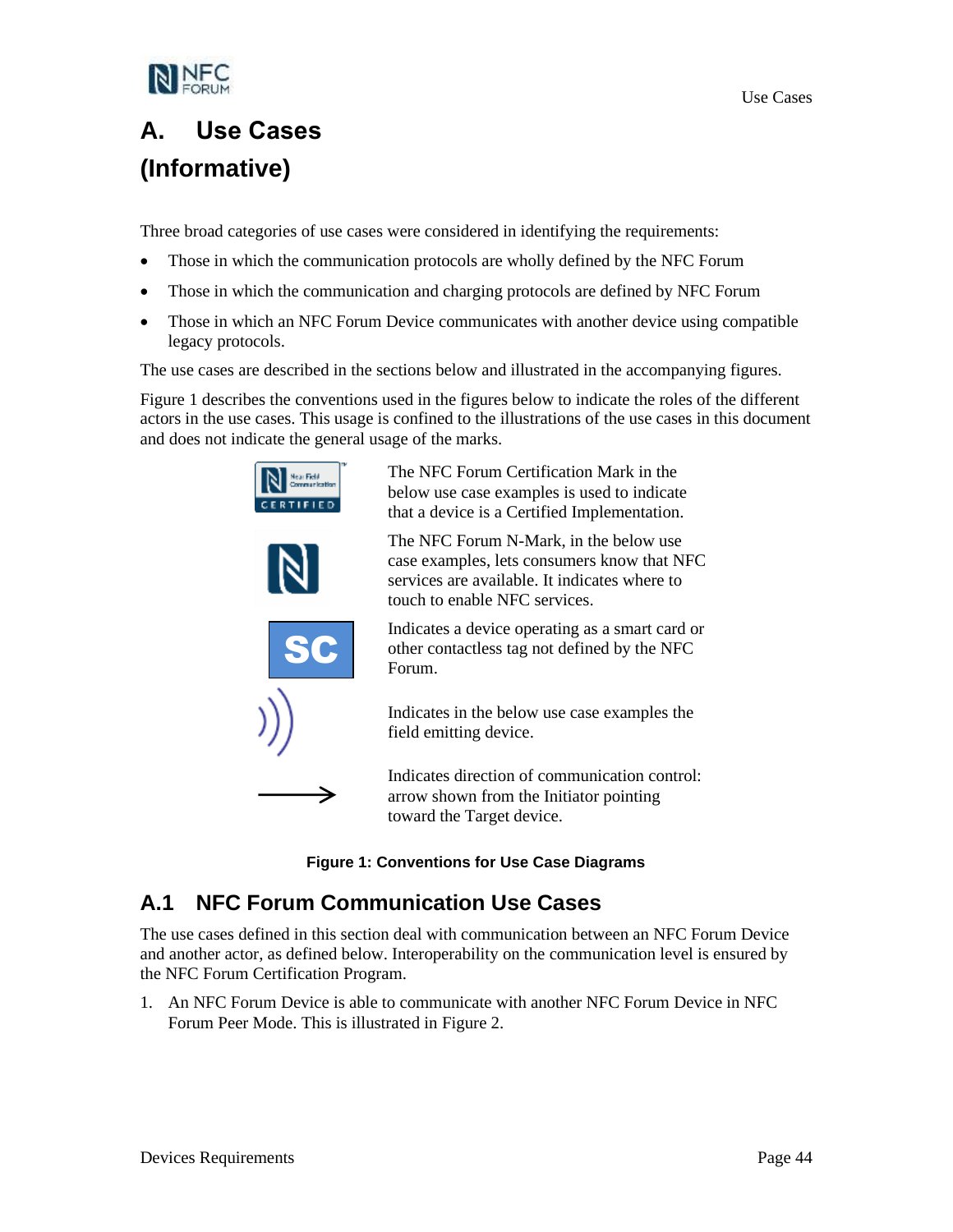



**Figure 2: Two NFC Forum Devices Communicating in NFC Forum Peer Mode**

<span id="page-46-0"></span>2. An NFC Forum Device in NFC Forum Reader/Writer Mode is able to communicate with an NFC Forum Tag. The NFC Forum specifies the requirements for NFC Forum Tags as well as how to operate these tags. This is illustrated in [Figure 3.](#page-46-1)



**Figure 3: NFC Forum Device in NFC Forum Reader/Writer Mode Communicating with an NFC Forum Tag**

<span id="page-46-1"></span>3. An NFC Forum Device in NFC Forum Reader/Writer Mode is able to communicate with an NFC Forum Device emulating an NFC Forum Tag. This is illustrated in [Figure 4.](#page-47-1)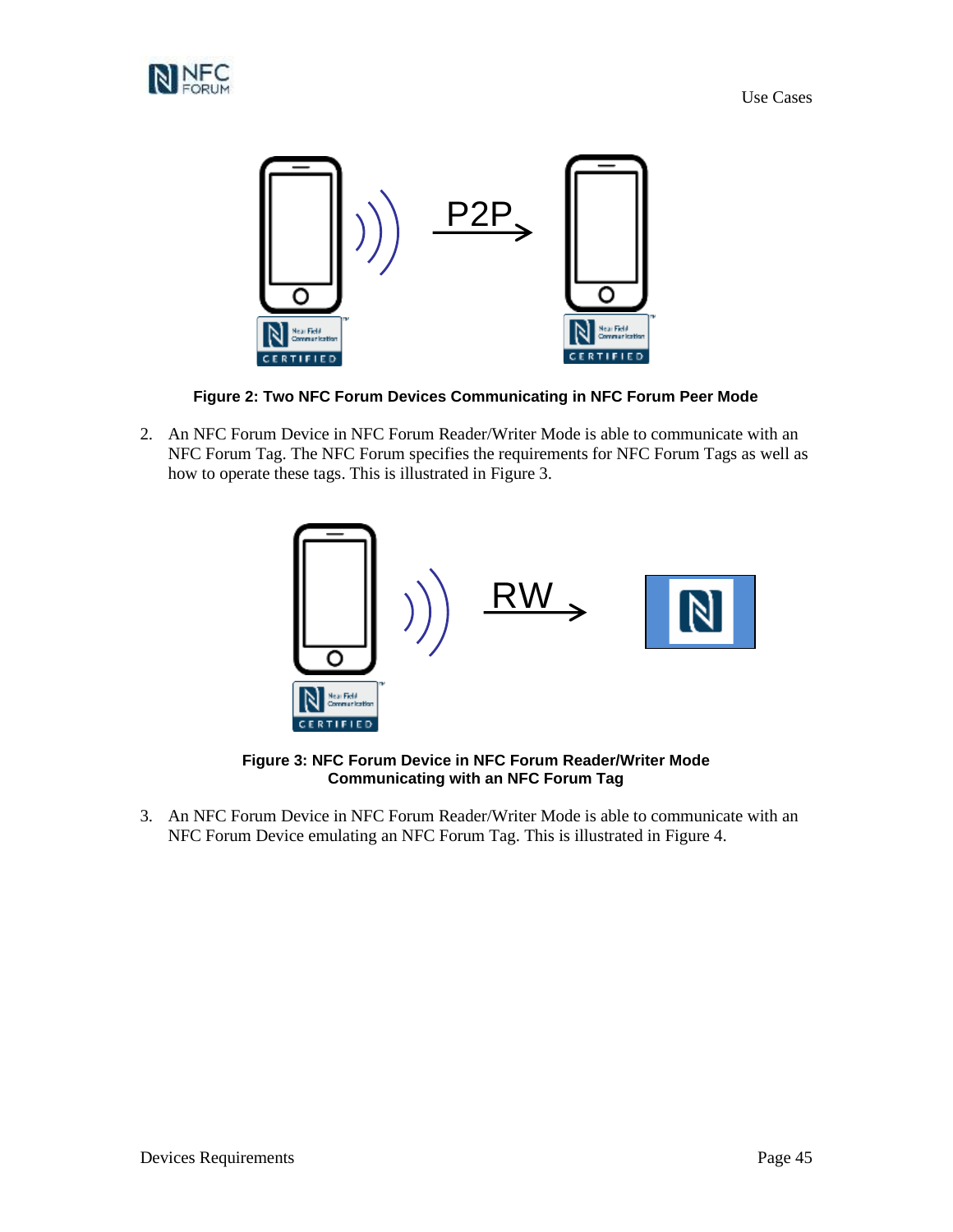



<span id="page-47-1"></span>**Figure 4: NFC Forum Device in NFC Forum Reader/Writer Mode Communicating with an NFC Forum Device in NFC Forum Card Emulation Mode**

4. An NFC Forum Device in NFC Forum Reader/Writer Mode is able to communicate with an NFC Forum Device emulating an NFC Card Emulation Device. This is illustrated in Figure 5.



<span id="page-47-2"></span>**Figure 5: NFC Forum Device in NFC Forum Reader/Writer Mode Communicating with an NFC Forum Card Emulation Device**

# <span id="page-47-0"></span>**A.2 NFC Forum Wireless Charging Use Case**

The use case defined in this section deals with the charging of an NFC WLC Tag Device by an NFC WLC Reader Device. In order to enable the wireless charging use case the two devices communicate to optimize the charging process. [Figure 6](#page-48-1) shows an use case example for wireless charging.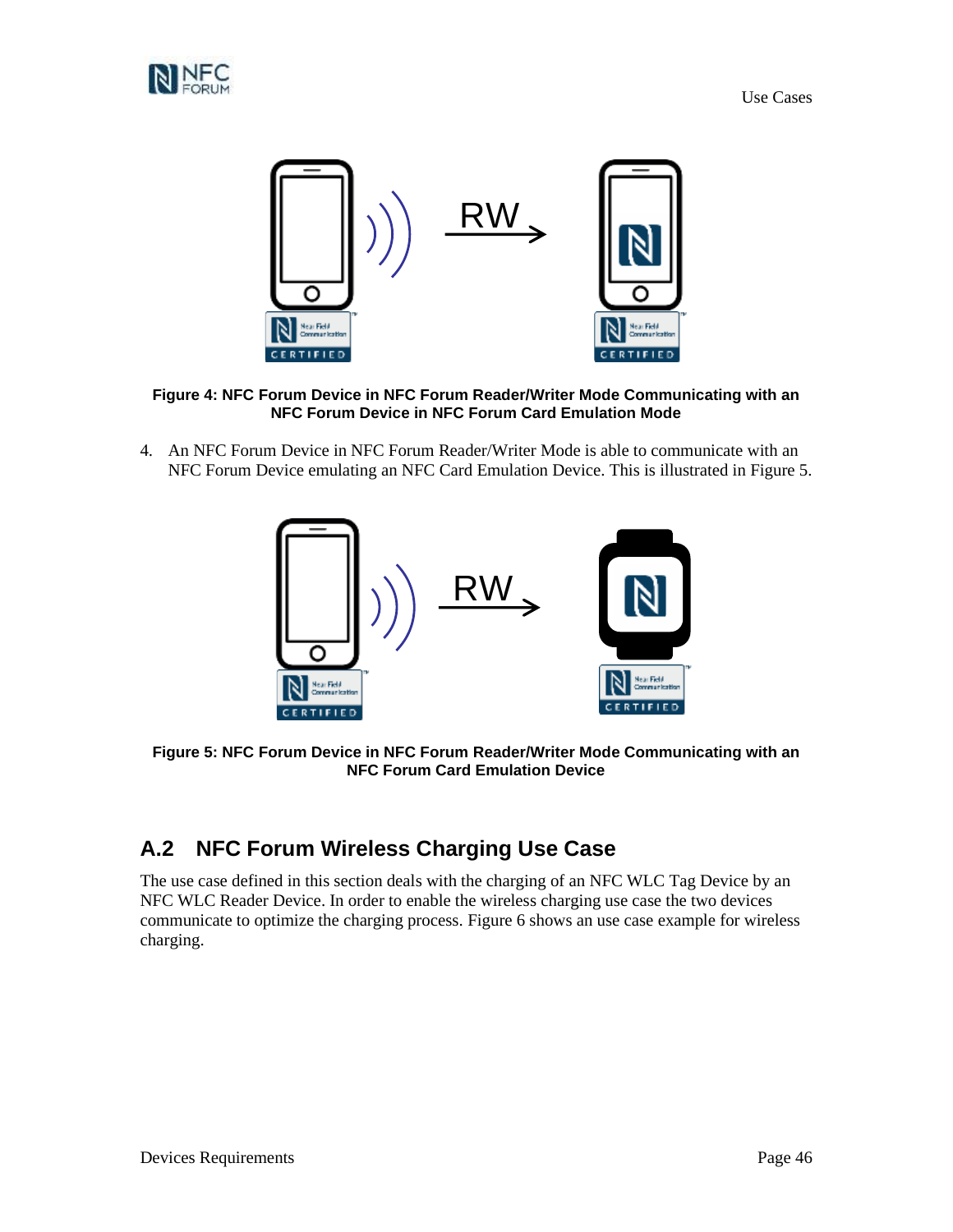



<span id="page-48-1"></span>**Figure 6: NFC WLC Poller (WLC-P) is communicating and charging a NFC WLC Listener (WLC-L)**

# <span id="page-48-0"></span>**A.3 Legacy Communication Use Cases**

The use cases defined in this section deal with communication between an NFC Forum Device and legacy systems that are not defined by the NFC Forum. However, parts of the implementation of an NFC Forum Device, such as the RF layer or lower layer protocols, are also used by legacy infrastructure.

The NFC Forum takes into account the possibility that requirements for some parts of the protocol stack might impact the usability of NFC Forum Devices within existing contactless infrastructure. Therefore the NFC Forum takes the needs of legacy systems into consideration when it specifies tests that involve parts of the protocol stack that are also relevant for legacy systems.

An NFC Forum Device in Reader/Writer Mode can communicate to an external smart card (SC) or other contactless card or tag that is supporting applications and protocols defined outside the NFC Forum. The smart card system is based on one of the technologies (ISO/IEC 14443A, ISO/IEC 14443B, and/or JIS X 6319-4) that is compatible with the technologies defined by the NFC Forum (NFC-A, NFC-B, and/or NFC-F). This is illustrated in [Figure 7.](#page-49-0)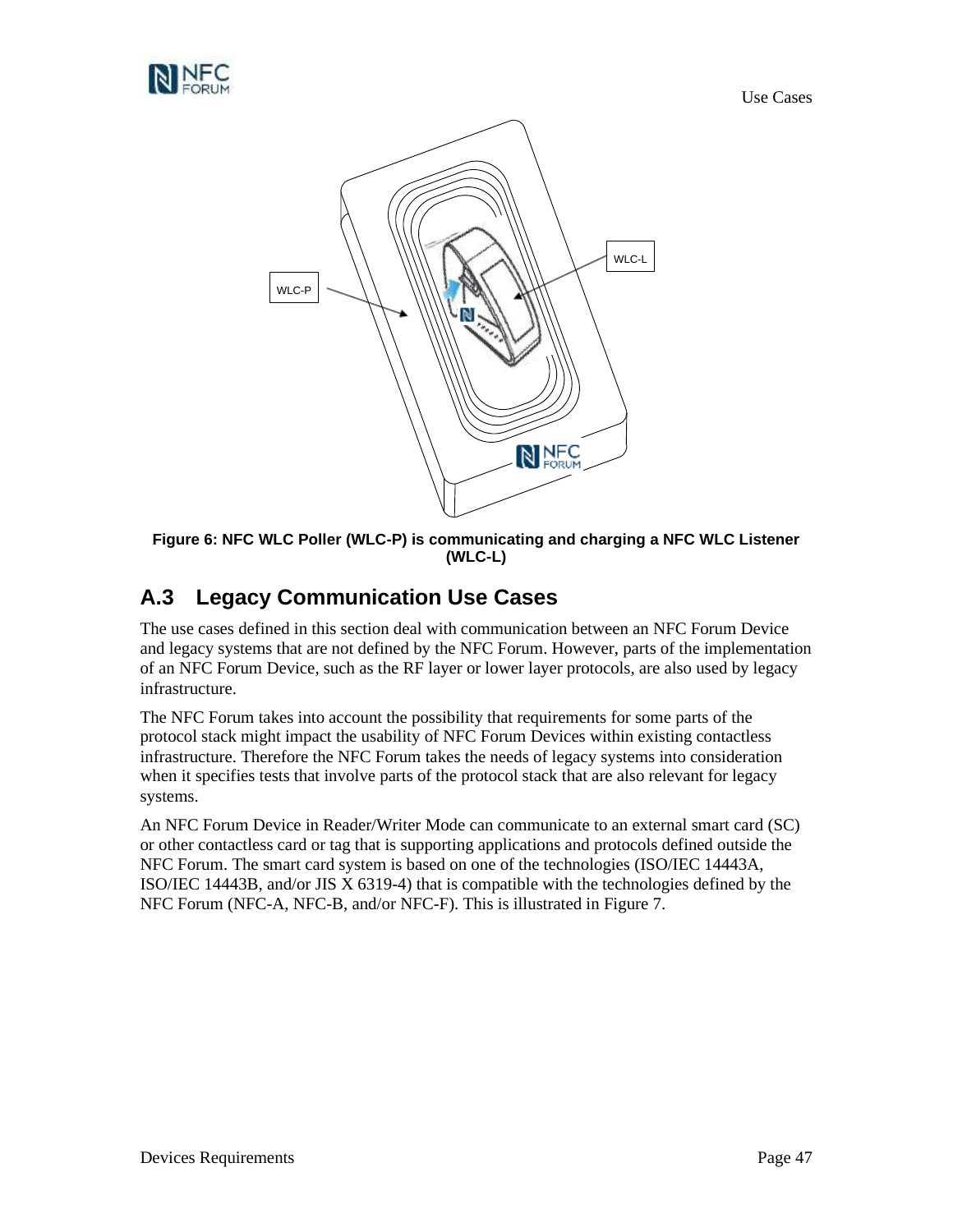



**Figure 7: NFC Forum Device in NFC Forum Reader/Writer Mode Communicating with a SC**

<span id="page-49-0"></span>5. An NFC Forum Device in Reader/Writer mode can communicate with another NFC Forum Device emulating a smart card (or other contactless card or tag) that supports applications and protocols defined outside of the NFC Forum. The smart card system is based on a technology defined by the NFC Forum (NFC-A, NFC-B, and/or NFC-F). This is illustrated i[n Figure 8.](#page-49-1)



**Figure 8: NFC Forum Device in NFC Forum Reader/Writer Mode Communicating with an NFC Forum Device Emulating a SC**

<span id="page-49-1"></span>6. An NFC Forum Device emulating a smart card (or other contactless card or tag) can be accessed by an external reader/writer terminal. The smart card system is based on one of the technologies (ISO/IEC 14443A, ISO/IEC 14443B, and/or JIS X 6319-4) compatible with those defined by the NFC Forum (NFC-A, NFC-B, and/or NFC-F). This is illustrated in [Figure 9.](#page-50-0)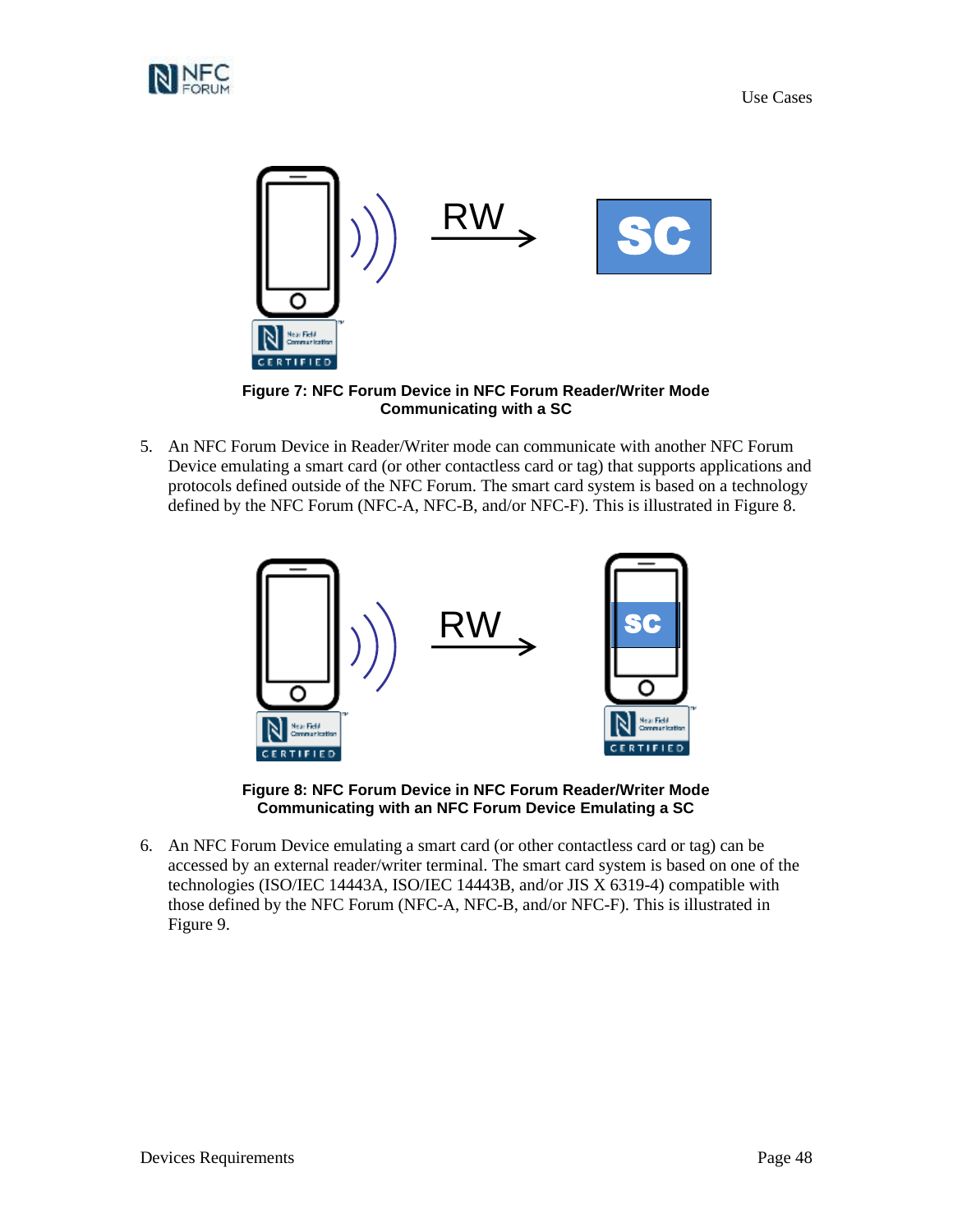



<span id="page-50-0"></span>**Figure** 9**: Reader/Writer Terminal and NFC Forum Device Emulating a SC**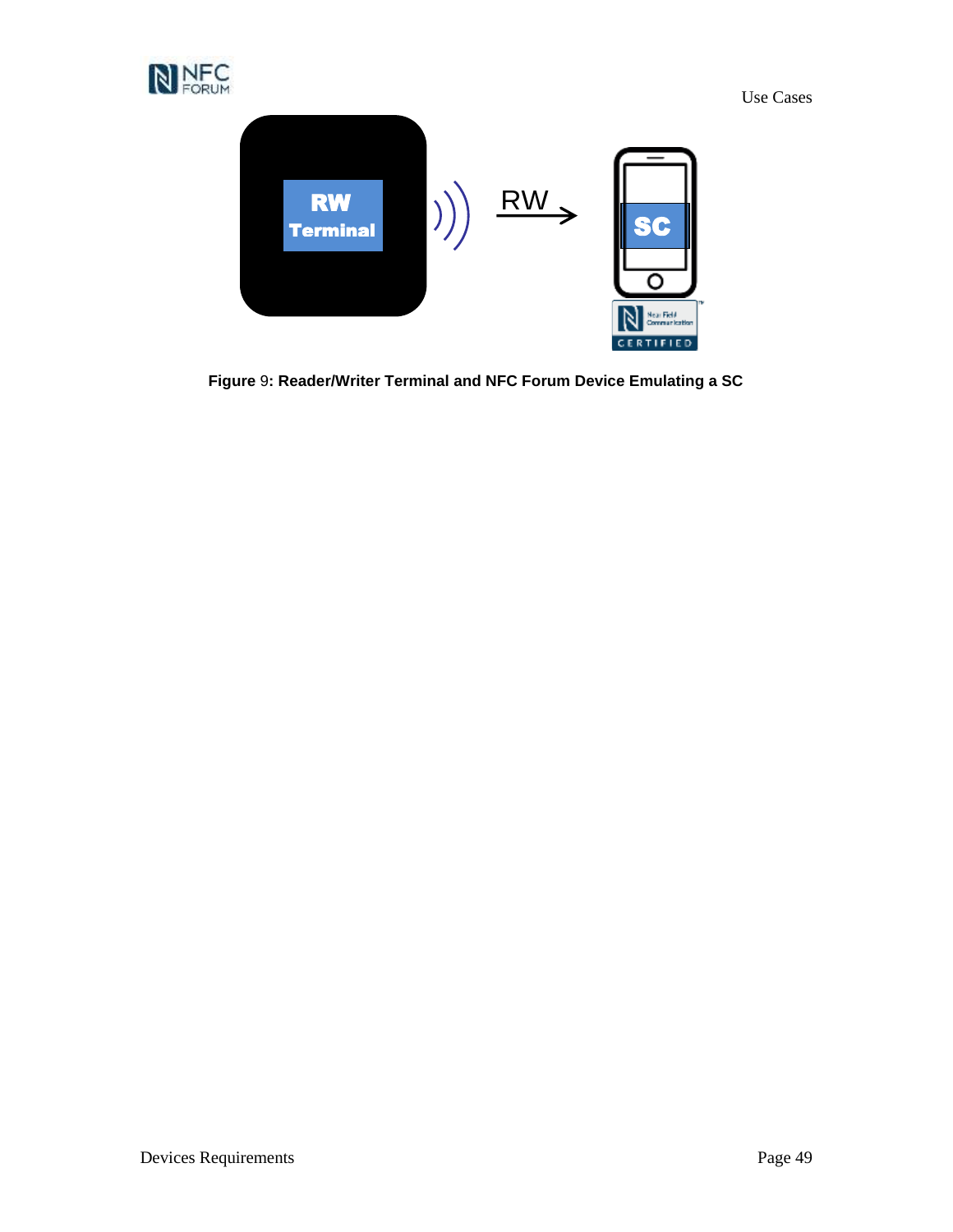

# <span id="page-51-0"></span>**B. List of Device Classes containing other Device Classes**

This section analysis which Device Classes implicitely contain other Device Classes as a function of mandatory and optional supported interoperability modules. [Table 25](#page-51-1) shows for the Parent Device Class which Child Device Classes are contained. For Device Class combinations not shown in the Parent Device Class section no Child Device Class exists.

<span id="page-51-1"></span>

|              |                               |                                                                                                       | <b>Parent Device Class</b>              |                   |                   |                          |                              |
|--------------|-------------------------------|-------------------------------------------------------------------------------------------------------|-----------------------------------------|-------------------|-------------------|--------------------------|------------------------------|
|              |                               |                                                                                                       | Open ecosystem NFC Forum Device Classes |                   |                   |                          |                              |
|              |                               | Parent Device classes (in this<br>row) cover the Child Device<br>classes selected (in the<br>column): | NFC Universal Device                    | NFC Mobile Device | NFC Reader Device | <b>WLC Reader Device</b> | NFC Card Emulation<br>Device |
|              |                               | <b>NFC Universal Device</b>                                                                           | X                                       |                   |                   |                          |                              |
|              |                               | <b>NFC Mobile Device</b>                                                                              | $X^1$                                   | X                 |                   |                          |                              |
|              |                               | <b>NFC Reader Device</b>                                                                              | $\mathbf X$                             | $\mathbf X$       | X                 | $\mathbf X$              |                              |
|              |                               | <b>NFC Card Emulation Device</b>                                                                      | $X^1$                                   | $\mathbf X$       |                   |                          | $\mathbf X$                  |
|              | Open ecosystem Device Classes | NFC Type 2 Tag                                                                                        |                                         |                   |                   |                          |                              |
| Class        |                               | NFC Type 3 Tag                                                                                        |                                         |                   |                   |                          | $X^4$                        |
|              |                               | NFC Type 4A Tag                                                                                       |                                         |                   |                   |                          | $X^4$                        |
| Child Device |                               | NFC Type 4B Tag                                                                                       |                                         |                   |                   |                          | X <sup>4</sup>               |
|              |                               | NFC Type 5 Tag                                                                                        |                                         |                   |                   |                          |                              |
|              |                               | <b>WLC Reader Device</b>                                                                              | $X^3$                                   | $X^3$             | $X^3$             | X                        |                              |
|              |                               | <b>WLC Tag Device</b>                                                                                 |                                         |                   |                   |                          | $X^4$                        |
|              | Specific market               | CCC Digital Key Reader Device                                                                         | $\mathbf{X}$                            | $\mathbf{X}$      | $\mathbf{X}$      | $\mathbf{X}$             |                              |
|              | ecosystem<br>devices          | <b>CCC Digital Key CE Device</b>                                                                      | $X^2$                                   | $X^2$             |                   |                          | $X^2$                        |
|              |                               | <b>USI WLC Reader Device</b>                                                                          | $X^3$                                   | $X^3$             | $X^3$             | $X^5$                    |                              |

#### **Table 25: Device Class coverage of other Device Classes**

 $X^1$ : only if the NFC Universal Device supports Card Emulation Mode for T3T, T4AT, and/or T4BT Platform

 $X^2$ : only if the NFC Universal, NFC Mobile Device or the NFC CE Device support Card Emulation Mode for T4AT Platform in normal and reduced Power mode

X<sup>3</sup>:Only if the optional WLC Poller Module is supported by the Parent Device.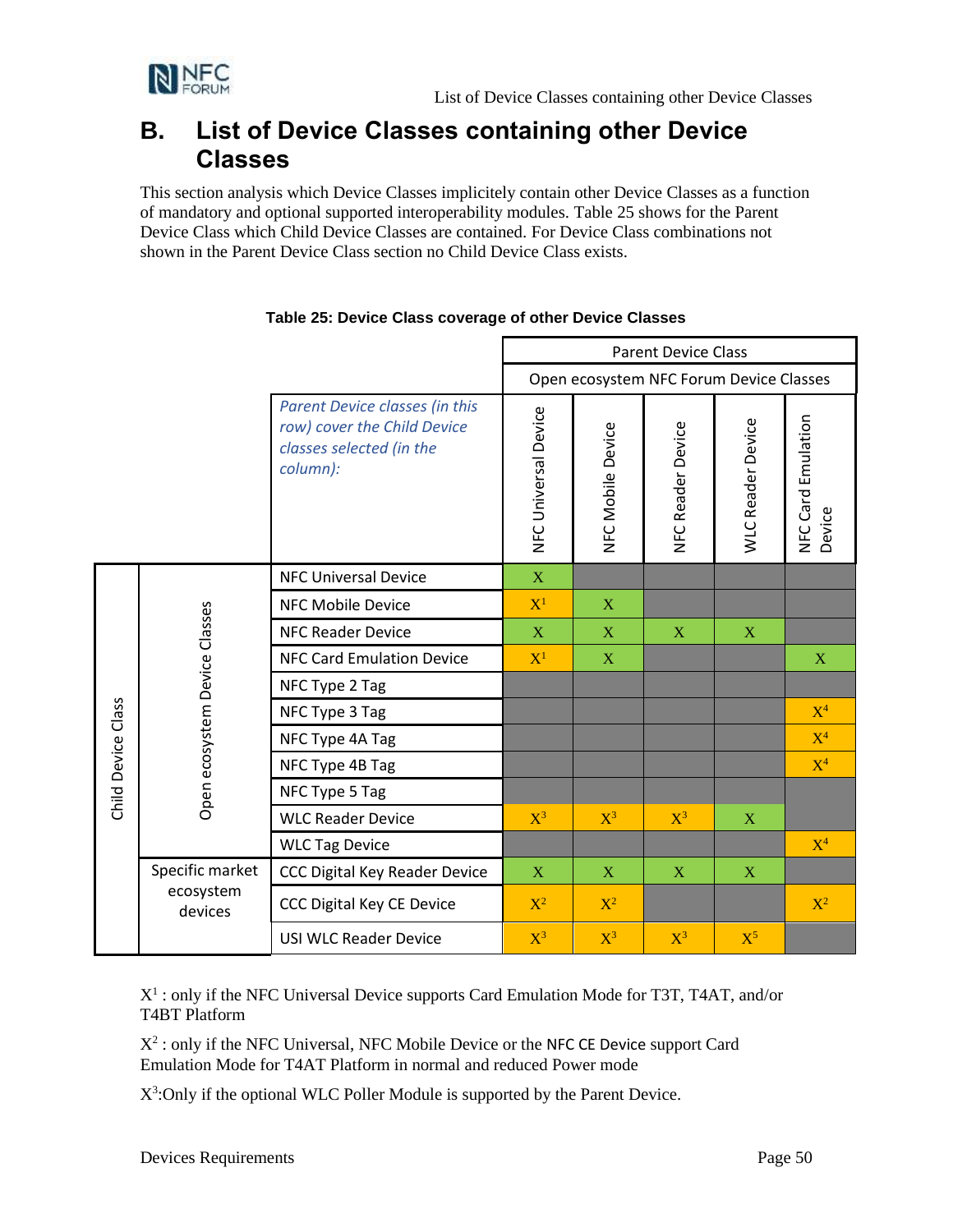

List of Device Classes containing other Device Classes

X<sup>4</sup>: Only if the Tag Platform and Tag Module for the Tag Type are supported by the Parent Device.

 $X^5$ : Only if the WLC Reader Device supports the Ref WLC-L7 operated in the WLC OV 7 (see section [5.13\)](#page-42-1).

NOTE Other coverage of Child Device classes by Parent Devices classes is not possible as some options are not foreseen in the Parent device class, but are mandatory in the Child Device Class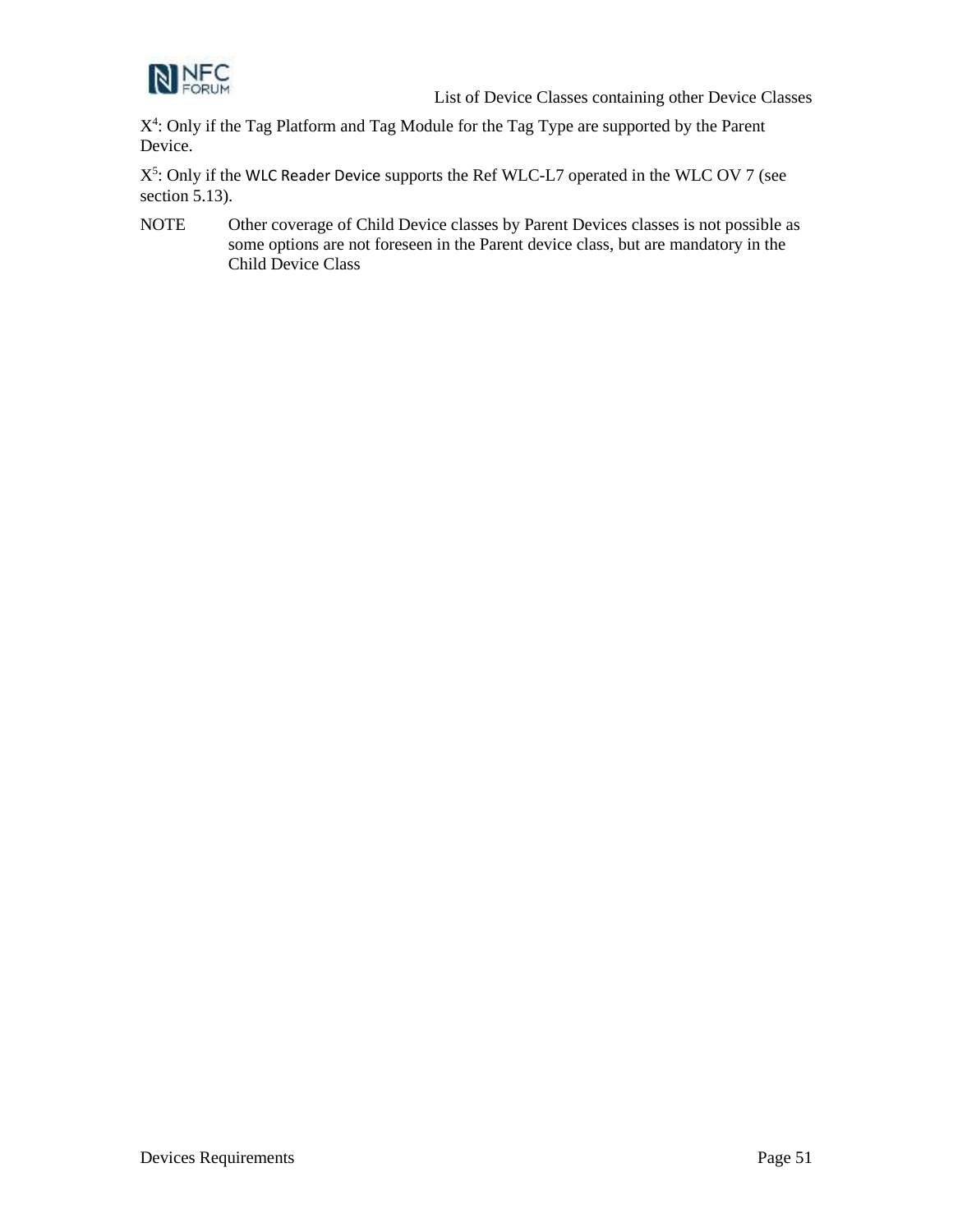

# <span id="page-53-0"></span>**C. NFC Forum Architecture**

# **(Informative)**

# <span id="page-53-1"></span>**C.1 NFC Forum Device**

The NFC Forum defines an NFC Forum Device, which is within the scope of the NFC Forum. An NFC Forum Device supports at least one of the classes of NFC Forum Devices defined in this document. The properties of each class are specified in Section [3.](#page-12-0)

Each class of NFC Forum Device complies with at least one of the sets of NFC Forum Interoperability Modules as defined in Section [3.](#page-12-0) Independent of the class of device, the NFC Forum Device can also include additional protocols and applications not defined by the NFC Forum. Currently the NFC Forum defines seven classes of NFC Forum Devices: NFC Universal Device, NFC Mobile Device, NFC Reader Device, NFC CE Device, NFC Tag Device, NFC WLC Reader and NFC WLC Tag Device. Section 3 defines which interoperability modules are mandatory or optional for a specific device class. A detailed assessment on interoperability between defined device classes is provided in Section [3.3.](#page-16-0)

# <span id="page-53-2"></span>**C.2 NFC Forum Protocol Stack**

The NFC Forum Protocol Stack contains all interoperability modules defined in Section 3:

- Peer Mode to enable communication with another device implementing the peer mode
- Reader/Writer Mode which interoperates with a device implementing either the Type X Tag Module or the CE Mode
- CE Mode enables the communication with devices implementing the Reader/Writer Mode or a technology-compatible reader/writer terminal
- Type X Tag Module enables the communication with devices implementing the Reader/Writer Mode or a technology-compatible reader/writer terminal
- Wireless Charging Module enabling the use case of NFC based charging. The WLC Poll Module uses the Tag Operation Mode to execute the WLC protocol. The WLC Listen Mode enables to be charged supporting one Tag Platform for the WLC protocol.

This NFC Forum Protocol Stack design includes no assumptions about the implementation or overall architecture of an NFC Forum Device.

[Table 26](#page-53-3) maps the NFC Forum protocol stack components of NFC Forum defined interoperability modules in relation to the ISO/OSI defined protocol layers.

<span id="page-53-3"></span>

| <b>ISO/OSI</b><br>Layer                                         | Reader<br><b>Writer</b><br><b>Module</b>    | <b>Peer Module</b>                                   | <b>CE Module</b> | <b>Tag Module</b>                           | <b>WLC Poll</b><br><b>Module</b>                | <b>WLC</b><br>Listen<br><b>Module</b>           |
|-----------------------------------------------------------------|---------------------------------------------|------------------------------------------------------|------------------|---------------------------------------------|-------------------------------------------------|-------------------------------------------------|
| $L5$ and up:<br>Session,<br>Presentation,<br><b>Application</b> | NDEF.<br>RTD <sub>s</sub> ,<br>Applications | SNEP,<br>NDEF,<br>RTD <sub>s</sub> ,<br>Applications | Applications     | NDEF.<br>RTD <sub>s</sub> ,<br>Applications | <b>WLC</b><br>protocol,<br>NDEF.<br><b>RTDs</b> | <b>WLC</b><br>protocol,<br>NDEF.<br><b>RTDs</b> |

#### **Table 26: OSI Protocol Stack Mapping**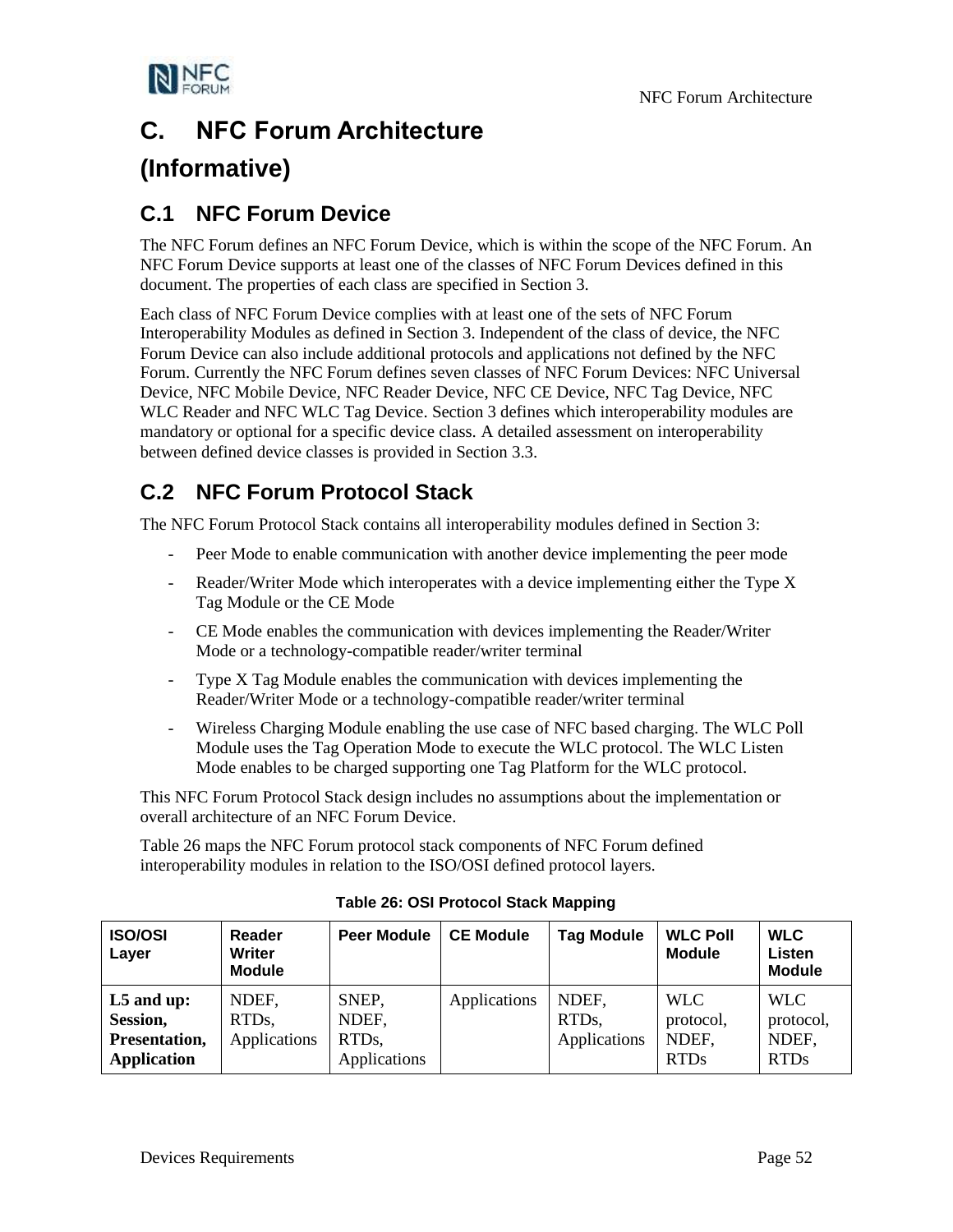

NFC Forum Architecture

| L4:<br><b>Transport</b> | Type X Tag<br>Operation,<br>Type X Tag<br>Platform |                                              | Type Y Tag,<br>Type Y Tag<br>Platform           | Type X Tag,<br>Type X Tag<br>Platform           | Type X Tag<br>Operation,<br>Type X Tag<br>Platform | Type $X$<br>Tag, Type<br>X Tag<br>Platform      |
|-------------------------|----------------------------------------------------|----------------------------------------------|-------------------------------------------------|-------------------------------------------------|----------------------------------------------------|-------------------------------------------------|
| L3: Network             | None                                               | None                                         | None                                            | None                                            | None                                               | None                                            |
| L <sub>2</sub> : Data   | None                                               | <b>LLCP</b>                                  | None                                            | None                                            | None                                               | None                                            |
| Link                    | Digital<br>Protocol.<br>Activity,<br>$ISO-DEF1$    | Digital<br>Protocol.<br>Activity,<br>NFC-DEP | Digital<br>Protocol.<br>Activity,<br>$ISO-DEF1$ | Digital<br>Protocol.<br>Activity,<br>$ISO-DEF1$ | Digital<br>Protocol,<br>Activity,<br>$ISO-DEF1$    | Digital<br>Protocol.<br>Activity,<br>$ISO-DEF1$ |
| L1: Physical            | Analog                                             | Analog                                       | Analog                                          | Analog                                          | Analog                                             | Analog                                          |

NOTE 1: ISO-DEP transport protocol is defined for T4AT and T4BT communication.

### <span id="page-54-0"></span>**C.2.1 L1 and L2 - Analog and Digital Protocol Layers**

The NFC Forum specifications that cover the analog [\[ANALOG\]](#page-6-10) and digital protocol [\[DIGITAL\]](#page-6-7) layers are based on several other specifications, including:

- ISO/IEC 14443 standard series
- ISO/IEC 18092
- JIS X 6319-4
- ISO/IEC 15693 standard series.

[\[ACTIVITY\]](#page-6-8) defines a listen state machine and polling operations for all four Technologies.

Together, these specifications define how NFC Forum Devices communicate with other devices in the following ways.

- Devices in Peer Mode use the NFC-DEP transport to exchange information. NFC-DEP can be executed on either NFC-A or NFC-F Technology using either PCM or ACM.
- A Device in Reader/Writer Mode communicates with:
	- o Devices supporting CE Mode. The CE Mode implements a Type X Tag Platform running on NFC-A (Type 4A Tag), NFC-B (Type 4B Tag) or NFC-F (Type 3 Tag) Technology
	- o NFC Tag Devices supporting the Tag Module. The Tag Modules provides the NDEF application using the appropriate Type X Tag Platform running on NFC-A (Type 2, or Type 4A Tag), NFC-B (Type 4B Tag), NFC-F (Type 3 Tag) or NFC-V (Type 5 Tag) Technology. For Type 4A and Type 4B Tag the ISO-DEP transport facilitates the data exchange.
	- o ISO/IEC 14443 smart cards using Type 4A/B Tag Platform and ISO-DEP running on either NFC-A or NFC-B Technology
	- o JIS X 6319-4 (FeliCa) smart cards running on NFC-F Technology
	- o ISO/IEC 15693 Tags running on NFC-V Technology.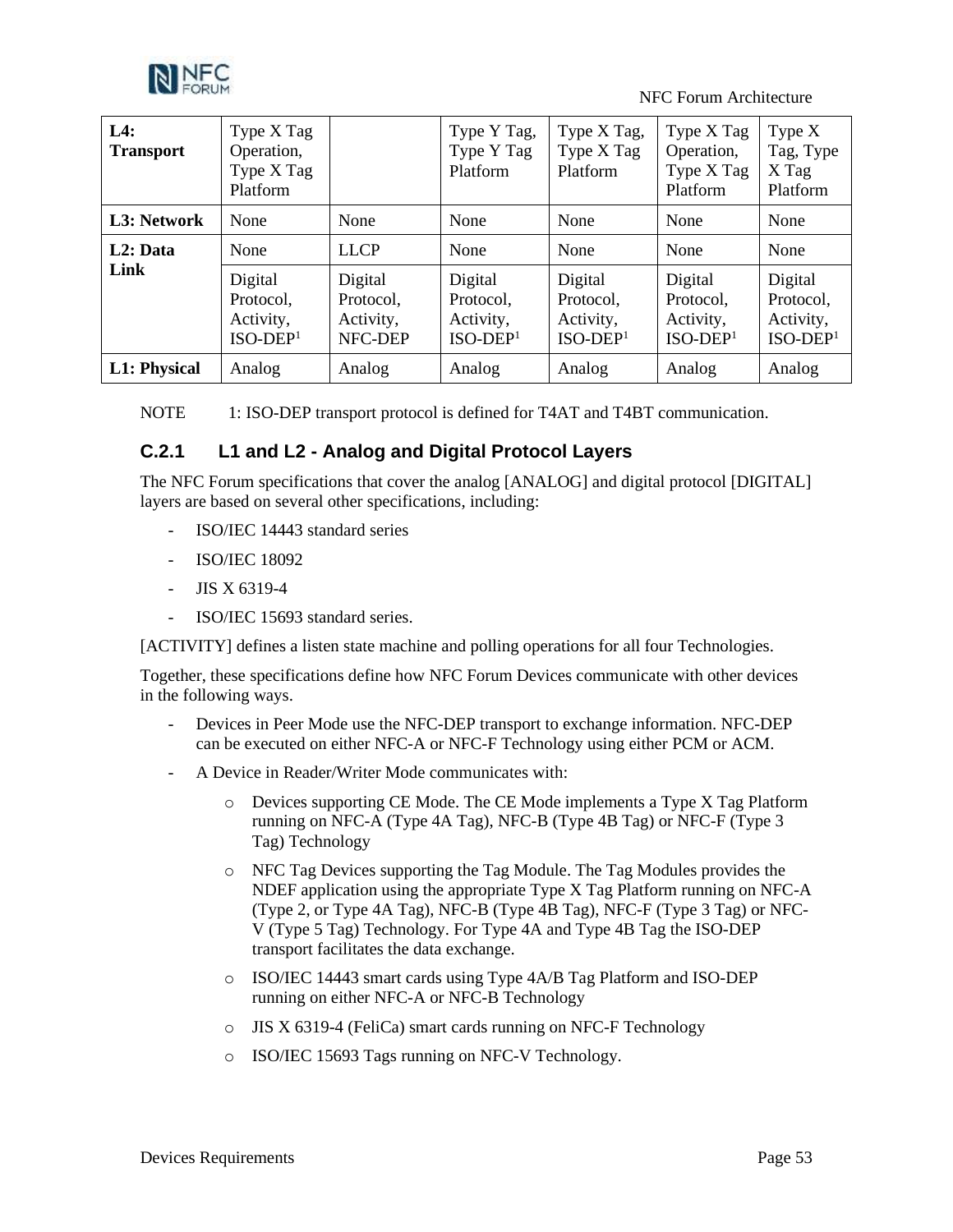

- Devices supporting CE Mode:
	- o If supporting Type 4A or 4B Tag Platform, communication using ISO-DEP running on either NFC-A or NFC-B Technology, with Devices supporting Reader/Writer Mode or a legacy reader/writer that supports that capability
	- o If supporting Type 3 Tag Platform, communication using NFC-F Technology, with Devices supporting Reader/Writer Mode or a legacy reader/writer that supports that capability.
- Devices supporting Tag Mode:
	- o Communicates and exchanges NDEF messages with a device supporting Reader/Writer Mode.
- Devices supporting WLC Poll Mode:
	- o Communicates with and charges a device supporting WLC Listen mode using the Tag Platform and Module/Tag Operation supported by both devices.
- Devices supporting WLC Listen Mode:
	- o Communicates with and will be charged by a device supporting WLC Poll mode using the Tag Platform and Module supported by both devices.

### <span id="page-55-0"></span>**C.2.2 L2 - Logical Link Control Protocol**

The Logical Link Control Protocol (LLCP) data link layer of the NFC Forum protocol stack [\[LLCP\]](#page-6-3) allows the upper protocol layers to have a reliable bidirectional data link over NFC-DEP and hides the target-initiator model from these upper layers.

LLCP is only used for P2P Communication using both, PCM and ACM. It provides an interface to NFC applications, but it can also be used as a foundation for network layers in existing protocol stacks, such as OBEX or TCP/IP.

### <span id="page-55-1"></span>**C.2.3 L4 and Up – Type X Tag Operation**

This transport layer includes the command sets needed to read from, or write to, NFC Tag Devices and the NDEF Mapping that defines how the NDEF data are mapped within these command sets for the different types of NFC Tag Device. The command sets and NDEF data mappings are defined in [\[T2T\],](#page-7-1) [\[T3T\],](#page-7-2) [\[T4T\]](#page-7-3) and [\[T5T\].](#page-7-4)

### <span id="page-55-2"></span>**C.2.4 L4 and Up – NDEF and RTDs**

This presentation layer includes the NFC data exchange format [\[NDEF\],](#page-6-4) record type definition [\[RTD\],](#page-7-7) [\[URI\],](#page-7-8) [\[TEXT\],](#page-7-9) [\[SMARTPOSTER\],](#page-7-10) [\[SIGNATURE\],](#page-7-11) [\[VERB\]](#page-7-12) and [\[DEVINFO\].](#page-6-11)

Together these specifications describe a data format that is used to exchange information between two NFC Forum Devices that supports that capability, or between a NFC Forum Device and a reader/writer, tag, or smart card that supports that capability.

An RTD specifies the way NDEF is used by specific applications. For example, a smart poster application on a NFC Forum Device that supports that capability retrieves a universal resource identifier (URI) or a short message service (SMS) message. Therefore, [\[SMARTPOSTER\]](#page-7-10) defines how the URI or SMS content is stored in an NDEF Message.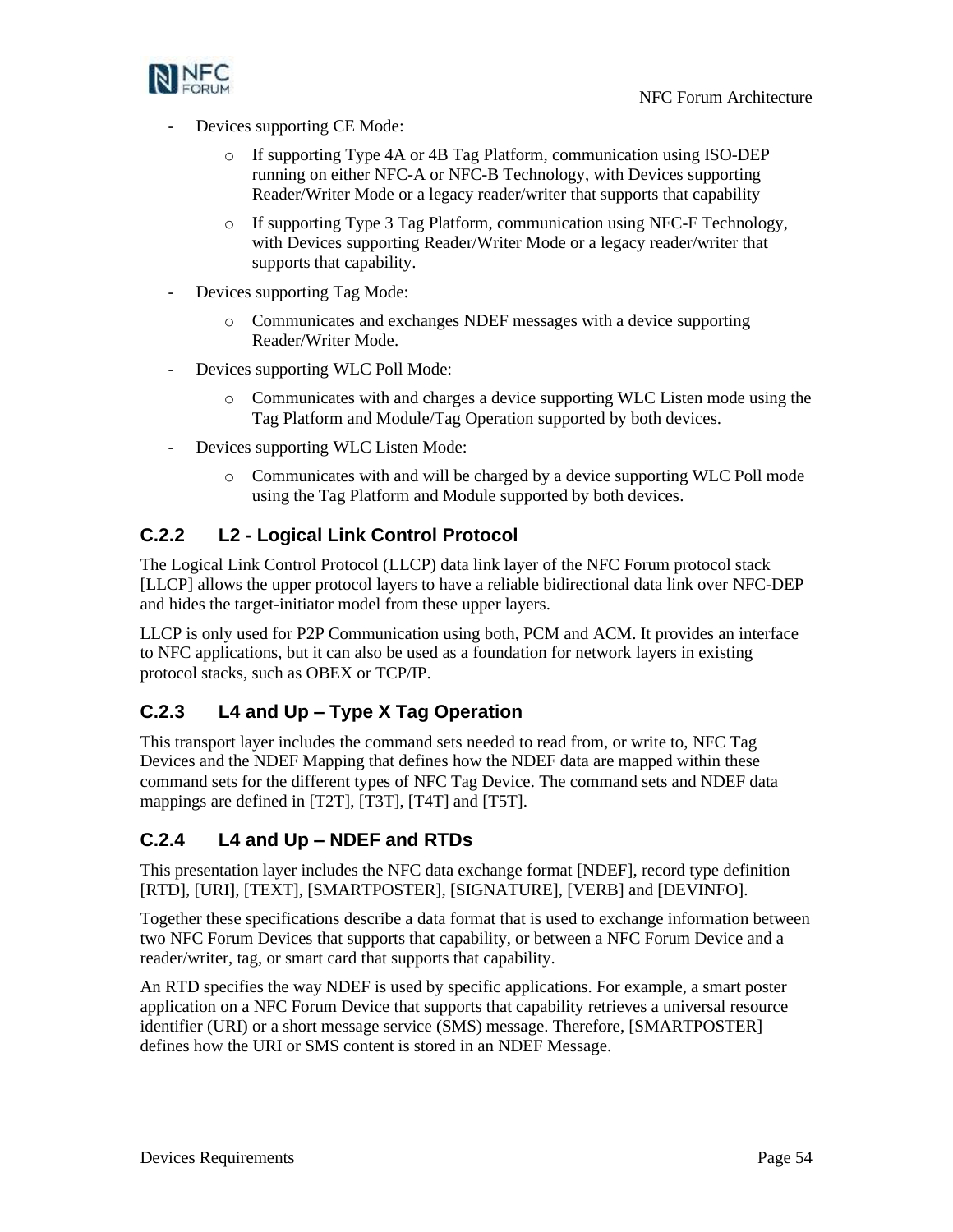

### <span id="page-56-0"></span>**C.2.5 Protocol Partitioning**

To assist with the implementation of some classes of NFC Forum Device, [\[NCI\]](#page-6-12) defines an interface between a Device Host and an NFC Controller. The mechanisms defined in NCI allow the Device Host to manage an NFC Controller at different levels in the OSI Protocol Stack. NCI applies to an NFC Universal Device and an NFC Reader Device, but not to an NFC Tag Device.

# <span id="page-56-1"></span>**C.3 Operation Modes**

The NFC Forum Protocol Stack can be mainly split into four different operation modes:

- The Peer Mode, which defines the communication between an Initiator and a Target. The Peer Mode is implemented in a NFC Universal Device or optionally in an NFC Reader Device (Initiator).
- The Reader/Writer Mode, which reads from, and potentially writes to, devices implementing the Card Emulation Mode or the Tag Mode. This mode also allows for communication with existing technology-compatible smart cards.
- The Card Emulation Mode, which emulates the behavior of a smart card or tag. This mode allows for communication with devices implementing the Reader/Writer Mode. It also enables the communication with existing technology-compatible reader/writer terminals. The Card Emulation Mode enables the communication to the Reader/Writer Mode but does not define the application to be executed like the NDEF application.
- The Tag Mode enables the communication with devices implementing the Reader/Writer Mode. It also enables the communication with existing technology-compatible reader/writer terminals. The Tag Mode provides a previously written NDEF message which also may be updated during its life time.
- The WLC Poll Mode enables charging of a device implementing WLC Listen mode using the same Tag Platform and Module.
- The WLC Listen Mode enables to be charged by a device implementing the WLC Poll mode using the same Tag Operation.

Sectio[n 3](#page-12-0) identifies which operation modes are implemented by each class of NFC Forum Device.

The following three sections and figures depict the protocol stack for each Operation Mode. The analog layer and digital protocol layer are common for all six modes. While the digital protocol layer of the stack is depicted as a single layer, it is defined in two separate specifications, [\[DIGITAL\]](#page-6-7) and [\[ACTIVITY\].](#page-6-8)

### <span id="page-56-2"></span>**C.3.1 NFC Forum Peer Mode**

A Peer Mode capable NFC Forum Device is able to communicate with another Peer Mode capable NFC Forum Device using NFC-DEP using either PCM or ACM, as defined in [\[DIGITAL\].](#page-6-7) The device uses the procedures defined in [\[LLCP\]](#page-6-3) to establish and manage the link. [Figure 10](#page-57-1) shows the NFC Forum Peer Mode architecture.

The service discovery protocol defined i[n \[LLCP\]](#page-6-3) is used to identify the common services supported by both NFC Forum Devices.

The simple NDEF exchange protocol defined in [\[SNEP\]](#page-7-5) is a protocol for exchanging NDEF Messages between peer applications on different NFC Forum Devices.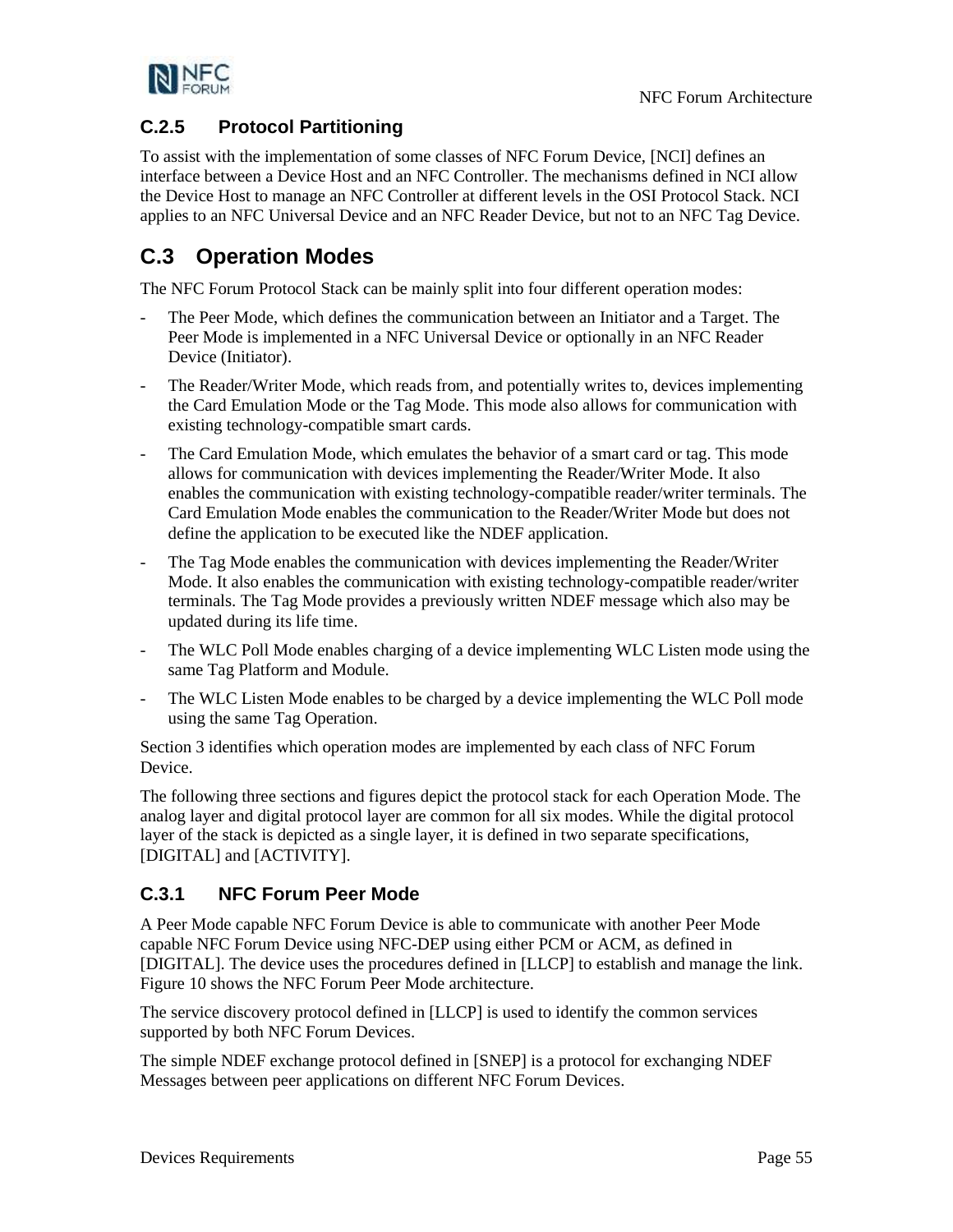

Upper-level protocols registered with the NFC Forum can be bound to LLCP using bindings defined by the NFC Forum. Upper-level protocols not registered with the NFC Forum can also be bound to LLCP using proprietary bindings.

All peer applications will communicate with peer applications on another NFC Forum Device using one of these underlying protocols.



#### **Figure 10: Peer Mode Architecture**

### <span id="page-57-1"></span><span id="page-57-0"></span>**C.3.2 NFC Forum Reader/Writer Mode**

A Reader/Writer Mode capable NFC Forum Device is able to communicate with an NFC Tag Device or a device supporting CE Mode. In this mode the Tag Operation parts of the Type X Tag specifications are supported. [Figure 11](#page-58-1) shows the Reader/Writer Mode architecture.

If the device supports the NDEF Application, it can exchange data with an NFC Tag Device using the NFC Forum-defined message coding format.

If the device supports third-party NDEF applications, it can exchange data with an NFC Tag Device using the third-party defined message coding format.

The device can also support non-NDEF reader/writer applications that can use the underlying layers to communicate with a variety of components (smart cards, memory cards, tags, etc.) that are compliant with one of the contactless Technologies.

An NFC Forum Device implementing the Reader/Writer Mode supports the RF interfaces (NFC-A, NFC-B, NFC-F and NFC-V) defined in [\[ANALOG\]](#page-6-10) and [\[DIGITAL\].](#page-6-7) It establishes communication using the poll mode operations in [\[ACTIVITY\],](#page-6-8) then performs NDEF application level communication using the Tag Operation defined in [\[T2T\],](#page-7-1) [\[T3T\]](#page-7-2)[,\[T4T\]](#page-7-3) and [\[T5T\].](#page-7-4)

[Figure 11](#page-58-1) shows the architecture for the Reader/Writer Mode following the OSI layer structure.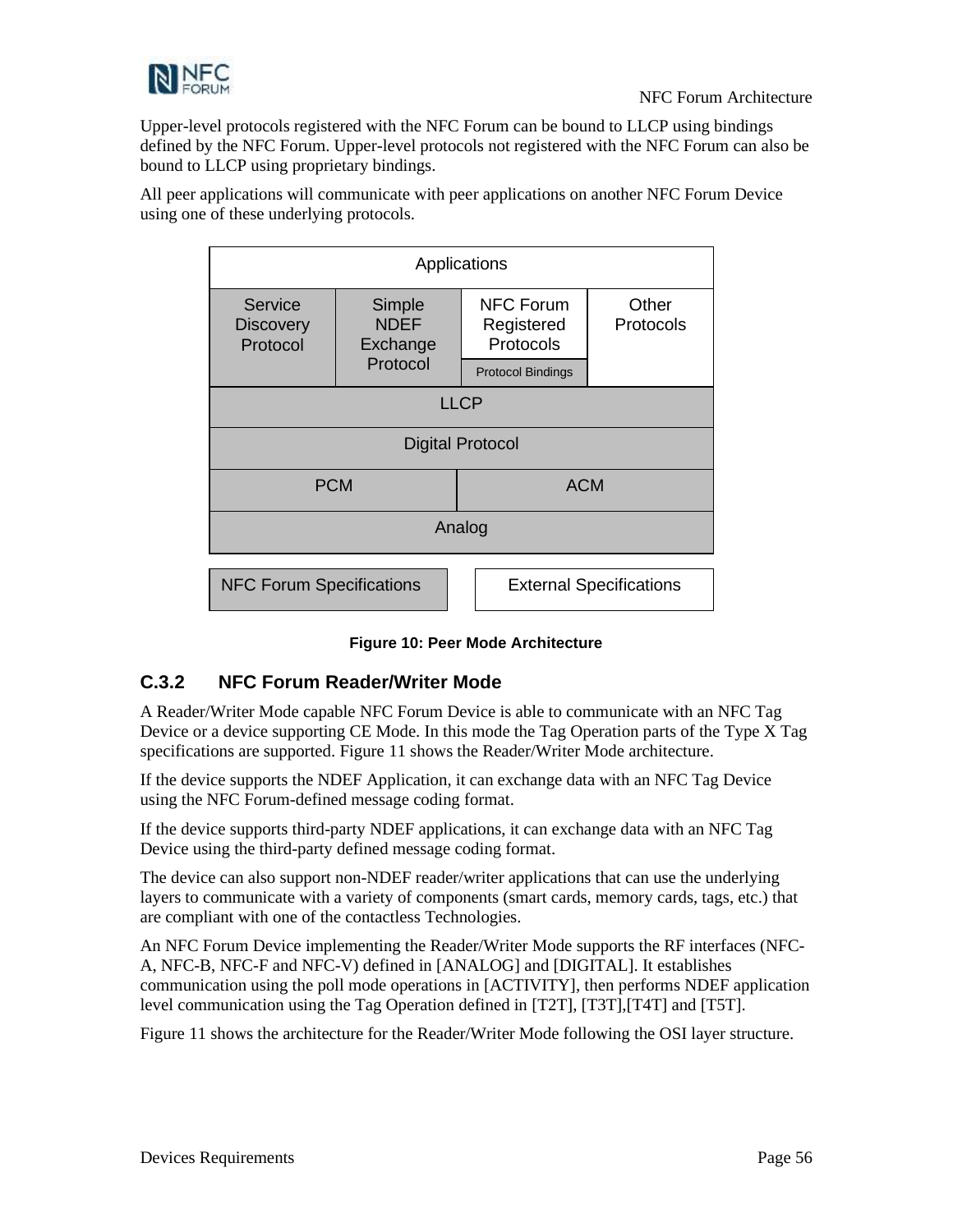

| <b>WLC Application</b>      | Third-party NDEF | Non-NDEF     |  |  |  |
|-----------------------------|------------------|--------------|--|--|--|
| <b>NDEF Application</b>     | Application      | Applications |  |  |  |
| <b>Type X Tag Operation</b> |                  |              |  |  |  |
| <b>Digital Protocol</b>     |                  |              |  |  |  |
| Analog                      |                  |              |  |  |  |
|                             |                  |              |  |  |  |

NFC Forum Specifications | | External Specifications



#### <span id="page-58-1"></span>NOTE The WLC Poll Mode is not shown as a dedicated mode since it can be regarded as an application using the entire stack of the Reader/Writer protocol stack.

### <span id="page-58-0"></span>**C.3.3 NFC Forum Tag Modes**

An NFC Forum device that is CE Mode capable behaves as a smart card or tag in front of either another NFC Forum Device that implements the Reader/Writer Mode or a conventional technology-compatible reader/writer. This mode includes the emulation of memory cards, tags and smart cards. The emulation of smart cards is intended mainly for portable devices that can be conveniently presented to reader/writers. The Tag mode is typically implemented in NFC Tag Devices and serve the same purpose as devices supporting CE Mode.

An NFC Forum Device that supports one of these modes enables communication to existing technology-compatible terminal infrastructures (e.g., for payment and ticketing). [Figure 12](#page-59-2) shows the architecture of the Tag and CE Mode.

The behavior of an NFC Forum Device in CE or Tag Mode is described using a state machine defined in [\[ACTIVITY\].](#page-6-8)

The Tag Mode independent on the implemented Tag Type supports the NDEF application, the CE Mode may contain the NDEF application.

If the device supports an NDEF Application, it can exchange data with a reader/writer using the NFC Forum-defined message coding format.

If the device supports third-party NDEF applications, it can exchange data with a reader/writer using the third-party defined message coding format.

Devices supporting either of both modes can also support non-NDEF applications that can employ the underlying layers to communicate with a reader/writer using the application-specific messages.

[Figure 12](#page-59-2) shows the architecture for the CE and the Tag Mode. The CE Mode is avialble for the Type 3 Tag, Type 4A Tag and Type 4B Tag Platforms. The Tag mode is available for all NFC Forum defined Tag Types.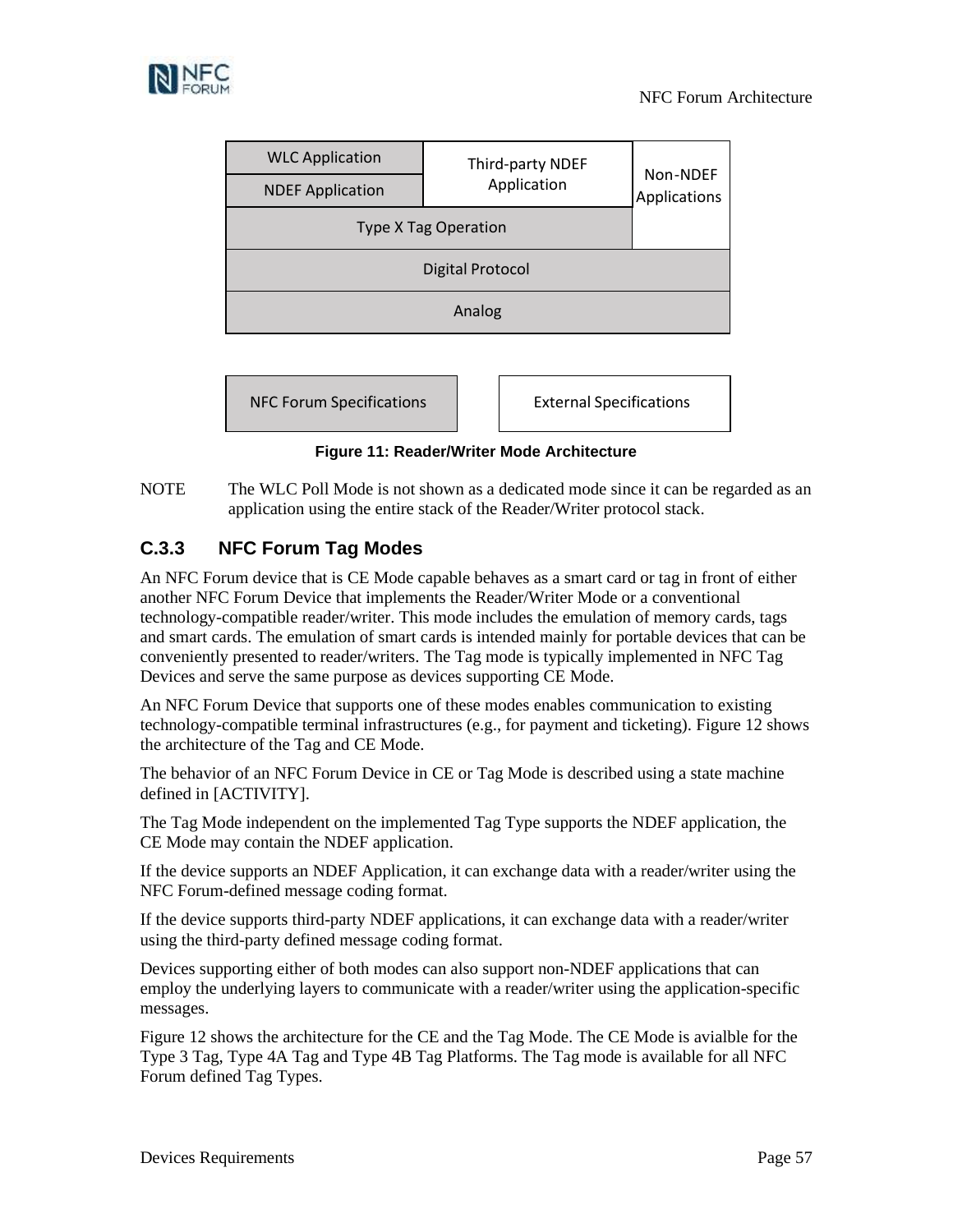![](_page_59_Picture_0.jpeg)

| <b>WLC Application</b>     | Third-party NDEF |                          |  |  |  |
|----------------------------|------------------|--------------------------|--|--|--|
| <b>NDEF Application</b>    | Application      | Non-NDEF<br>Applications |  |  |  |
| <b>Type X Tag Platform</b> |                  |                          |  |  |  |
| <b>Digital Protocol</b>    |                  |                          |  |  |  |
| Analog                     |                  |                          |  |  |  |
|                            |                  |                          |  |  |  |

![](_page_59_Figure_3.jpeg)

**Figure 12: Tag Mode Architecture**

#### <span id="page-59-2"></span>NOTE The WLC Listen Mode is not shown as a dedicated mode since it can be regarded as an application using the entire stack of the Tag protocol stack.

# <span id="page-59-0"></span>**C.4 Device Architecture**

[Figure 13](#page-60-0) and [Figure 14](#page-61-1) show the generic architecture of an NFC Forum Device when the device is Polling [\(Figure 13\)](#page-60-0) or Listening [\(Figure 14\)](#page-61-1) at the point when another device is detected in its proximity. Each block identifies an activity to be performed, and the activities depend on the behavior of the device(s) in the proximity of the NFC Forum Device. Depending on the Interoperability Modules supported, a Device Class may only implement parts of the Poll and/or Listen architecture.

Section [3](#page-12-0) describes which configurations are possible for each class of NFC Forum Device.

NOTE Before starting an activity, the adjacent activity listed below has to be completed.

NOTE All P2P Communication uses LLCP.

All NFC Tag Device applications are based on NDEF. If a device also supports proprietary non-NDEF applications, these are out of scope of the NFC Forum.

### <span id="page-59-1"></span>**C.4.1 Generic Polling Architecture**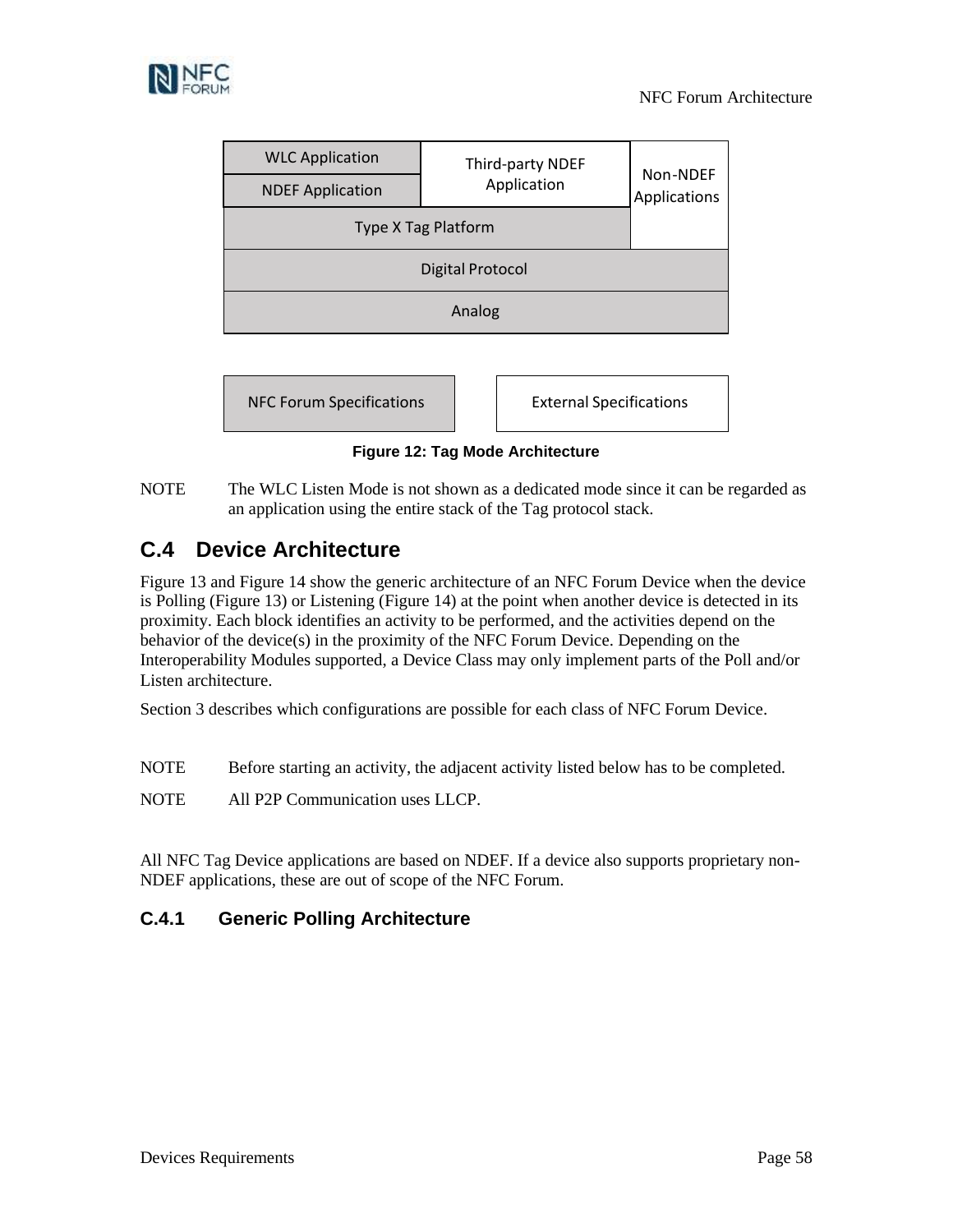![](_page_60_Picture_0.jpeg)

NFC Forum Architecture

![](_page_60_Figure_2.jpeg)

**Figure 13: Generic Polling Architecture**

<span id="page-60-0"></span>Starting from the bottom, [Figure 13](#page-60-0) shows four different contactless technologies: NFC-A, NFC-B, NFC-F and NFC-V.

The Technology Detection Activity determines which Technology is supported by the listening device(s) in the proximity of the NFC Forum Device.

Each Technology has its own Collision Resolution Activity and capability discovery activities, which provide similar functionality using technology-specific commands. The Device Activation Activity which establishes the communication link is protocol-specific.

After setting all communication parameters, the device either engages with another NFC Forum Device in direct P2P Communication (note that P2P Communication is not possible with the NFC-B or NFC-V Technology), or it engages with an NFC Tag Device.

The P2P Communication using PCM or ACM is shown on the top left side of the figure. The activities in NFC Forum Peer Mode comprise the use of NFC-DEP data exchange and LLCP. Application-specific activities on top of LLCP are not displayed. At this point, the device is an NFC-DEP Initiator.

The Tag Operation part of the Type X Tag is shown on the top right side of the figure. The activities in NFC Forum Reader/Writer Mode comprise the use of the appropriate tag commands and NDEF applications. Application specific activities on top of NDEF are not displayed. At this point, the device is a Reader/Writer. In case the WLC Poll mode is supported and the received NDEF message contains the WLC Capability record the WLC mode can be used to charge the device in proximity. At this point the device is a WLC Reader.

Reader/Writer Communication is allowed with devices other than one of the Type X Tag Platforms and whose data is not formatted according to NDEF (for example, communicating with payment or transit contactless smart cards), although out of scope of the NFC Forum.

In all cases, the protocol-specific Device Deactivation Activity can be used to close the link to the remote device.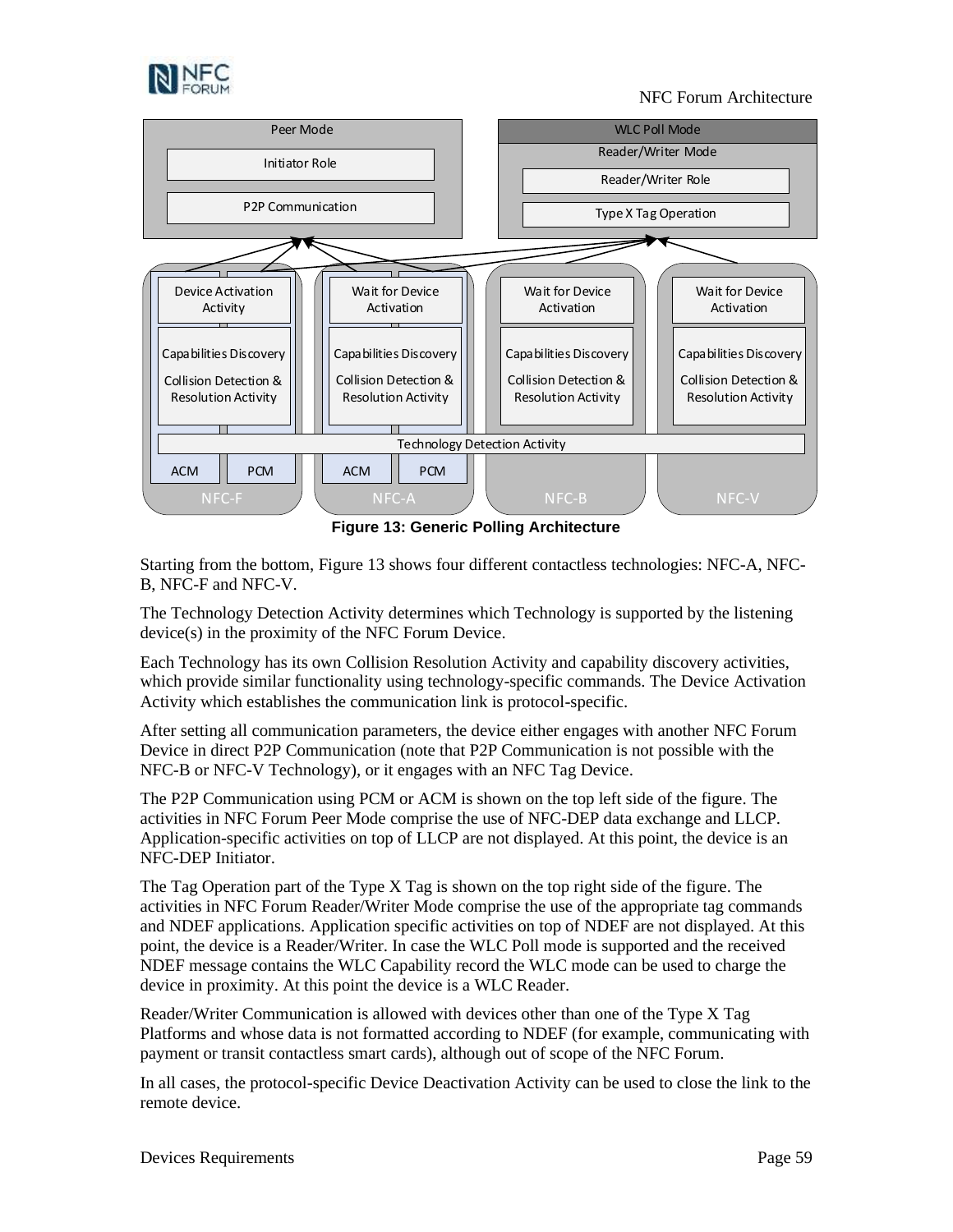![](_page_61_Picture_1.jpeg)

### <span id="page-61-0"></span>**C.4.2 Generic Listening Architecture**

This section describes the generic listen mode architecture. An NFC Forum defined Device Class may only implement parts of this architecture. Still it can be derived from this generic listen mode architecture.

![](_page_61_Figure_4.jpeg)

**Figure 14 Generic Listening Architecture**

<span id="page-61-1"></span>Starting from the bottom, [Figure 14](#page-61-1) shows four different contactless technologies: NFC-F, NFC-A, NFC-B, and NFC-V.

The configuration of the Listener determines whether it responds to poll commands sent during the Technology Detection Activity, and the parameters sent in the responses. The response to further commands during the Technology Detection, Collision Resolution, and Device Activation activities proceeds according to the Listen State Machine for the selected Technology.

Depending on the supported modes and after setting all communication parameters, the device either engages with another NFC Forum Device in direct P2P Communication using either PCM or ACM, or, if the Device supports Card Emulation Mode or the Tag Mode, it engages with a Reader/Writer and will respond to the Tag Operation part of the Type X Tag.

The P2P communication using either PCM or ACM is shown on the top left side of the figure. The activities in Peer Mode comprise the use of the NFC-DEP data exchange protocol and LLCP. Application-specific activities on top of LLCP are not displayed. At this point, the device is an NFC-DEP Target.

For a device that supports CE Mode, the Type X Tag Platform is shown in the top middle side of the figure. The activities of a Device in CE Mode comprise the use of the appropriate commands for the Platform. At this point, the device is emulating a Type Y Tag.

An NFC Tag Device supports the Tag mode for at least one technology and Type X Tag Platform, as shown on the top right side of the figure. The activities of a NFC Tag Device comprise the use of the appropriate commands for the supported Type X Tag Platform and the NDEF application. In case the WLC listen mode is supported the device provides in its NDEF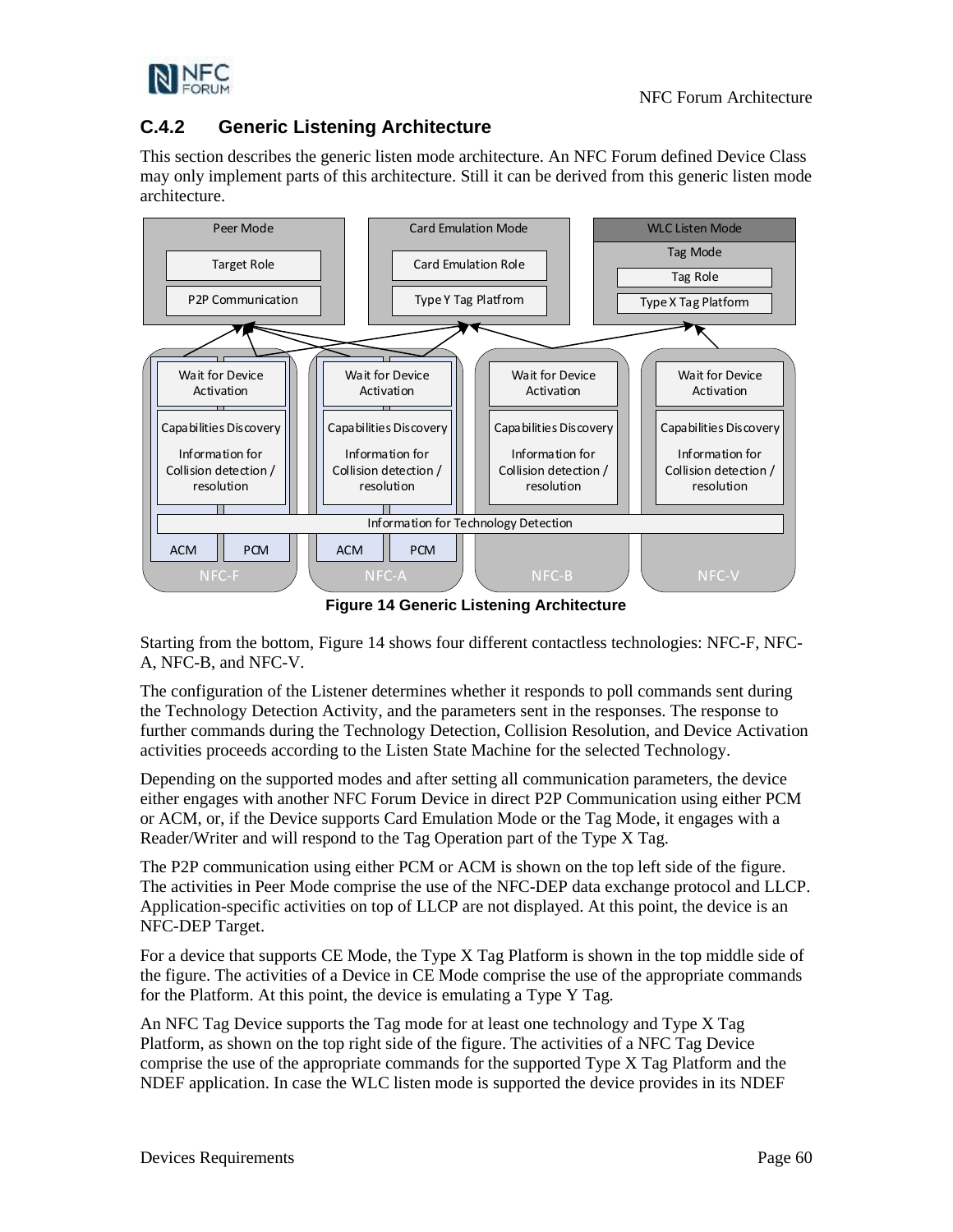![](_page_62_Picture_0.jpeg)

message the WLC Capability record. If the WLC poll mode is supported by the countpart the WLC protocol is used to charge the device. At this point the device is a WLC Tag Device.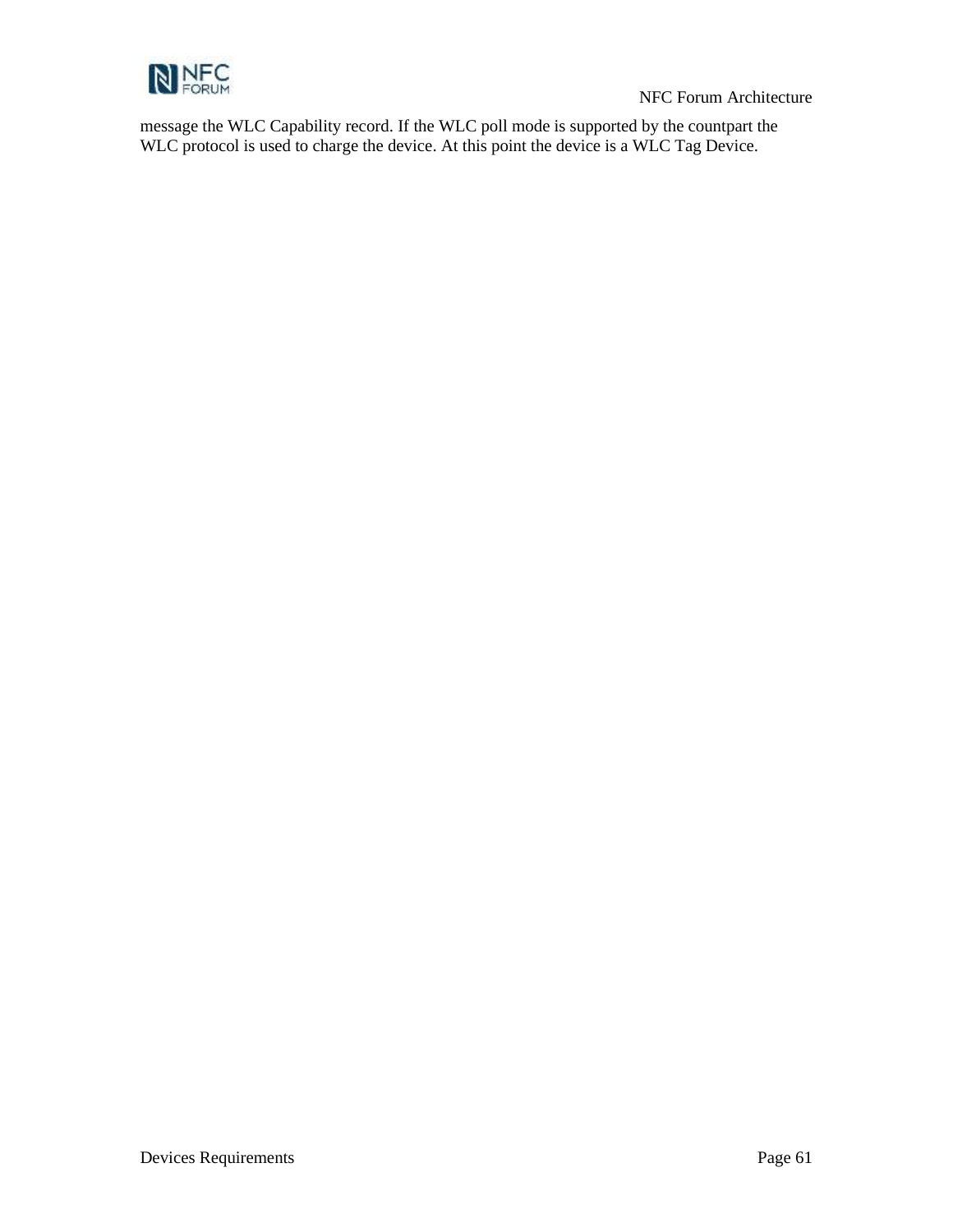![](_page_63_Picture_0.jpeg)

# <span id="page-63-0"></span>**D. Revision History**

<span id="page-63-1"></span>[Table 27](#page-63-1) outlines the revision history of the "Devices Requirements" document.

| <b>Document</b><br><b>Name</b> | <b>Revision and</b><br><b>Release Date</b> | <b>Status</b> | <b>Change Notice</b>                                                                                                                                                                                                                                                                                                                               | <b>Supersedes</b>                |
|--------------------------------|--------------------------------------------|---------------|----------------------------------------------------------------------------------------------------------------------------------------------------------------------------------------------------------------------------------------------------------------------------------------------------------------------------------------------------|----------------------------------|
| Device<br>Requirements         | Version 1.0,<br>April 2012                 | Final         | <b>Initial Publication</b>                                                                                                                                                                                                                                                                                                                         |                                  |
| Device<br>Requirements         | Version 1.1,<br>May 2012                   | Final         | Update references to latest available<br>NFC Forum specifications, add<br>clarification on specific specification<br>versions listed, updated figure of<br>NFC Forum Card Emulation Mode,<br>added more precise requirements for<br>the NFC Forum Peer Mode, NFC<br>Forum N-Mark related text update,<br>applied some minor text<br>clarifications | Version 1.0,<br>April 2012       |
| Device<br>Requirements         | Version 1.2, July<br>2012                  | Final         | Removed Section 1.3 with the Interim<br>Exceptions;<br>High level requirments for ANALOG<br>added:<br>Added the reference to the RTD;<br>Minor editorial corrections.                                                                                                                                                                              | Version 1.1,<br>May 2012         |
| Device<br>Requirements         | Version 1.3,<br>December 2013              | Final         | Added requirement for the support of<br>DTA and updated the DTA version                                                                                                                                                                                                                                                                            | Version 1.2,<br><b>July 2012</b> |
| Device<br>Requirements         | Version 1.4.01,<br>March 2016              | Final         | v1.4.00, July 2015<br>Addition of high level requirements for<br>version 1.1 of DIGITAL and ACTIVITY<br>1.4.01, Feb 2016<br>- new logo included in all occurences<br>- editorial improvements                                                                                                                                                      | Version 1.3,<br>December 2013    |
| Device<br>Requirements         | Version 1.5.02,<br>February 2017           | Final         | v1.5.01, September 2016<br>Update to incorporate ANALOG v2.0 for<br><b>Certification Release 10</b><br>v1.5.02, February 2017<br>Added [ARCHITECTURE] in section<br>1.4.<br>Changed http link in Appendix C.                                                                                                                                       | Version 1.4.01,<br>March 2016    |
| Devices<br>Requirements        | Version 2.0.00,<br>August 2017             | Final         | Addition of NFC Tag and Reader Device<br>classes as well as Tag Performance<br>requirements.                                                                                                                                                                                                                                                       | Version 1.5.02,<br>February 2017 |
| Devices<br>Requirements        | Version 2.1,<br><b>June 2018</b>           | Final         | Addition of the following features:<br>- P <sub>2</sub> P ACM<br>- T4T OP MV3.0<br>$-$ T5T OP                                                                                                                                                                                                                                                      | Version 2.0.00,<br>August 2017   |

|  | <b>Table 27: Revision History</b> |  |
|--|-----------------------------------|--|
|  |                                   |  |